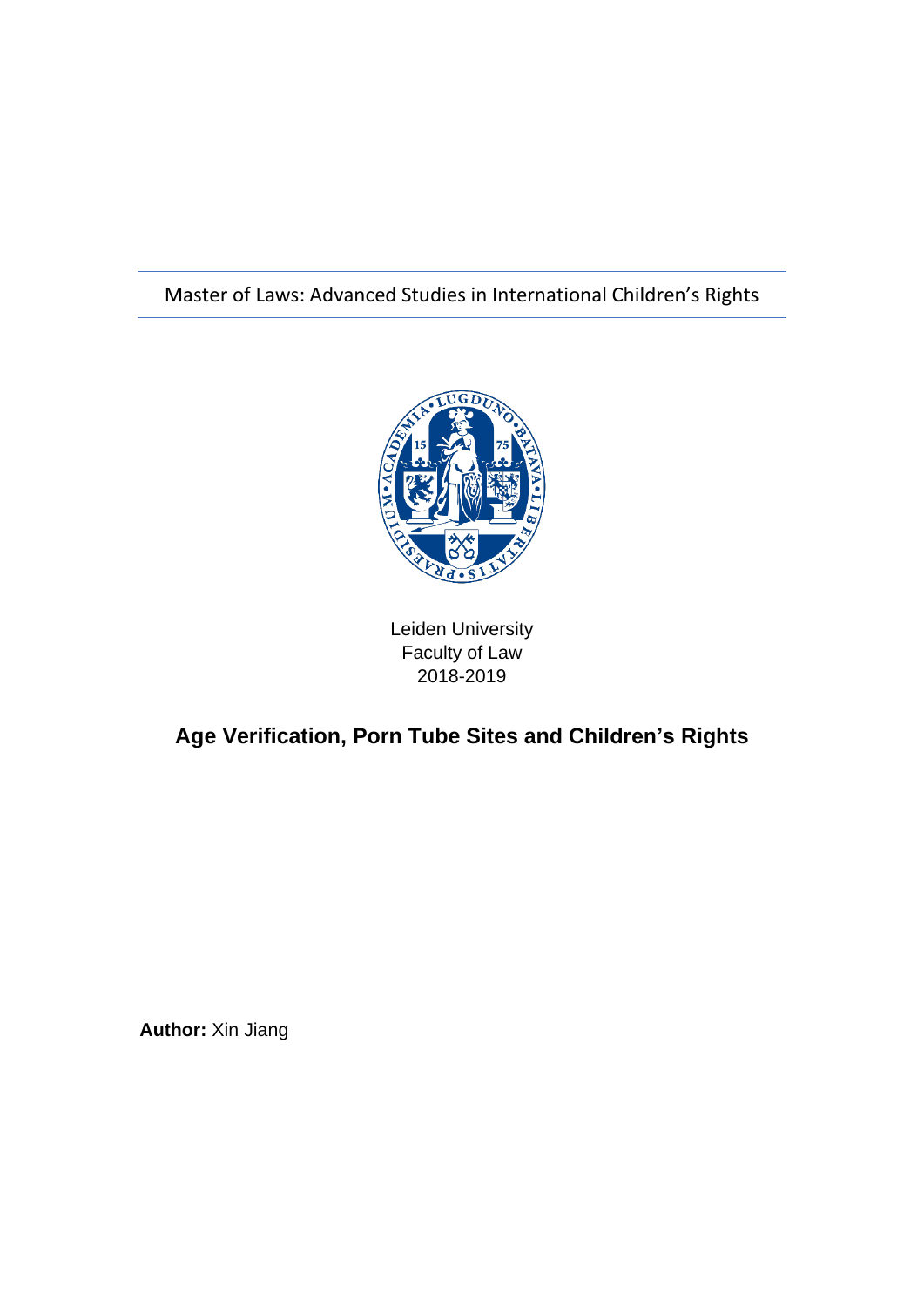

Date: 11<sup>th</sup> July 2019 Location: Beijing, China

## **Declaration statement:**

I further hereby clarify that this is an original work, that this thesis does not contain any materials from other sources unless these sources have clearly identified in footnotes, and any and all quotations have been properly marked as such and full attribution made to the author('s) thereof.

I further authorize Leiden University, the Faculty of Law, the L.L.M. Adv. Programme in International Children's Rights, its Programme Board and Directive, and/or any authorised agencies of this institution, and persons named here in and above, to place my thesis in a library or other repository including but not limited to associated websites, for the use of the visitors to or personnel of said library or other repository. Access shall include but not be limited to hard copy or electronic media.

Name typed: Jiang, Xin

Signature: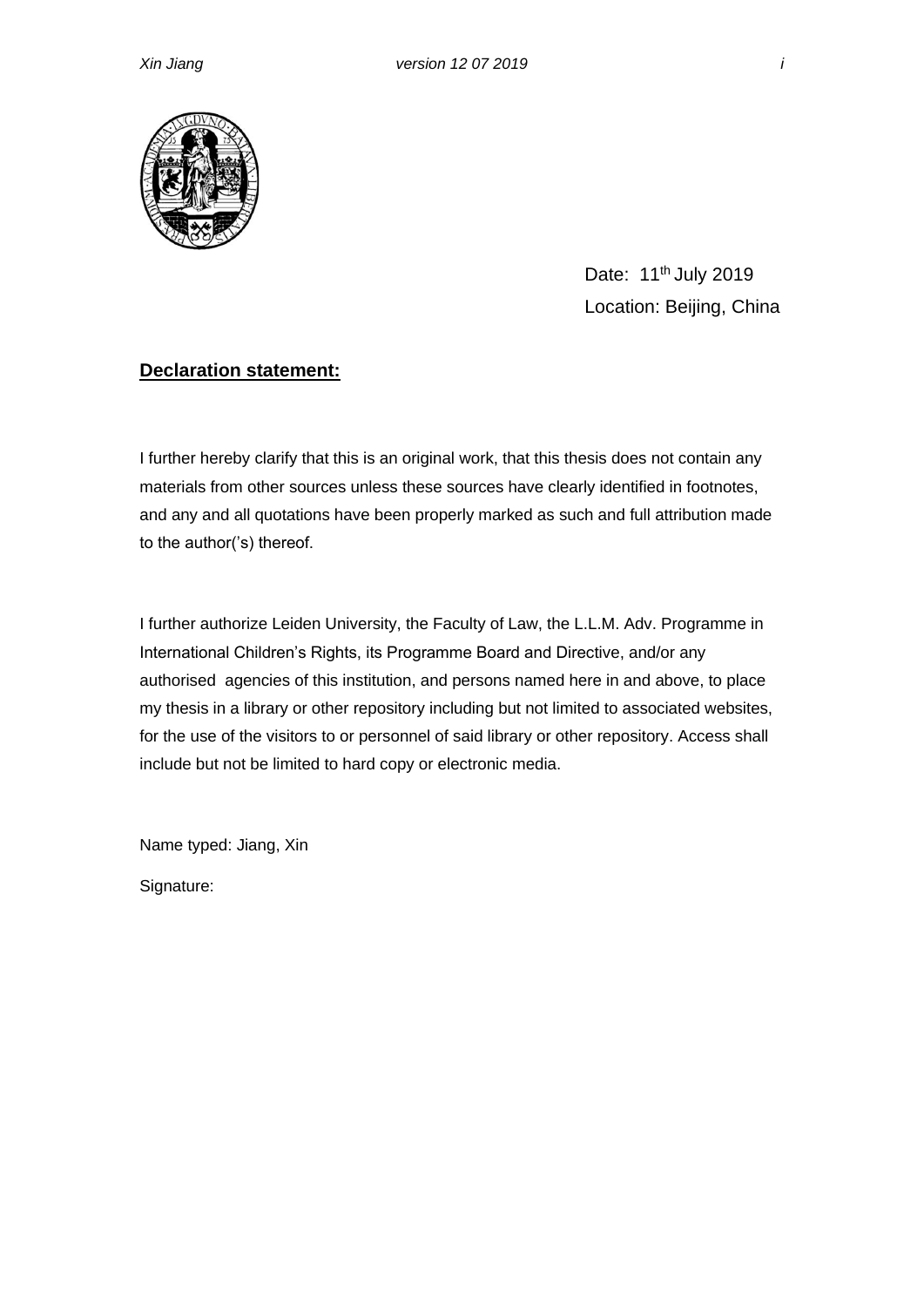# Table o

## **f Contents**

| $1_{-}$                                                                             |                                                                                             |  |  |  |  |
|-------------------------------------------------------------------------------------|---------------------------------------------------------------------------------------------|--|--|--|--|
|                                                                                     |                                                                                             |  |  |  |  |
|                                                                                     |                                                                                             |  |  |  |  |
|                                                                                     |                                                                                             |  |  |  |  |
|                                                                                     |                                                                                             |  |  |  |  |
|                                                                                     |                                                                                             |  |  |  |  |
|                                                                                     |                                                                                             |  |  |  |  |
|                                                                                     |                                                                                             |  |  |  |  |
| 2.                                                                                  |                                                                                             |  |  |  |  |
|                                                                                     |                                                                                             |  |  |  |  |
|                                                                                     | 2.2. The regulatory framework of online pornography and age verification method in specific |  |  |  |  |
|                                                                                     |                                                                                             |  |  |  |  |
| 2.3.1.                                                                              |                                                                                             |  |  |  |  |
| 2.3.2.                                                                              |                                                                                             |  |  |  |  |
| 2.3.3.                                                                              |                                                                                             |  |  |  |  |
|                                                                                     |                                                                                             |  |  |  |  |
| 3.                                                                                  |                                                                                             |  |  |  |  |
|                                                                                     |                                                                                             |  |  |  |  |
|                                                                                     |                                                                                             |  |  |  |  |
| 3.2.1.                                                                              |                                                                                             |  |  |  |  |
| 3.2.2.                                                                              |                                                                                             |  |  |  |  |
|                                                                                     |                                                                                             |  |  |  |  |
| 3.3.1.                                                                              |                                                                                             |  |  |  |  |
| 3.3.2.                                                                              | Right to information as a fundamental right to exercise civil rights  16                    |  |  |  |  |
| 3.3.3.                                                                              | Protect children from information injurious to their well-being 18                          |  |  |  |  |
| 3.3.4.                                                                              |                                                                                             |  |  |  |  |
|                                                                                     |                                                                                             |  |  |  |  |
| The compliance of age verification with International children's rights legal<br>4. |                                                                                             |  |  |  |  |
|                                                                                     |                                                                                             |  |  |  |  |
|                                                                                     |                                                                                             |  |  |  |  |
|                                                                                     |                                                                                             |  |  |  |  |
|                                                                                     |                                                                                             |  |  |  |  |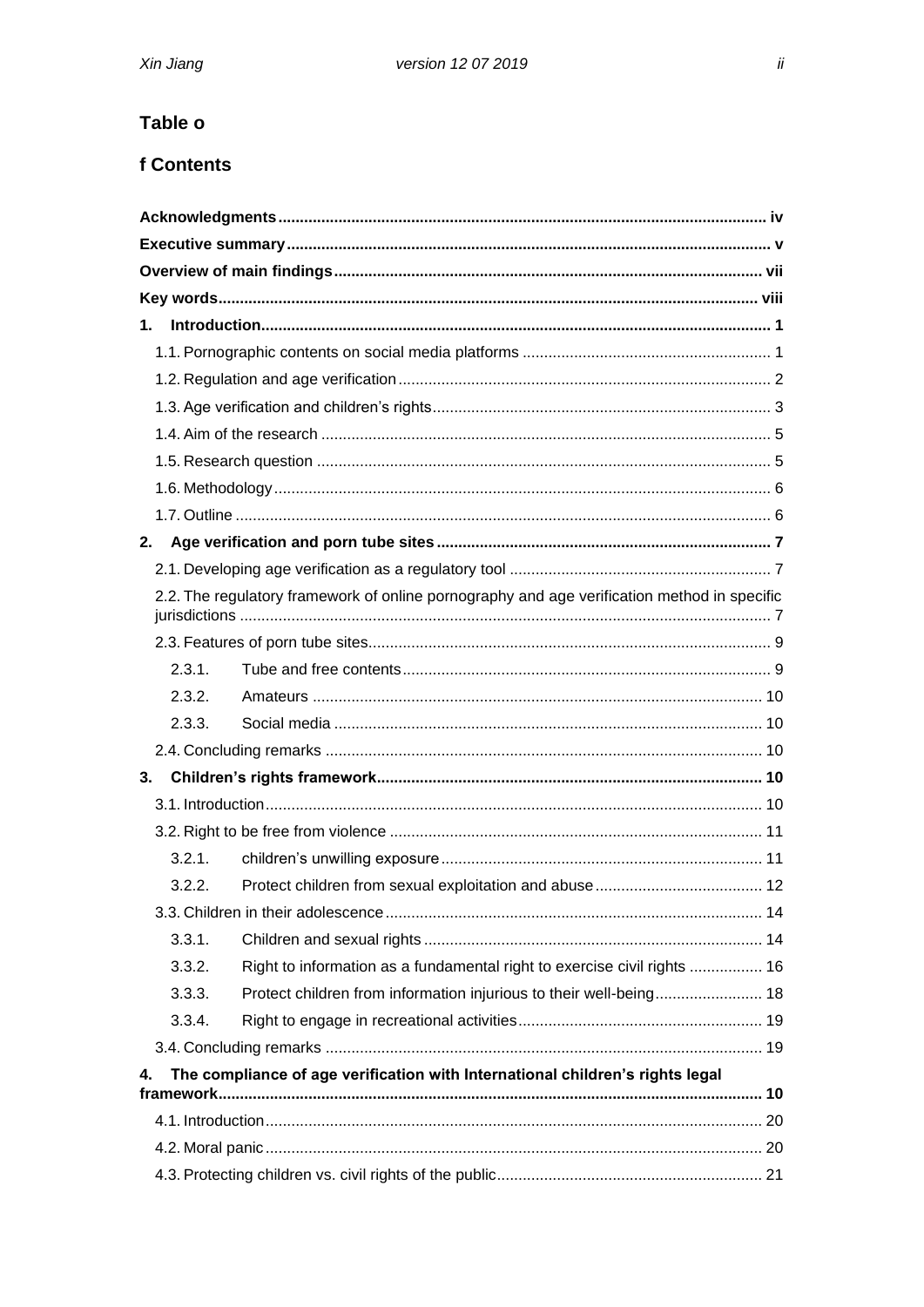|    |        | 4.5. Towards a children's rights compliant age verification system  24 |  |  |  |
|----|--------|------------------------------------------------------------------------|--|--|--|
| 5. |        |                                                                        |  |  |  |
|    |        |                                                                        |  |  |  |
|    |        |                                                                        |  |  |  |
|    |        |                                                                        |  |  |  |
|    | 5.3.1. |                                                                        |  |  |  |
|    | 5.3.2. |                                                                        |  |  |  |
|    | 5.3.3. |                                                                        |  |  |  |
|    |        |                                                                        |  |  |  |
|    | 5.4.1. |                                                                        |  |  |  |
|    | 5.4.2. |                                                                        |  |  |  |
|    | 5.4.3. |                                                                        |  |  |  |
|    |        |                                                                        |  |  |  |
| 6. |        |                                                                        |  |  |  |
|    |        |                                                                        |  |  |  |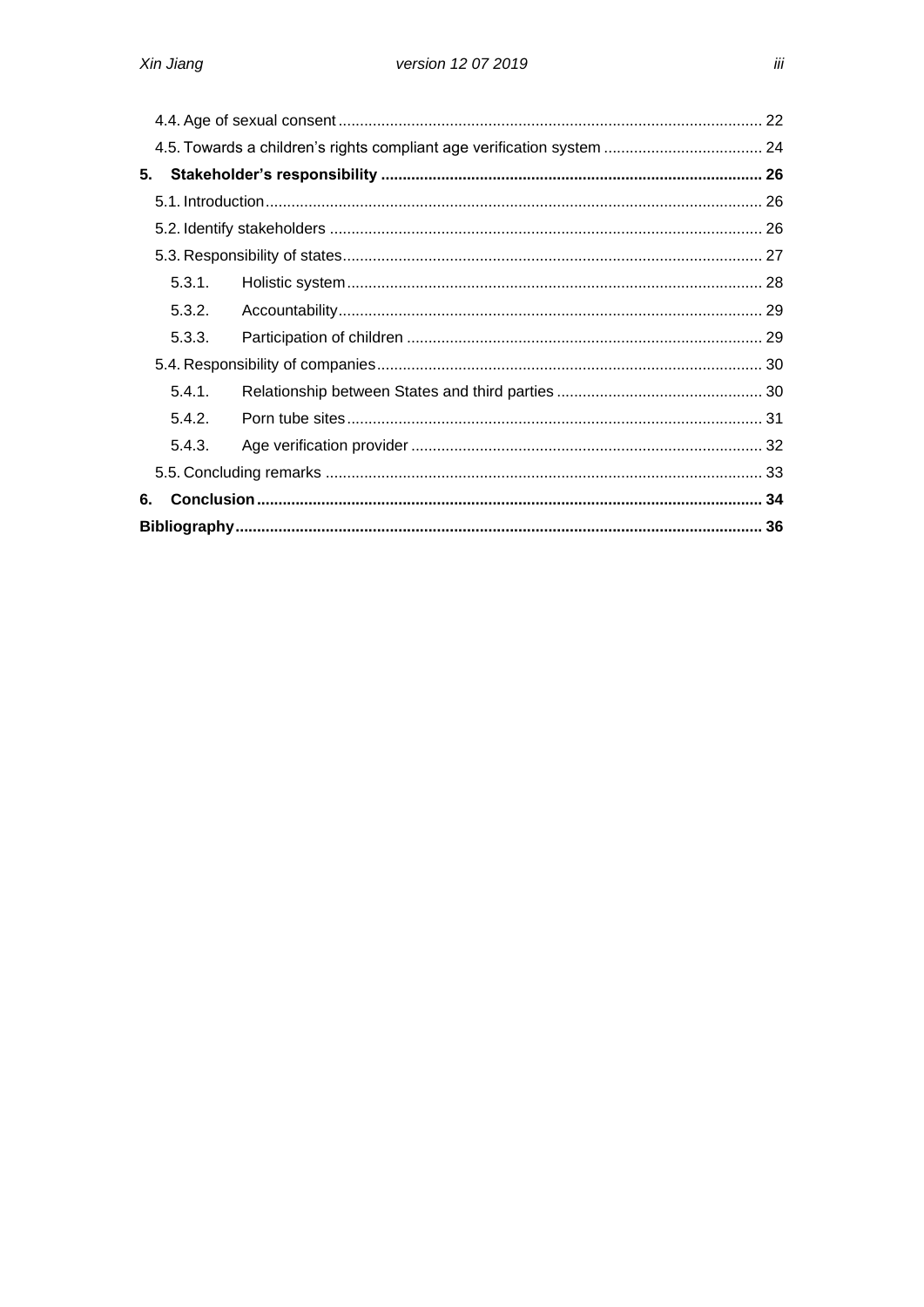### <span id="page-4-0"></span>**Acknowledgments**

The advanced LLM in International Children's Rights is an extraordinary learning process. This master's thesis has further provided me with an opportunity to reflect and take on a right-based approach towards children's online experiences and relevant aspects of Internet governance.

My heartfelt thanks go to friends and significant others who gave me support that contributed to finalizing this thesis. I would like to thank Yannick van den Brink- my thesis supervisor- for making himself available and for providing insightful and always encouraging feedback throughout my writing process; Simone van der Hof for her lectures and inspiring articles which help shape my thesis; and my LLM colleagues, in particular Siksanee Phollarpthawee (Pi KP), Chelsea Schuin, Lucy Opoka, Nicole Bakker and Chisom Oke-Chinda for being there throughout all my ups and downs, listening patiently and for enlightening thoughts on my topic. My deepest gratitude goes to my parents– Mrs. Xiang and Mr. Jiang - for standing by me, being my biggest support every step of the way.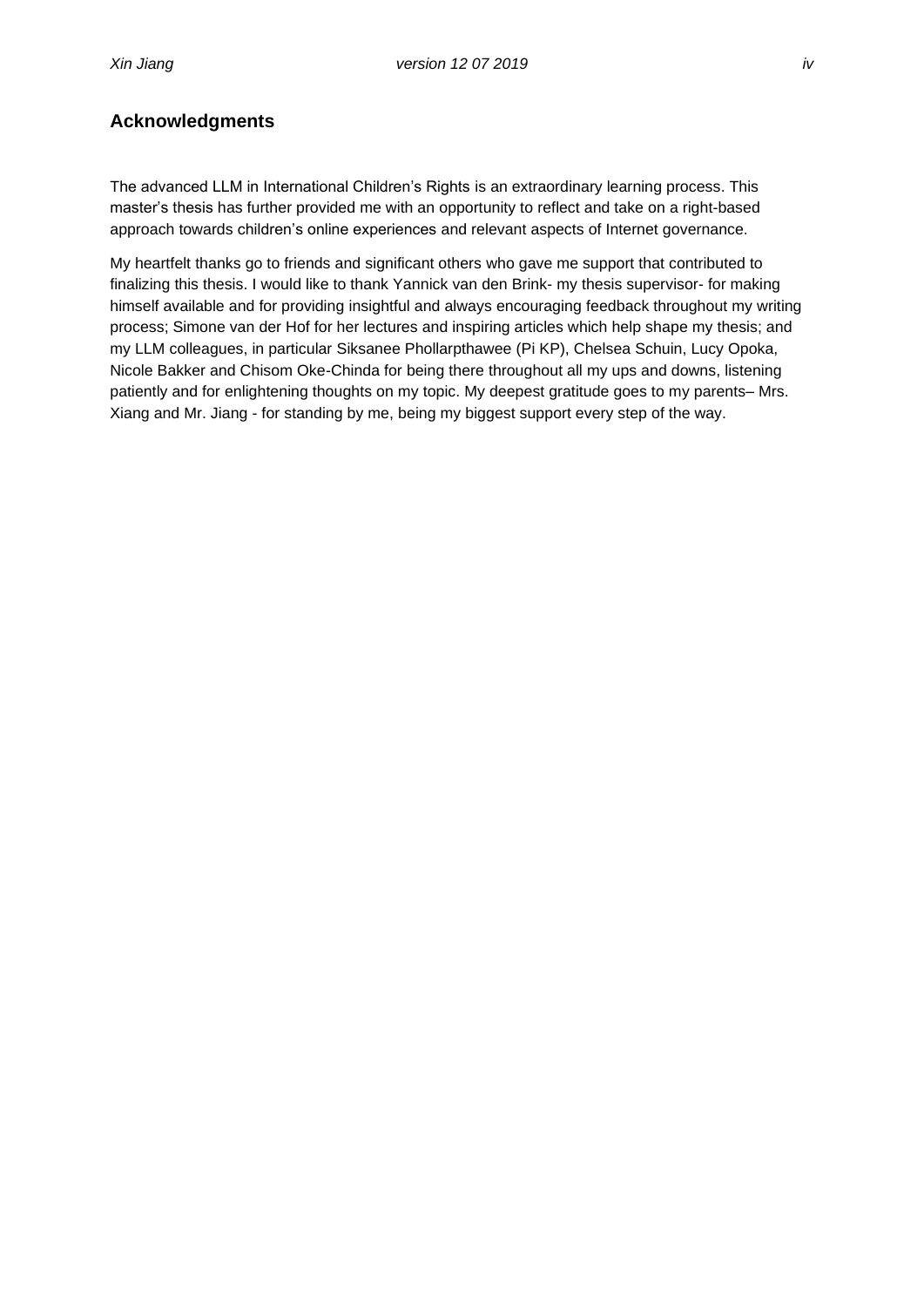#### <span id="page-5-0"></span>**Executive summary**

This Master's Thesis studies age verification as a regulatory tool in the context of porn tube sites from a children's rights perspective. As pornography getting "normalised" in the online environment, Pornhub, a leading porn tube site, reports over 80 million traffic daily, ranking 27 in global internet engagement in 2019, according to Alexa.<sup>1</sup> How does age verification response to this new form of pornography as a regulatory tool developed to ensure children's online "welfare"? The lack of a rightbased legal analysis on age verification in terms of porn tube sites has motivated the researcher to explore children's rights at stake with regard to porn tube sites and whether applying age verification to regulate these tube sites is children's rights compliant.

This thesis aims to contribute to the discourse on internet governance regarding children's online behaviours by providing an overview on porn tube sites and how it affects children and their rights. Whether age verification is appropriate to regulate these tube sites to safeguard children's right in this regard will be analysed. Based on the context analysis as well as the right analysis, the thesis brings out a normative framework to help develop a children's rights compliance age verification. It will discuss existing international children's rights legal framework to determine the obligations of relevant stakeholders in terms of porn tube sites, which will include states, private sectors and civil society under the normative framework proposed.

The research question of this thesis is to what extent age verification as a regulatory tool is in line with international children's rights framework. To answer this question, this thesis first analyses the basic features of porn tube sites and gives an overall description of how age verification takes effect in certain jurisdictions to lay the foundation of the following legal analysis. (Chapter Two) Then, the thesis explores the rights of children regarding accessing porn tube sites as viewers. A frequently mentioned right affected is children's right to be protected from violence, which should be the fundamental consideration when regulating porn tube sites in line with children's rights. Taking children's evolving capacity into account, sexual right of adolescents, which is entailed in the broad connotation of the right to development, information as well as the right to recreational activities is also an instrumental right regulating porn tube sites could affect. Notably, porn tube sites play a controversial role in ensuring children's right to information since whether to categorise porn tube sites and its contents as harmful information or not is subject to heated debate. Since children's sexuality is still a sensitive topic under international children's rights framework, whether porn tube sites could be regarded as sources of recreational activities is unclear. However, since sexual right is one of the fundamental human rights, the thesis argues that children should be recognised as the subject of sexual rights as adults do. In this regard, children seeking sexuality out online should be respected as they grow up and are matured enough to make decisions on matters affecting them. (Chapter Three)

Chapter Four explores the main research question and analyse the extent to which age verification complies with children's rights identified in Chapter Three regarding children as viewers on porn tube sites. First, with regard to protecting children, although age verification is developed mainly on this consideration, conflicts of interests- between protecting children and tube sites operators, people who concern about over surveillance on online activity- in practice make it rather hard to implement thoroughly and effectively. Moreover, age verification contributes little to the prevention of sexual solicitation on porn tube sites as tube sites burden no responsibility for social networks built on them and age verification is limited to access control. Secondly, as for rights relevant to children's evolving capacity, age verification fails to take into account the sexual need and right of adolescents. Most age verification methods set a sole age limit at 18 years old, with no differentiation of people under 18. The employment of age verification on porn tube sites thus blocks all possible contents and interaction

<sup>1</sup> Alexa,<https://www.alexa.com/siteinfo/pornhub.com>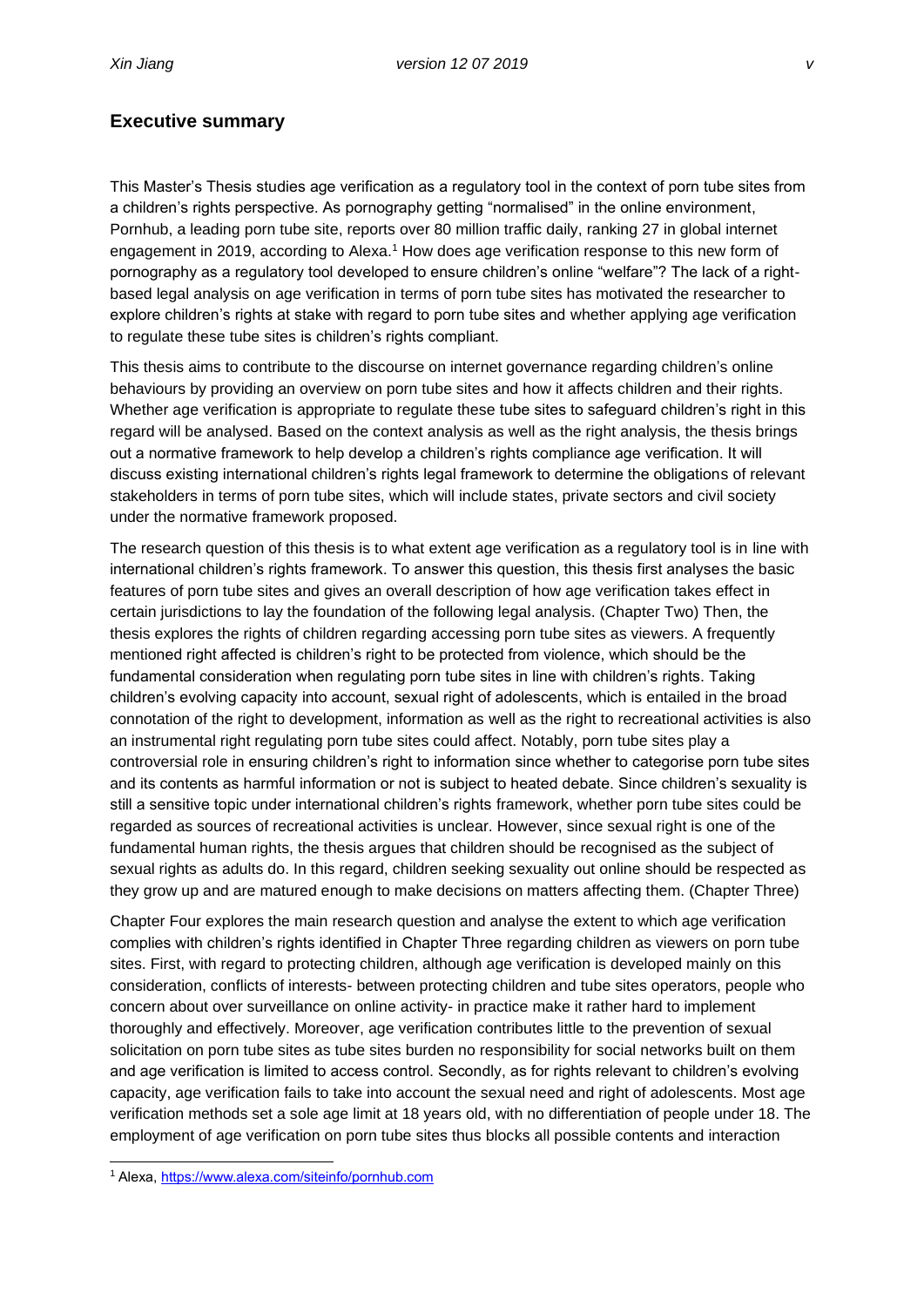children could have on these tube sites. Considering the best interest of the child and evolving capacity of children, a normative framework to apply age verification which differentiates children at different age in accordance with their capacity regarding online as well as sexual activities. Due to the complexity of culture and perception of sexuality based on which, the thesis only provides a suggested exemplary age limit. In this regard, age verification regulating porn tube sites could be more children's rights complaint.

The foundation of this research is the consideration of children as rights holders and States as primary duty bearers towards online regulation and its enforcement. As providers of content and services online, the company plays a fundamental role in Internet governance that it also bears certain responsibilities regarding the realisation of children's rights online. Having regard to this, Chapter Five discusses the responsibilities of relevant stakeholders under the proposed normative framework to develop age verification in terms of porn tube sites.

By way of conclusion, this thesis argues that porn tube sites have placed new challenges on ensuring children's rights online for the international community. Age verification needs to cater for differentiated needs of children at different ages, protecting children while taking children's evolving capacity into account in terms of children as viewers on porn tube sites. Moreover, the sole application of age verification as a tool to protect children under international children's rights norms is not sufficient. As such, states, companies as well as civil society in this process should take up their respective responsibilities, cooperating, to intervene effectively to safeguard children's online rights.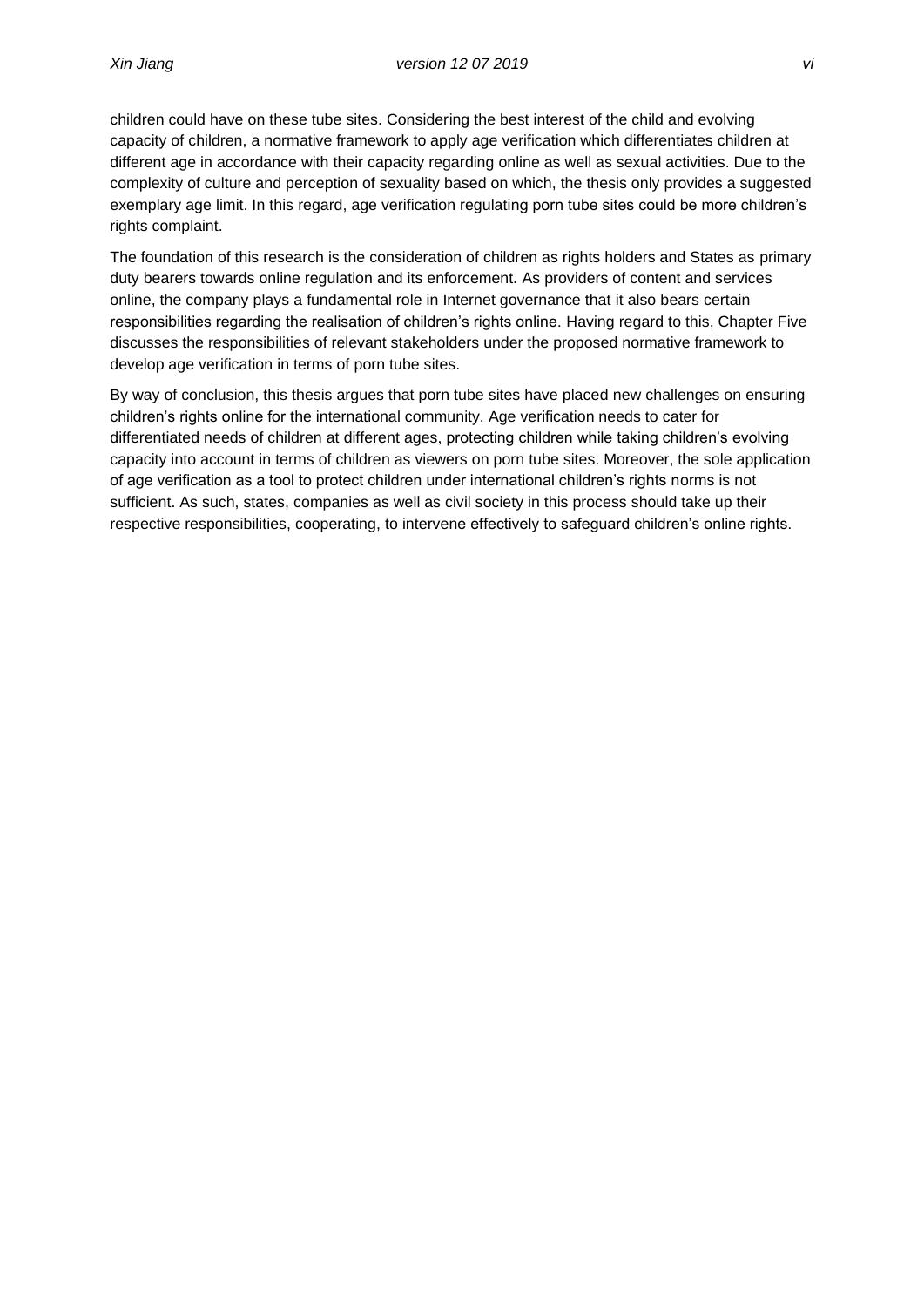## <span id="page-7-0"></span>**Overview of main findings**

This thesis has two main findings. It adds new perspectives to existing knowledge of Internet governance and its interaction with children's rights when it comes to sexual matters online.

First, this thesis brings in research on international children's rights in the context of porn tube sites as a new form of online pornography. Based on international children's rights law, it reviews children's protection rights and participation rights taking into account of features of tubes sites and finds a subtler locus of safeguarding children's rights online. This analysis serves as a starting point of discussions in the following chapters on a normative framework of regulating porn tube sites with age verification in this thesis.

Second, this thesis assesses age verification from a children's rights perspective, which is original. Most of the present academic writings on the topic of internet governance overlook the rights of children which provides grounds for developing age verification on pornographic sites. This research adds depths to the analysis of developmental rights of children, especially sexual right of children to express and explore the world in a way closely related to pornography. As an integral element embedded in the developmental rights of children, children access to porn tube sites raises concern mainly about child online safety. In this regard, an effective holistic protection system is in need, whereas age verification is trying to block children's access to online sexual paradise which might generate child pornography and be made use of to more severe sexual solicitation targeted to children.

Moreover, in the normative framework, not only a multi-layered approach is adopted regarding age verification, a child-centred rights analysis is also illustrated briefly and clearly to lay the theoretical foundation of the multi-layered approach, catering to children's evolving capacity.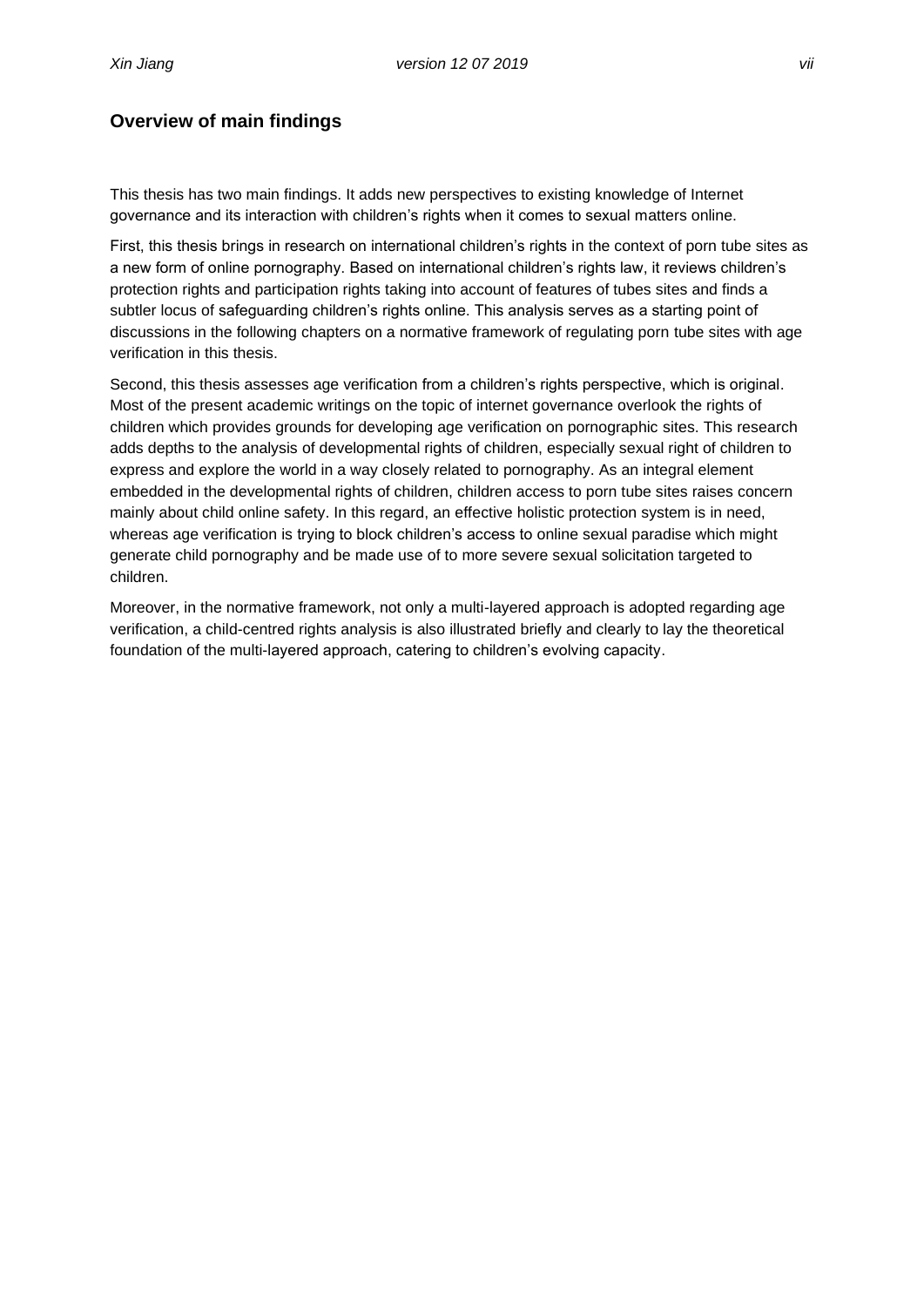<span id="page-8-0"></span>**Key words: Age verification | children's rights | digital rights | porn tube sites | children's sexuality | internet governance**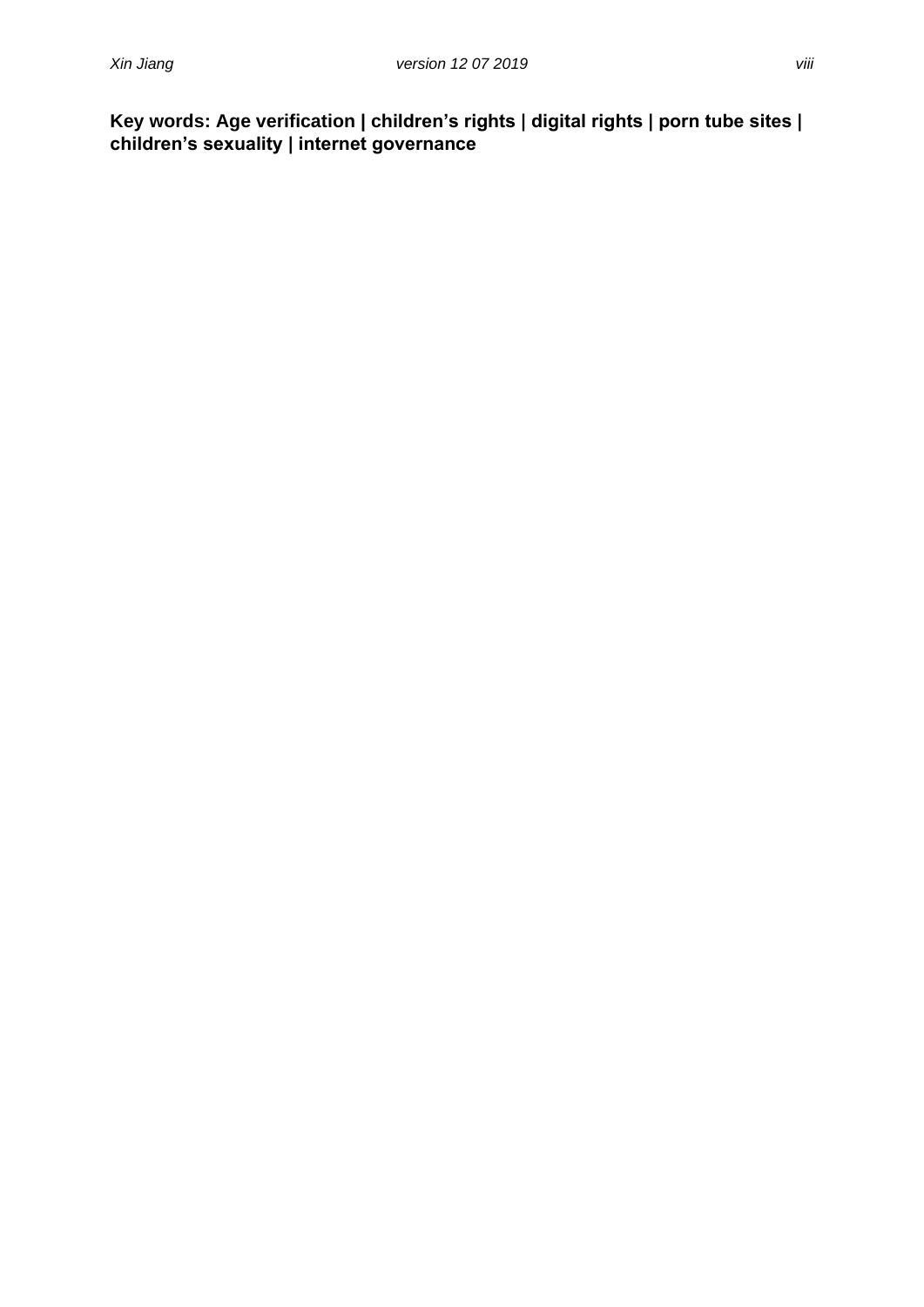## <span id="page-9-0"></span>**1. Introduction**

#### <span id="page-9-1"></span>**1.1. Pornographic contents on social media platforms**

With pornography being available at the click of the mouse, online pornography impacts the traditional transmission of pornographic contents via paper media, where pornography still have shock value and commercial value.<sup>2</sup> In this regard, exposure to pornographic materials is recognised as one of the risks children face in their online activities.<sup>3</sup> Voices against online pornography raise the children's "right to innocence" brought from the era of traditional pornography.<sup>4</sup> According to the EU Kids Online research, there are different types of exposure to sexually explicit contents, which may have different impacts on children and adolescents.<sup>5</sup> Mitchell and Johnson express concerns on the correlation between early exposure to pornography of children and future problematic sexual behaviours.<sup>6</sup> The concern is also raised that exposure to pornographic contents online might affect children's reproductive and psychological health<sup>7</sup> and even future intimate relationship.<sup>8</sup>

Recently, ground-breaking online social media for pornographic contents has also brought about new issues in terms of sexual exposure for children. <sup>9</sup> Pornographic "tube sites", such as Pornhub and YouPorn, operate under the same model as YouTube.<sup>10</sup> As consumers and producers of pornographic

<sup>4</sup> L. Tsaliki, D. Chronaki & K. Ólafsson, Experiences with sexual content: What we know from the research so far, EU Kids Online (2014); *See also* K. Albury, *Just because it's public, doesn't mean it's any of your business: Adults' and children's sexual rights in digitally mediated spaces*, New Media & Society 1-13 (2017).

5 S. Livingstone, L. Haddon & A. Görzig et al., EU Kids Online final report (2011), [\(http://eprints.lse.ac.uk/39351/\)](http://eprints.lse.ac.uk/39351/), last visited (08-04-2019); L. Haddon & S. Livingstone with the EU Kids Online network, EU Kids Online: national perspectives. (2012); S. Livingstone, L. Kirwil & C. Ponte et al., In their own words: what bothers children online? (2013); G. Mascheroni & K. Ólafsson, Net Children Go Mobile: Risks and opportunities (2014).

<sup>6</sup> K. Mitchell, D. Finkelhor & J. Wolak, the Exposure of Youth to Unwanted Sexual Material on the Internet, 34 Youth & Society 3: 330-358(2003); T. Johnson, Understanding Your Child's Sexual Behavior: What's Natural and Healthy 3rd ed. (2009).

<sup>7</sup> A. Baxter, How Pornography Harms Children: The Advocate's Role, 33 CHILD L. PRAC.113 (2014).

<sup>9</sup> A. Delarue, *The Internet Is for porn*, La Cause Du Désir(2017), ( [https://www.cairn.info/revue-la-cause-du-desir-](https://www.cairn.info/revue-la-cause-du-desir-2017-3-page-46.htm)[2017-3-page-46.htm#\)](https://www.cairn.info/revue-la-cause-du-desir-2017-3-page-46.htm), last visited (19-5-2019)

<sup>10</sup> K. Forrester, Making Sense of Modern Pornography (2016),

[\(https://www.newyorker.com/magazine/2016/09/26/making-sense-of-modern-pornography\)](https://www.newyorker.com/magazine/2016/09/26/making-sense-of-modern-pornography), last visited (19-5- 2019).

<sup>2</sup> R. Somaiya, Nudes Are Old News at Playboy, N.Y. TIMES (2015), [\(http://www.nytimes.com/2015/10/13/business/media/nudes-are-old-news-at-playboy.html\)](http://www.nytimes.com/2015/10/13/business/media/nudes-are-old-news-at-playboy.html), last visited (08-04-

<sup>2019).</sup>

<sup>3</sup> S. Livingstone & J. Mason, *Sexual rights and sexual risks among youth online: a review of existing knowledge regarding childrenand young people's developing sexuality in relationto new media environments,* European NGO Alliance for Child Safety Online (2015); See also S. Livingstone & P. Smith, Annual research review: harms experienced by child users of online and mobile technologies: the nature, prevalence and management of sexual and aggressive risks in the digital age. 55 Journal of Child Psychology and Psychiatry 6: 635-654(2014).

<sup>&</sup>lt;sup>8</sup> G. Dines, Growing Up With Porn: The Developmental and Societal Impact of Pornography on Children, 2 Dignity: A Journal on Sexual Exploitation and Violence 3 (2017); E. Taylor, Pornography as a Public Health Issue: Promoting Violence and Exploitation of Children, Youth, and Adults, 2 *Dignity: A Journal on Sexual Exploitation and Violence* 3 (2018); P. Zimbardo, G. Wilson & N. Coulombe, How Porn Is Messing with Your Manhood, Sceptic(2016), [\(https://www.skeptic.com/reading\\_room/how-porn-is-messing-with-your-manhood/\)](https://www.skeptic.com/reading_room/how-porn-is-messing-with-your-manhood/), last visited (25-5-2019)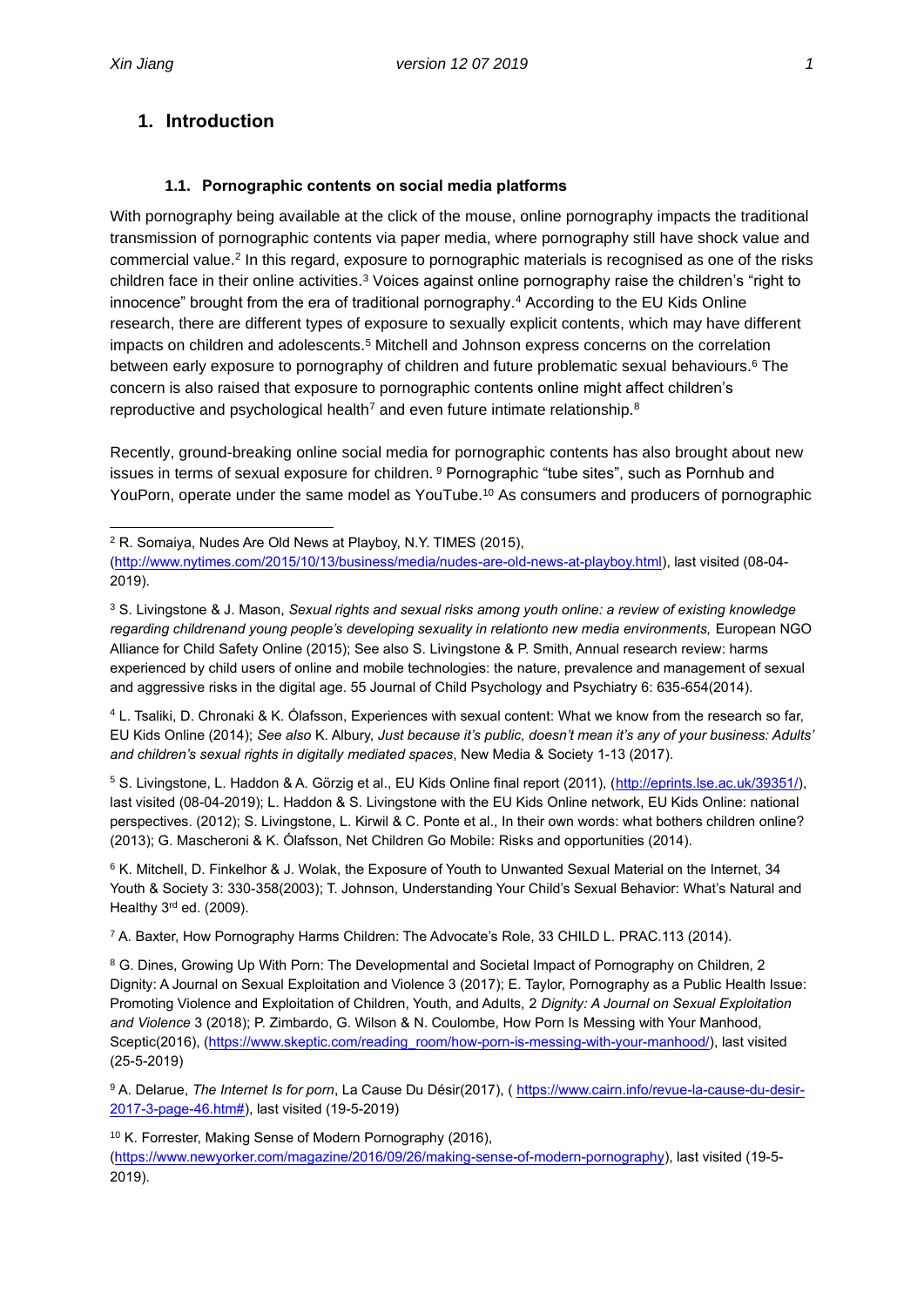contents, people share their or others' private sexual experiences in all forms of media to strangers and gain thousands of followers from all over the world on these sites.<sup>11</sup> One can find original or pirated contents he or she has fantasies about which are uploaded by amateurs or commercial producers.<sup>12</sup> With user-generated free contents, as described by Delarue, these tube sites have drastically changed the way people view sexual practices and fantasy, "[opening] up an unprecedented erotic renaissance in human history."<sup>13</sup>

The nature of these sites as social media and their content-based and user-based modes of operation mean that ensuring everyone has access to these sites is essential.<sup>14</sup> In this regard, the marketing of these tube sites usually targets to broader Internet users, regardless of their age.<sup>15</sup> Due to the prevalence of and easy access to these tube sites, there is a possibility that children who have access to the Internet are advertised to get into these websites,<sup>16</sup> while in many countries, pornography is categorised as age-restricted goods and is illegal if it is accessible to minors.<sup>17</sup>

#### <span id="page-10-0"></span>**1.2. Regulation and age verification**

The regulation of online pornography is different from that of traditional offline pornography. As regards to pornographic materials classified as age-limited products, children are protected from them offline physically. For example, age-limited pornographic materials are only allowed to sell legally in sex shops where there is a strict age checking policy.<sup>18</sup> However, there is no protection online that is comparable to offline regulations.<sup>19</sup> The Internet affordance makes it difficult to prevent children from accessing these websites.<sup>20</sup> The anonymity of the Internet breaks the link between online activities and offline contexts, providing convenience for people to have private access to pornographic contents without been identified in real life.<sup>21</sup>

Some regulatory mechanism has been established to address the issue of children have access to online sexual contents. There are opt-in/opt-out policies and positive parental filtering to prevent youth from accessing pornography.<sup>22</sup> Age verification introduced at website level is a typical regulation

<sup>13</sup> *See* note 9, *supra,* A. Delarue.

<sup>14</sup> *See* note 11, *supra,* B. Wallace.

<sup>15</sup> eNACSO, A. Nairn, J. Carr, B. Lilliu, When Free Isn't: Business, Children and the Internet (2016); *See* note 11, *supra,* P. Oosterhoff.

<sup>16</sup> *Id.* A. Nairn.

 $17$   $\text{Id}$ .

<sup>18</sup> K. Hinkley, Shielding Children from Pornography by Incentivizing Private Choice, 95 Wash. U. L. Rev. 981 (2018).

<sup>19</sup> *See* note 15, *supra,* A. Nairn.

<sup>20</sup>*See* note 5, *supra,* S. Livingstone; V. Nash, J. Adler & M. Horvath et al., Identifying the routes by which children view pornography online: implications for future policy-makers seeking to limit viewing (2015)

<sup>21</sup> *See* note 15, *supra,* A. Nairn; *See* note 11, *supra,* P. Oosterhoff.

<sup>22</sup> *See* note 1, *supra,* S. Livingstone*.*

<sup>11</sup> B. Wallace, The Explosion of Free Online Pornography: The Geek Kings of Smut, The New Yorker Magazine, (2011); P. Oosterhoff, L. Gilder & C. Mueller, *Is Porn the New Sex Education?* IDS Rapid Response Briefing 15 (2016).

<sup>12</sup> Id. K. Forrester; See also J. Brennan, Microporn in the digital media age: fantasy out of context, 5 Porn Studies 2: 152-155 (2018)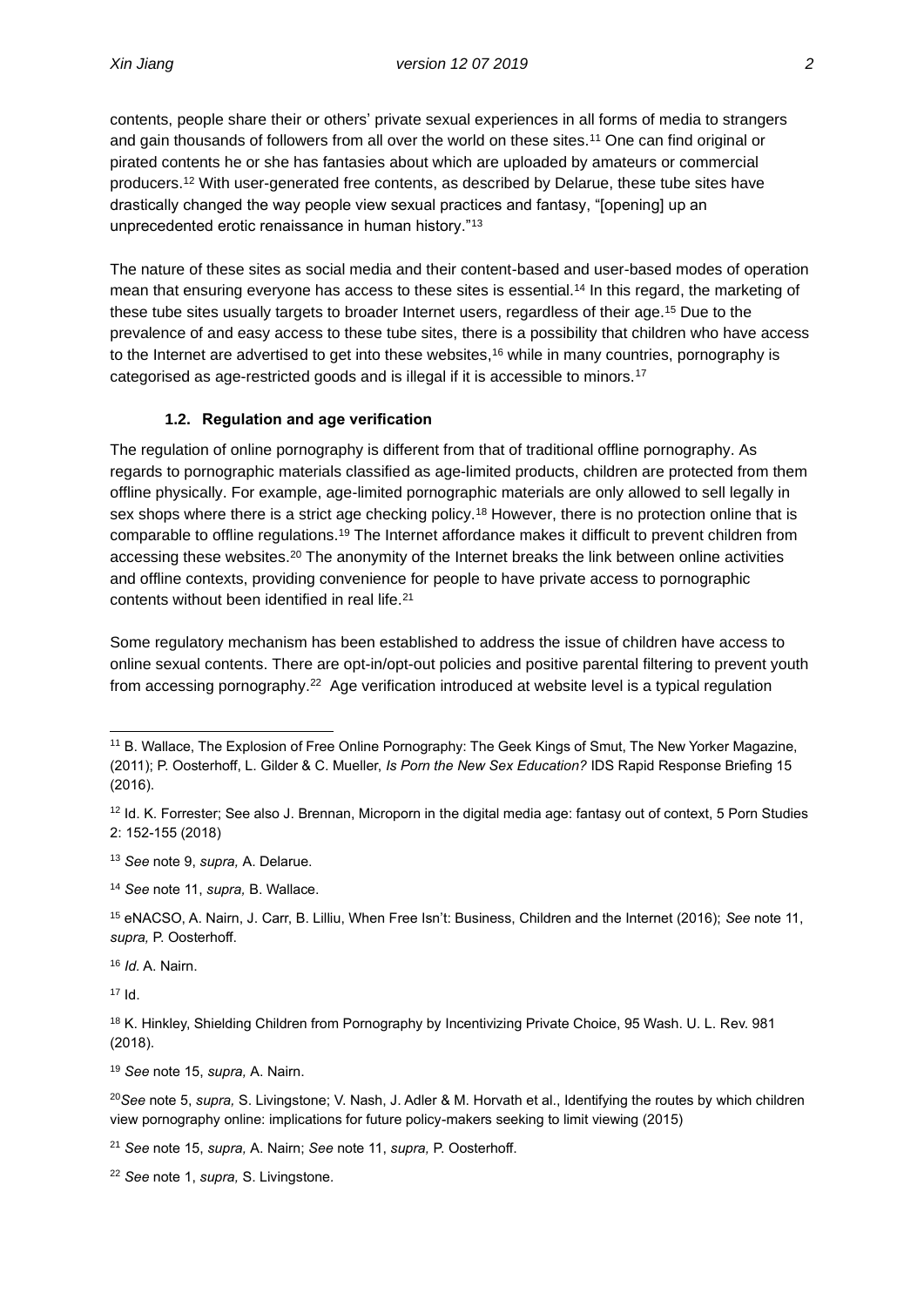employed in traditional industries of age-limited products.<sup>23</sup> This regulatory tool has been transplanted into online environments.

In Europe, the General Data Protection Regulation (hereinafter "GDPR") issued in 2016 responded to the problematic situation of protecting children's personal data by setting age limit to accessing to Information Society Service.<sup>24</sup> To comply with the GDPR, many EU countries introduced age verification and many websites operating in the EU region also applied age verification tools.<sup>25</sup> Likewise, in 2017, the UK passed the Digital Economy Act which regulated that all online commercial pornographic websites accessible from the UK are required to carry age verification to protect young people online, or they will be blocked by Internet service providers (hereinafter "ISPs") in the UK.<sup>26</sup> This regulation brought age verification under public debate again.

As a typical regulatory tool, age verification is used by service providers to conduct Internet filtering.<sup>27</sup> It is to enable offline regulation in terms of age-restricted content functional in online settings. To access certain contents, individuals must demonstrate that they are 18 or above. The way to demonstrate varies from websites to websites. In some cases, personal identification is not required.<sup>28</sup> In some other cases, personal identification by uploading ID, driving license or through testing credit card payment is required.<sup>29</sup>

### <span id="page-11-0"></span>**1.3. Age verification and children's rights**

When referring to pornographic contents on social media, at first glance, the relation between age verification and children's rights in this process only implies the aspects of children protection. For many people, this topic is somewhat relevant to prevent potential child abuse, child exploitation and cyberbullying.<sup>30</sup> However, while the intention of employing age verification in terms of online pornography is good, whether there is a need to protect children from online pornography is still under academic debate in the light of the children as rights holders under the CRC.<sup>31</sup> Raising children's "innocence" in terms of online pornography is not enough to pull children away from these platforms in a time where the frequency and density of porn and all other kinds of information people receive every

[\(https://www.betterinternetforkids.eu/web/portal/practice/awareness/detail?articleId=3017751\)](https://www.betterinternetforkids.eu/web/portal/practice/awareness/detail?articleId=3017751), last visited (25-05- 2019): In 2018, the draft Belgian Law regarding data protection recommends setting age verification by using e-ID card.

<sup>&</sup>lt;sup>23</sup> V. Nash, R. O'Connell and B. Zevenbergen et al., Effective age verification techniques: Lessons to be learnt from the online gambling industry (2014), [\(https://www.oii.ox.ac.uk/research/projects/effective-age-verification](https://www.oii.ox.ac.uk/research/projects/effective-age-verification-techniques/)[techniques/\)](https://www.oii.ox.ac.uk/research/projects/effective-age-verification-techniques/), last visited (08-04-2019).

<sup>&</sup>lt;sup>24</sup> Regulation (EU) 2016/679 of the European Parliament and of the Council of 27 April 2016 on the protection of natural persons with regard to the processing of personal data and on the free movement of such data, and repealing Directive 95/46/EC (General Data Protection Regulation), art. 8.

<sup>&</sup>lt;sup>25</sup> Ingrida Milkaite & Eva Lievens, the Changing Patchwork of the Child's Age of Consent for Data Processing across the EU (2019),

<sup>26</sup> The Digital Economy Act 2017, arts. 14, 16.

<sup>27</sup> *See* note 23, *supra,* V. Nash.

<sup>28</sup> Id.

<sup>29</sup> Id.; See also note 15, supra, A. Nairn.

<sup>30</sup> B. O'neill, Research for CULT Committee – Child safety online: definition of the problem, European Parliament, Policy Department for Structural and Cohesion Policies, Brussel (2018); *See* note 5, *supra*, S. Livingstone.

<sup>31</sup>*See* note 6, *supra,* S. Livingstone.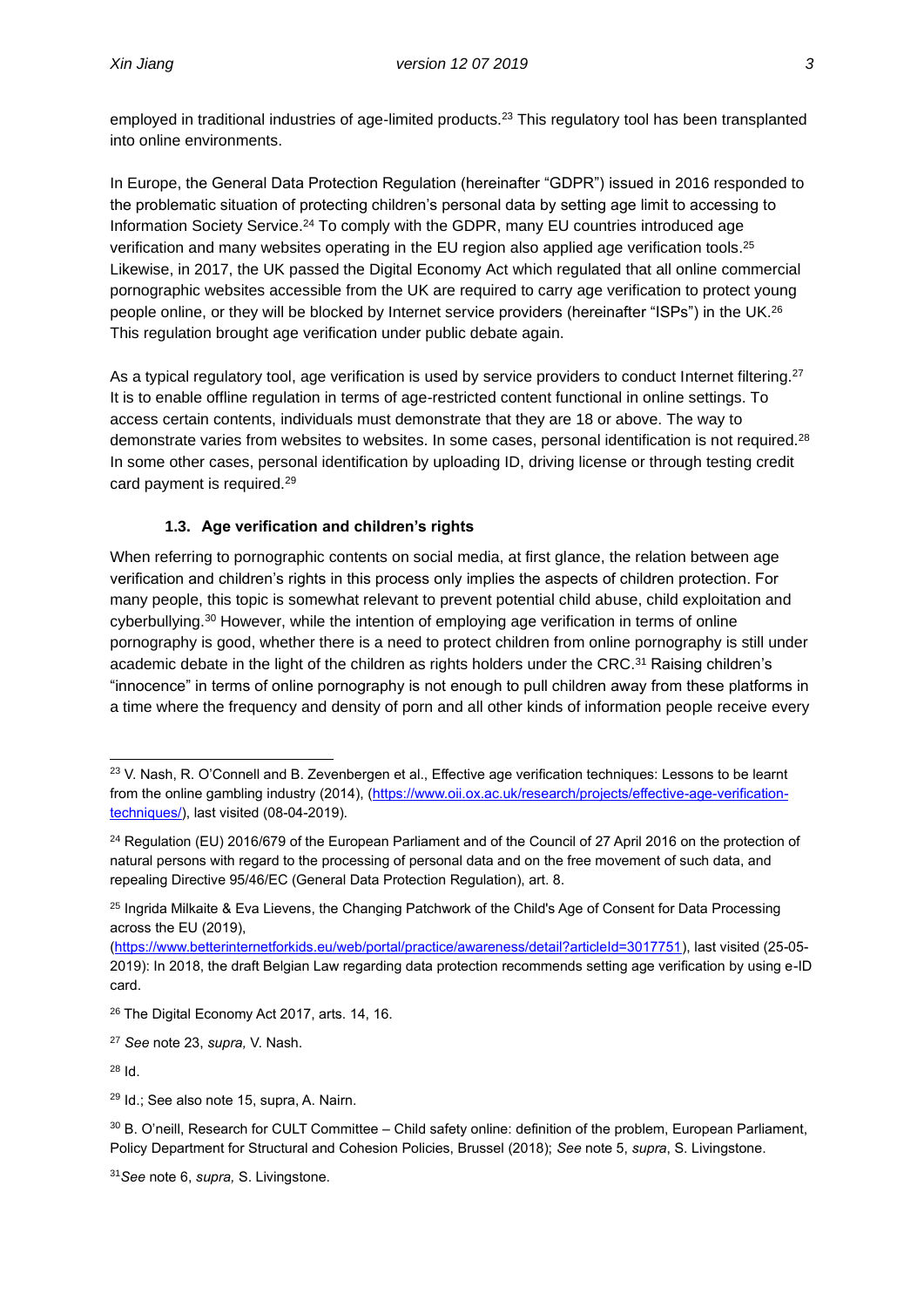day is much higher than those in the past.<sup>32</sup> Freedom of expression is extended to its largest extent, children's right to participate is also paid more attention than it has ever been, with children benefiting from the anonymity and collapsed contexts of the online environment.<sup>33</sup> Sexual rights of children have also been discussed, while recently prevailing attitudes towards children exposure to online pornography are still negative.<sup>34</sup>

Moreover, for people who agree that children's exposure to pornography on the Internet is harmful, some of which also express concern that the use of age verification as an avenue of regulation might not serve the purpose of protecting children.<sup>35</sup> Livingstone and others notice the potential infringement of employing age verification of both parental rights and children's rights to participation in this process.<sup>36</sup> Questions also raised about how to ensure the protection of data, overly rigorous age verification can be counter to the protection of personal data, children's data in particular.<sup>37</sup>

In addition, a more practical issue is raised by the civil society about the difficulty of enforcement of age verification in practice. Different operators have different age verification systems.<sup>38</sup> Its potential impact on content providers, traditional ISPs as well as mobile appliance providers also postpones the implementation of online pornography regulation.<sup>39</sup> There is a backlash in the UK society against the "age verification" regulation. In addition, a new form of moral panic that age verification might threaten freedom of expression and privacy rights is under its formation.<sup>40</sup> It indicates the need to strike a balance in this process between securing civil rights of the public and protecting children's rights.

- <sup>33</sup> *Id,* S. Linvingstone*; See also* d. boyd, It's complicated: the social lives of networked teens (2014).
- <sup>34</sup> *See* note 6, *supra,* K. Albury; *See* note 5, *supra, S. Livingstone; See* note 11, *supra*, P. Oosterhoff.
- <sup>35</sup> *See* note 20, *supra*, V. Nash*; See* note 15, *supra,* A. Nairn*.*

<sup>36</sup> S. Livingstone & A. Third, *Children and young people's rights in the digital age: An emerging agenda*, 19 New Media & Society 5: 657–670 (2017); *See* also B. Zaman & M. Nouwen, Parental controls: advice for parents, researchers and industry (2016); J. Randel & A. Sánchez, Parenting in the Digital Age of Pornography, Huffington Post: the blog (2016), [\(https://perma.cc/RHE2-RTE8\)](https://perma.cc/RHE2-RTE8) last visited (08-04-2019).

<sup>37</sup> Department for media and sports, Child Safety Online: Age Verification for Pornography Consultation Response (2016),

[\(https://assets.publishing.service.gov.uk/government/uploads/system/uploads/attachment\\_data/file/534965/20160](https://assets.publishing.service.gov.uk/government/uploads/system/uploads/attachment_data/file/534965/20160705_AVConsultationResponseFINAL__2_.pdf) [705\\_AVConsultationResponseFINAL\\_\\_2\\_.pdf\)](https://assets.publishing.service.gov.uk/government/uploads/system/uploads/attachment_data/file/534965/20160705_AVConsultationResponseFINAL__2_.pdf), last visited (01-02-2019); *See also* Open Rights Group, Age Verification Guidance November 2018 Response to the draft guidance from the BBFC laid before Parliament, [\(https://www.openrightsgroup.org/assets/files/pdfs/reports/ORG\\_Response\\_to\\_BBFC\\_Post\\_Consultation\\_Guidan](https://www.openrightsgroup.org/assets/files/pdfs/reports/ORG_Response_to_BBFC_Post_Consultation_Guidance.pdf) [ce.pdf\)](https://www.openrightsgroup.org/assets/files/pdfs/reports/ORG_Response_to_BBFC_Post_Consultation_Guidance.pdf), last visited (25-05-2019): "The data handled by age verification systems is sensitive personal data as effective age verification services must directly identify users in order to accurately verify age. However, data collected in terms of accessing pornographic materials may implicate 'person's sex life or sexual orientation' (the GDPR) which can cause great loss if the data is leaked."

<sup>38</sup> *See* note 20, *supra*, V. Nash.

<sup>39</sup> *Id; See also* A. Przybylski & V. Nash, *Internet Filtering and Adolescent Exposure to Online Sexual Material*, 21 Cyberpsychology, Behavior, and Social Networking 7(2018); *See also* note 20, *supra*, V. Nash.

<sup>40</sup> J. Herrman, How the U.K. Won't Keep Porn Away From Teens, the New York Times (2019), [\(https://www.nytimes.com/2019/05/03/style/britain-age-porn-law.html\)](https://www.nytimes.com/2019/05/03/style/britain-age-porn-law.html), last visited (25-05-2019); J. Waterson,UK online pornography age block triggers privacy fears (2019),

(https://www.theguardian.com/culture/2019/mar/16/uk-online-porn-age-verification-launch), last visited (25-05- 2019); A. Fedorova, How the UK porn block will hurt more people than it's meant to help (2019), [\(https://www.dazeddigital.com/science-tech/article/43834/1/uk-porn-block-age-verification-law-privacy-performers-](https://www.dazeddigital.com/science-tech/article/43834/1/uk-porn-block-age-verification-law-privacy-performers-creators)

[creators\)](https://www.dazeddigital.com/science-tech/article/43834/1/uk-porn-block-age-verification-law-privacy-performers-creators), last visited (26-05-2019): "…it has the potential to change not only the way we access, create, or sell

<sup>&</sup>lt;sup>32</sup> S. Livingstone, J. Carr & J. Byrne, One in Three: Internet Governance and Children's Rights, Global Commission on Internet Governance Paper Series No.22 (2015).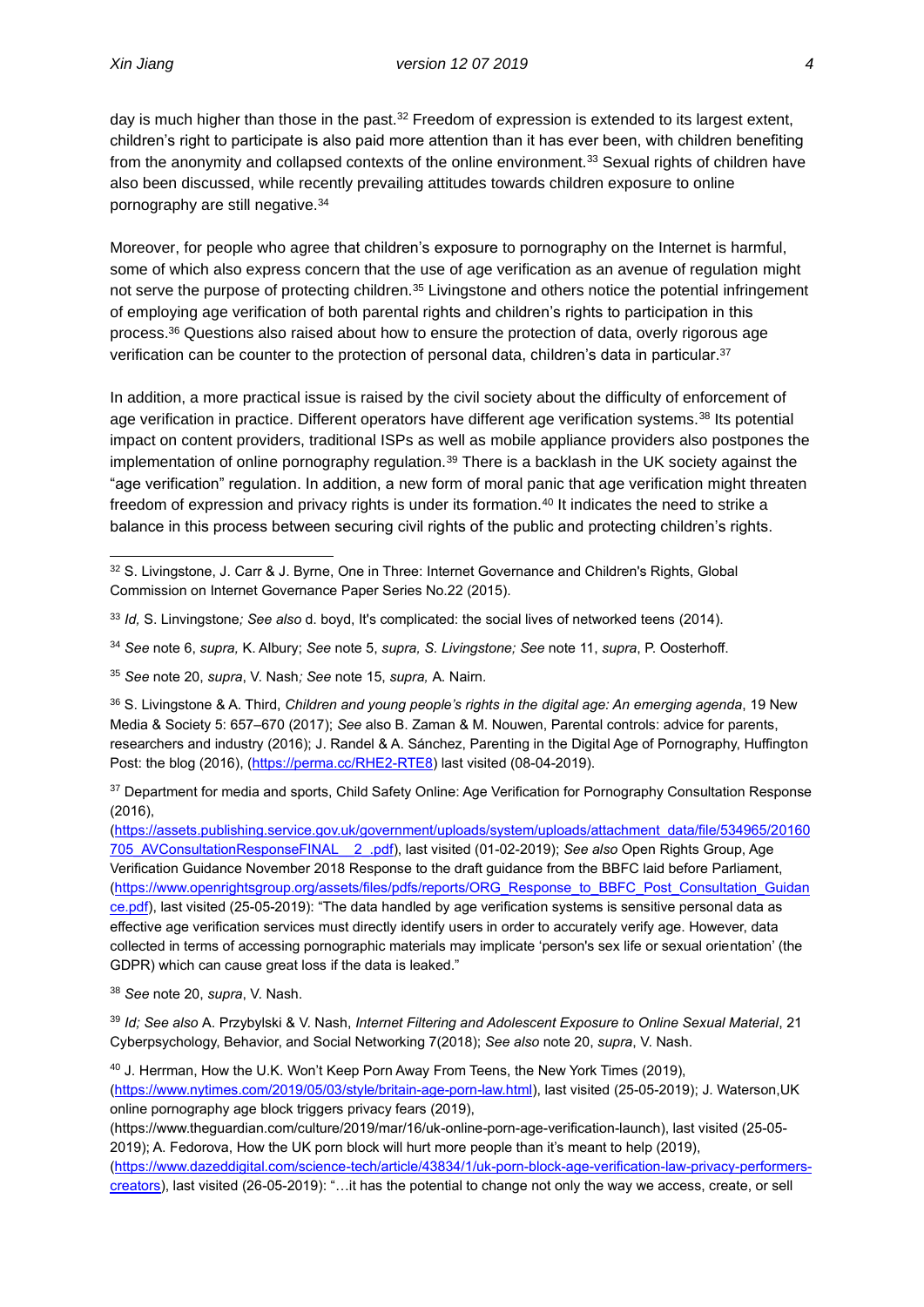It is thus crucial to look closer at the dynamics between age verification as a tool of online pornography regulation and children's rights under relevant international standards. The situation is even more complicated when it comes to pornographic contents intertwining with social media. Social media platforms largely influence children in the digital environment, acting as the platforms for children to exercise their rights enshrined in the CRC as rights holders.<sup>41</sup> At the same time, these platforms burden crucial responsibilities to protect children from potential harm together with States.<sup>42</sup> Porn tube sites play a binary role as both pornographic website and social media platform. However, no legal study from a children's rights perspective on the impact of age verification have on children in terms of porn tube sites has been found, so this thesis decides to bring in a child-centred legal analysis.

### <span id="page-13-0"></span>**1.4. Aim of the research**

The CRC Committee is preparing a coming General Comment on children's rights in relation to the digital environment.<sup>43</sup> By studying age verification as an online regulatory tool from a children's rights perspective, the thesis attempts to raise awareness about children's rights issues behind regulatory tools in the digital environment. The specific analysis of age verification in relation to children's rights violations aims to provide a more critical perspective of viewing online regulatory measures and its effect on children's rights, especially in the controversial contexts of online pornography. In this regard, it is expected that the thesis is used as a source of information for the public to take into account the asymmetry of online and offline environments when making decisions online. Moreover, the analysis of the state and private sector as third party's responsibilities is out of the expectation that it can bring about more discussion on addressing the tension among states and third party as well as the potential therein in securing children's rights in the digital environment.

### <span id="page-13-1"></span>**1.5. Research question**

This thesis focuses on children's exposure to porn tube sites where children are intended to be viewers on tube sites instead of active performers. Unlike sexting where children are main players in producing images and videos perceived to be child pornography, issues concerning child pornography and related children's rights standards concerning sexual exploitation of children fall largely outside the scope of this thesis. In light of the obligations of states and third parties, namely companies and civil societies towards children, the main question to be answered is to what extent age verification as a regulatory tool is in compliance with international children's rights legal framework in the event of children access to porn tube sites as viewers. Four sub-questions are raised to better answer the research question:

- (a) What are the new features porn tube sites have that distinguish them from traditional commercial pornographic websites regarding children's rights?
- (b) What are the relevant children's rights according to the CRC affected by regulating children's

<sup>42</sup> *See* note 32, *supra,* S. Linvingstone.

<sup>43</sup> OHCHR, Committee on the rights of the child,

explicit material in the UK, but the very framework of privacy and freedom of speech in the online space"; Girl on the Net, Age verification won't block porn, but it will spell the end of ethical porn, The Guardian (2019), [\(https://www.theguardian.com/commentisfree/2019/apr/18/age-verification-block-porn-ethical-sites-sex\)](https://www.theguardian.com/commentisfree/2019/apr/18/age-verification-block-porn-ethical-sites-sex), last visited (25-5-2019): "these costly and illogical checks will kill off small producers and leave only mainstream sites."

<sup>41</sup> *See* note 33*, supra,* d. boyd.

[<sup>\(</sup>https://www.ohchr.org/EN/HRBodies/CRC/Pages/GCChildrensRightsRelationDigitalEnvironment.aspx\)](https://www.ohchr.org/EN/HRBodies/CRC/Pages/GCChildrensRightsRelationDigitalEnvironment.aspx) last visited (08-04-2019)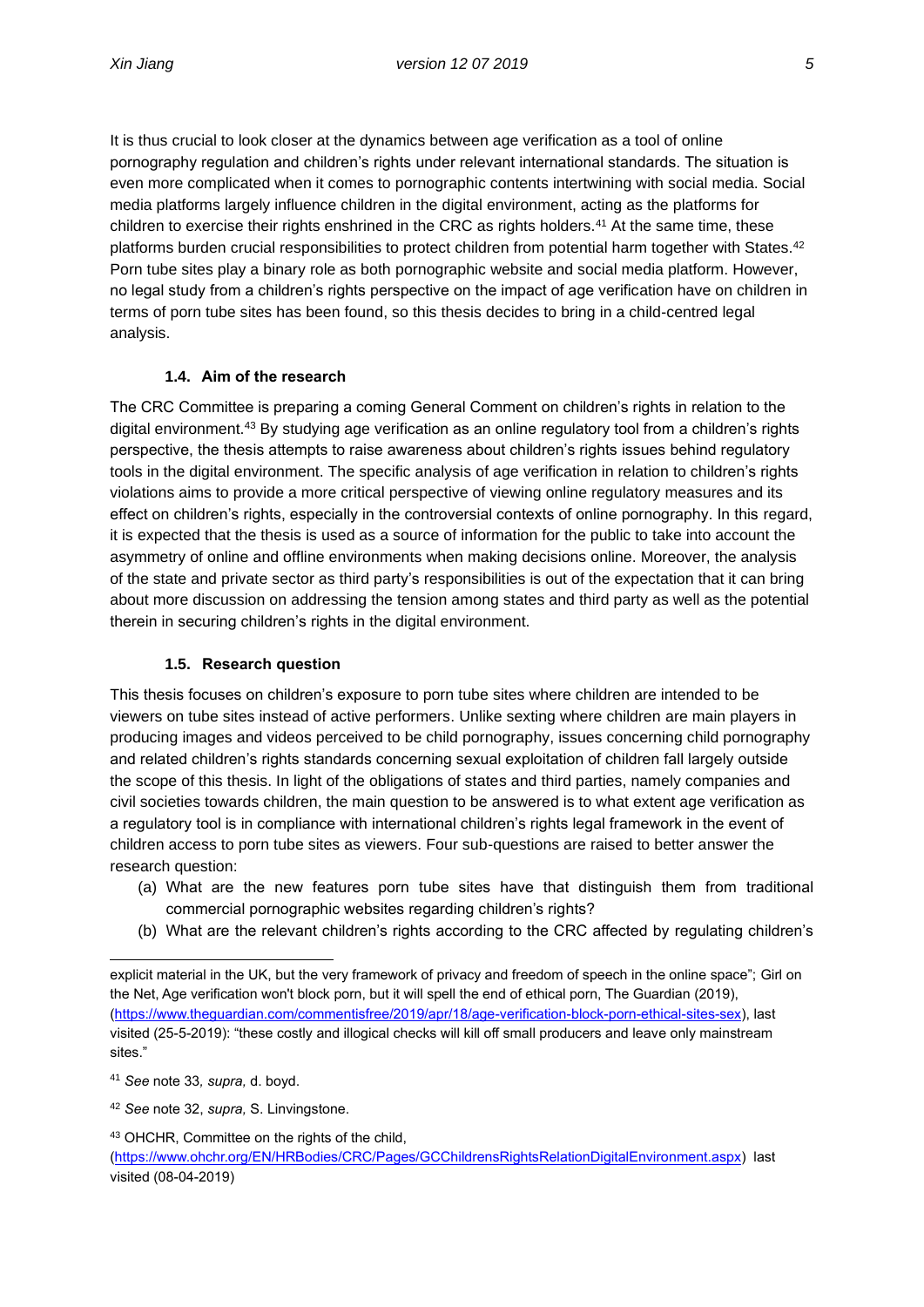access to porn tube sites as viewers?

- (c) How should the divergent interests at stake be balanced to come to a children's rights compliant age verification to regulate children's access to porn tube sites?
- (d) What are the responsibilities of relevant stakeholders other than children to safeguard children's rights in this context?

#### <span id="page-14-0"></span>**1.6. Methodology**

This thesis is going to analyse the desirability of age verification from a children's rights perspective in regulating porn tube sites by conducting desk review on relevant international legal standards and norms, relevant academic literature as well as grey literature such as NGO reports and research reports. The CRC and the CRC Committee's General Comments will be the primary source of research on the international legal framework. In addition, the Optional Protocol of the CRC, ICCPR and ICESCR will also be referred in the discussion of children's civil rights and other human rights affected by age verification regarding accessing porn tube sites as complementary instruments to interpret the CRC. Regional legislation will be touched upon to some extent in the discussion of national practices and relevant obligations in terms of age-verification.

The literature review part examines online pornography regulation, porn tube sites and age verification by reviewing academic literature, research reports, NGOs reports, UN documents, country and regionspecific reports. News as well as industry reports will be touched upon as porn tube sites is a research topic at the front edge that relevant source is relatively limited.

#### <span id="page-14-1"></span>**1.7. Outline**

Chapter Two of this thesis will discuss the phenomenon of porn tube sites to answer the first subquestion. Age verification as a typical regulatory tool regarding age-restricted products will also be introduced in this chapter. Chapter Three will focus on the existing international children's rights standards around age verification when it comes to children as viewers on porn tube sites to answer the second sub-question to explore to what extent age verification is required from a children's rights perspective. Chapter Four will then focus on answering the third sub-question. This chapter will unfold a subtle analysis of the conflict of interests among children, parents and the broader public regarding employing age verification on porn tube sites. The conflict contributes to the failure to comply with international children's rights to protect children despite the existence of child pornography prevention system on these tube sites. The sole and isolated age limit set by age verification also fails to take account of children's evolving capacity discussed in Chapter Three, namely sexual rights in this context. A preliminarily normative framework is thus developed in this Chapter as a suggestive framework to build a children's rights compliant age verification regulating children's access to porn tube sites as viewers. In Chapter five, to answer the fourth sub-question, specific responsibilities of States and third parties in this context will be discussed to elaborate on the normative framework brought out in Chapter Four to develop children's rights standards compliant age verification pragmatically. Chapter Six will conclude with a chart illustrating the layout of stakeholders responsibilities discussed in Chapter Four and Chapter Five under the children's rights framework set out in Chapter Three.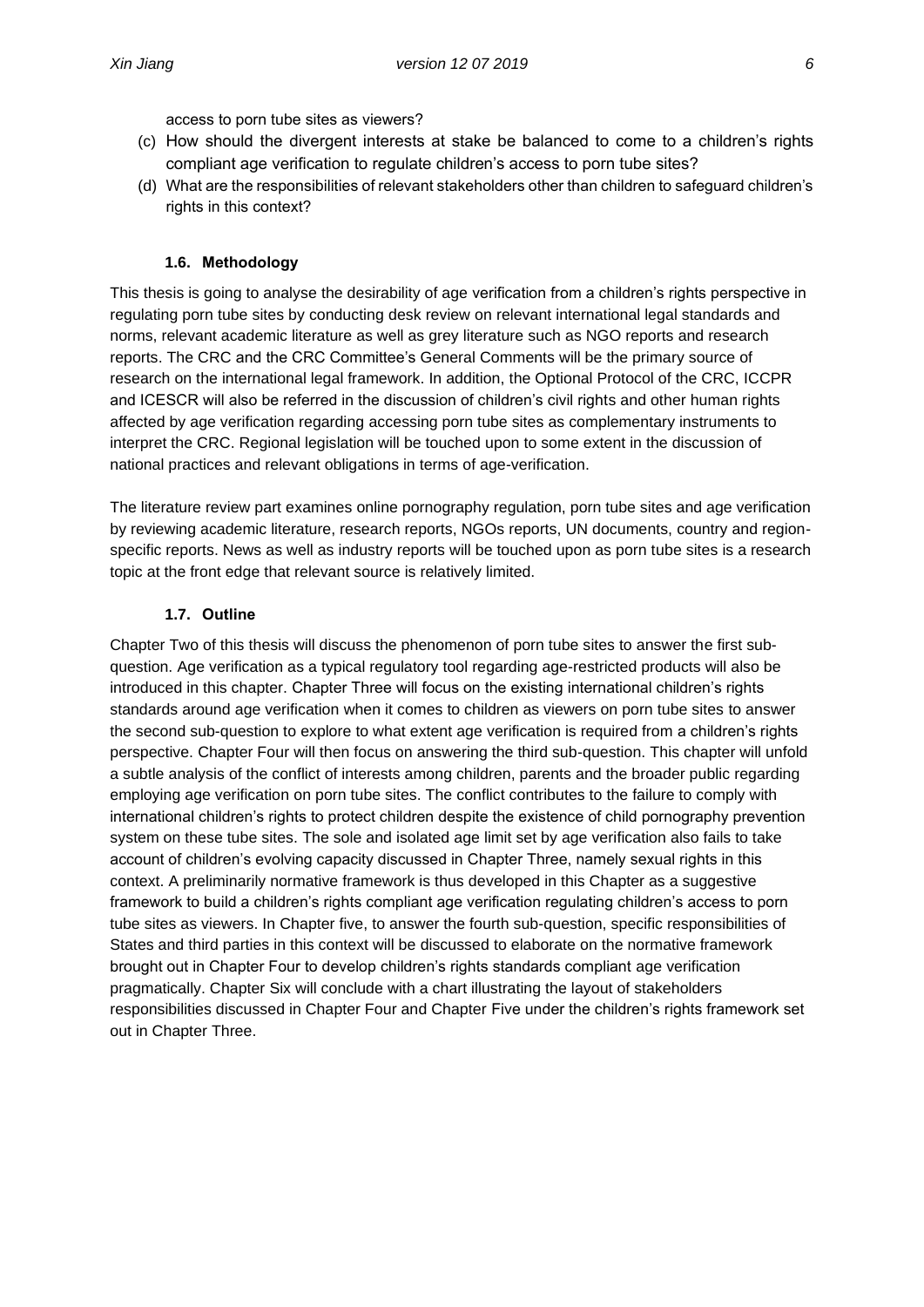## <span id="page-15-0"></span>**2. Age verification and porn tube sites**

### **2.1. Developing age verification as a regulatory tool**

<span id="page-15-1"></span>Age verification and identification check are generally employed offline to business which is age sensitive, gambling and age-restricted goods like alcohol and cigarette. When it comes to the online environment, age verification has long been widely applied in the gambling industry in many jurisdictions.<sup>44</sup> Similarly, people buying age-restricted goods online sometimes will also be asked about their age and identity. Age verification as an offline regulatory tool is rendered to be effective for online regulation of age-restricted goods and services.<sup>45</sup> The anonymity of all users on the Internet makes it difficult to identify children in this process.<sup>46</sup> Due to anonymity, children tend not to be treated online in a way in accordance with their age and maturity.<sup>47</sup> Instead, their online identity is more easily to be defined by their behaviours, namely the sites they go to, remarks and comments they post, groups and chat they are in.<sup>48</sup> However, the boundary between minor and major is hard to be defined by solely analysing people's online behaviour.<sup>49</sup> In this regard, age verification seems like a reasonable and feasible method to be employed by providers of age-restricted content to filter minors trying to get into their sites. While from the perspective of online governance as well as children welfare, age verification measures are usually under criticism for its ineffectiveness released by some quantitative research conducted in different jurisdictions.<sup>50</sup> Moreover, it is easy to render age verification as online censorship disguised by protecting children.<sup>51</sup> Xu and others also pointed out age verification as a regulatory tool will trigger opposition as it is related to online identity assurance backed by a confidential database of all citizens.<sup>52</sup> Notably, Sparrow stressed the synergy between age verification and other regulatory measures regarding protecting children from risks in the event of any age-restricted goods or services.<sup>53</sup>

### <span id="page-15-2"></span>**2.2. The regulatory framework of online pornography and age verification method in specific jurisdictions**

- <sup>45</sup> R. Brownsword, The shaping of our online worlds: getting the regulatory environment right. International Journal of Law and Technology 20(4) (2012)
- <sup>46</sup> *See* note 20, *supra* V. Nash*.*
- <sup>47</sup> *See* note 32, *supra* S. Livingstone.

<sup>50</sup> A. Przybylski & V. Nash, Internet Filtering and Adolescent Exposure to Online Sexual Material, 21 Cyberpsychology, Behavior, and Social Networking 7 (2018); Effective age verification

<sup>51</sup> Effective age verification; Department for media and sports, Child Safety Online: Age Verification for Pornography Consultation Response (2016), [\(https://assets.publishing.service.gov.uk/government/uploads/system/uploads/attachment\\_data/file/534965/20160](https://assets.publishing.service.gov.uk/government/uploads/system/uploads/attachment_data/file/534965/20160705_AVConsultationResponseFINAL__2_.pdf) [705\\_AVConsultationResponseFINAL\\_\\_2\\_.pdf\)](https://assets.publishing.service.gov.uk/government/uploads/system/uploads/attachment_data/file/534965/20160705_AVConsultationResponseFINAL__2_.pdf) available at (01-02-2019).

<sup>&</sup>lt;sup>44</sup> [www.goldmedia.com/uploads/media/Press\\_Release\\_Goldmedia\\_study\\_Betting\\_Gambling\\_01.pdf:](http://www.goldmedia.com/uploads/media/Press_Release_Goldmedia_study_Betting_Gambling_01.pdf) In Germany, strict age verification is applied to regarding both online gambling.

<sup>48</sup> d. boyd, It's complicated: the social lives of networked teens (2014).

<sup>49</sup> S. van der Hof, I Agree or Do I…?, A rights-based analysis of the law on children's consent in the digital world, Wisconsin Journal of International Law (2017)

<sup>52</sup> Y. Xu, Regulation on pornography and purification of society (2009); *See* note 20, *supra* V. Nash.

<sup>53</sup> M. Sparrow, Can Internet Gambling be effectively regulated? Managing the risks(2008)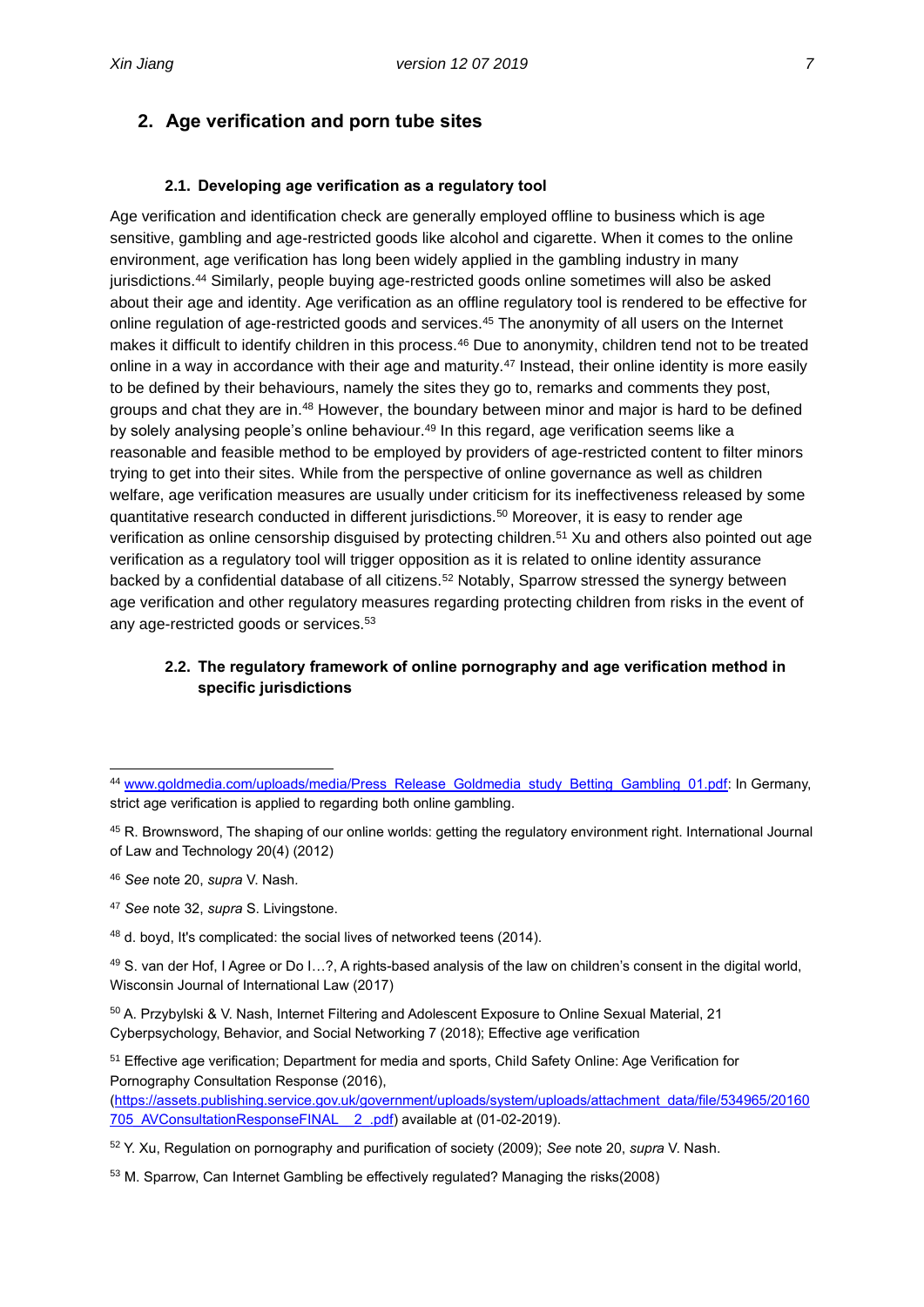Setting pornography as age-limited products stems from the perspective of viewing children as the object of protection.<sup>54</sup> Generally in Europe, pornographic contents are subject to express regulation to make sure its dissemination will not reach to children.<sup>55</sup> However, the regulation system in each jurisdiction can vary from each other, so does the enforcement of these regulations in practice. In Germany, where gambling, as well as age-restricted goods like pornography, have a big market, formal age-verification solutions supplemented by age classification are requested to be employed by providers in terms of online pornography.<sup>56</sup> This regulation is regarded as the extension of German strict offline regulation system on pornography.<sup>57</sup> As for the UK, its "new" online regulation in the form of age verification against pornographic sites in its jurisdiction has been under continuous opposition since its debut in Digital Economy Act in 2017. At the time of this writing, the government has confirmed that this age verification system will become mandatory on 15 July 2019.<sup>58</sup>

In Asia, access to pornography is also subject to child protection related regulations.<sup>59</sup> It is found that Hong Kong has a relatively substantive framework applying age verification as online regulation towards pornography which turns out to be ineffective in practice. The vague regulation and weak enforcement of the regulation constitute the backdrop of ineffective age verification. Effective since 1987, the Control of Obscene and Indecent Articles Ordinance is the first regulation in Hong Kong which restricts the distribution of pornographic contents.<sup>60</sup> According to the Articles, the Tribunal of the Ordinance will decide whether pornographic contents should be classified as indecent for children under the Ordinance.<sup>61</sup> The main enforcement agency of the Ordinance is the office for Film, Newspaper and Article Administration, assisted by Hong Kong police. Since the first round of the review of the Ordinance in 2008, the regulation regarding the online environment has long been the focal topic of discussion between the government and the public about the Ordinance. During the second round of the Review in 2012, the government proposed to develop age verification to regulate websites have certain contents categorised as indecent. This proposal received negative responses from the public as well as the information industry.<sup>62</sup> In 2014, the public raised a concern about rampant online erotic literature. Contents with sexually explicit description of degrading sexual relationship or sexual violence are very popular among social networking sites and are accessible by anyone with a click.<sup>63</sup> Although according to the Ordinance, regulatees who are in breach of the

<sup>54</sup> K. Robinson, Innocence, knowledge and the construction of childhood, The contradictory nature of sexuality and censorship in children's contemporary lives (2013)

<sup>55</sup> S. Livingstone, L. Haddon & A. Görzig et al., Risks and safety on the internet: the perspective of European children: full findings and policy implications from the EU Kids Online survey of 9-16 year olds and their parents in 25 countries, EU Kids Online(2011).

<sup>56</sup> FSM [\(https://www.fsm.de/en/online-youth-protection\)](https://www.fsm.de/en/online-youth-protection), last visited (22-06-2019)

<sup>57</sup> *See* note 20, *supra,* V. Nash.

<sup>58</sup> The Guardian, UK age-verification system for porn delayed by six months, [\(https://www.theguardian.com/technology/2019/jun/20/uks-porn-age-verification-system-to-be-delayed](https://www.theguardian.com/technology/2019/jun/20/uks-porn-age-verification-system-to-be-delayed-indefinitely)[indefinitely\)](https://www.theguardian.com/technology/2019/jun/20/uks-porn-age-verification-system-to-be-delayed-indefinitely), last visited(11-06-2019)

<sup>59</sup> *Cf.* Taiwan and Thailand.

<sup>60</sup> [https://www.coiao.gov.hk/en/faq.html](https://www.coiao.gov.hk/en/faq.htm)

<sup>&</sup>lt;sup>61</sup> the Control of Obscene and Indecent Articles Ordinance (1987), art. 8.

<sup>&</sup>lt;sup>62</sup> Report on Submissions Received in the Second Round of Public Consultation on the Review of the Control of Obscene and Indecent Articles Ordinance, 2013; Review of the Control of Obscene and Indecent Articles Ordinance (COIAO) Second Round Public Consultation, 2012.

<sup>63</sup> The issue of online literature, Oriental Daily(2014), [\(https://orientaldaily.on.cc/cnt/news/20140422/mobile/odn-](https://orientaldaily.on.cc/cnt/news/20140422/mobile/odn-20140422-0422_00176_097.html)[20140422-0422\\_00176\\_097.html\)](https://orientaldaily.on.cc/cnt/news/20140422/mobile/odn-20140422-0422_00176_097.html), last visited(17-06-2019)(in Chinese)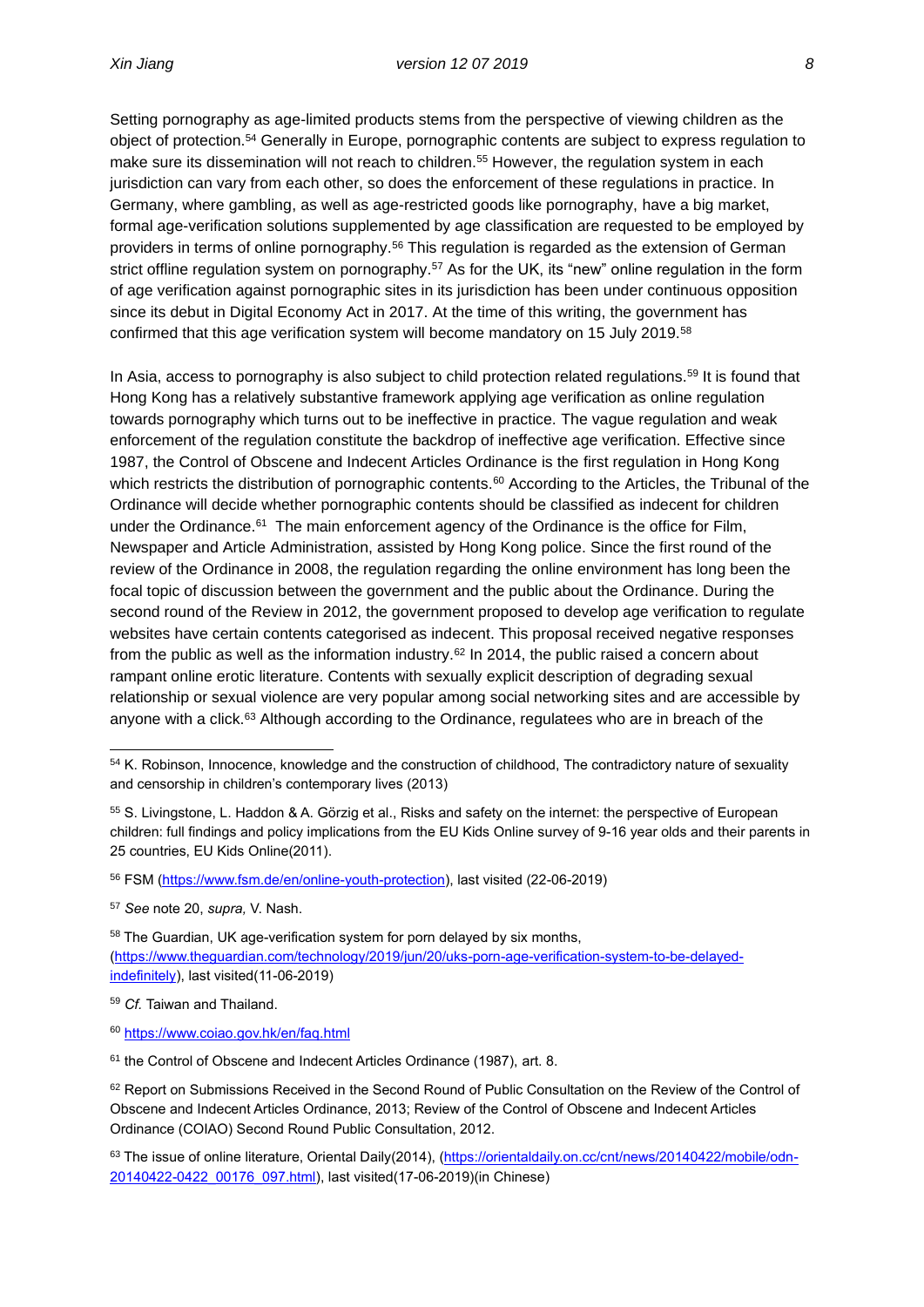Ordinance, failing to employ age-gating warning or other similar measures will subject to punishment, it is rarely applied to online service as well as content providers.<sup>64</sup> Instead, age verification in this light is requested by the Office to employ after investigation of some of the related websites, based on the report it has received. However, the monitoring process of the Office will not be set out unless there are reports from the public about the incompliance of the Ordinance. As a result, during 2009-2014, only fourteen websites were asked to develop age verification methods on their websites. It is also noticed that all age verification methods employed relied on the assertation of the users of their age without any further check methods used.<sup>65</sup>

### **2.3. Features of porn tube sites**

<span id="page-17-0"></span>As the most popular pornographic sites of new age, porn tube sites are changing the way people view pornography, and the way people view pornographic sites. The features of the porn tube sites as subjects of age verification will be introduced in this section. The video uploading and sharing model of YouTube is mimicked for the porn industry, and the 'sex-tube' site is born. Tube sites complicate traditional porn sites with its application of open resource technology and construction of the social network, bringing pornographic contents and related sexually commercial activities closer to minors. With average daily traffic of 92 million in 2018, PornHub is now the biggest pornographic site.<sup>66</sup> In that regard, PornHub will be exemplary porn tube sites referred to in this thesis, and in all relevant discussion, the characteristics of tube sites will refer to those of PornHub.

### 2.3.1. Tube and free contents

<span id="page-17-1"></span>As the database of porn, "tube sites" provide service like tubes build access for users to vast pornographic contents. One of the revolutionary features of tube sites is that tube sites provide pornographic contents for free, since tube sites are meant to be service provider instead of content provider, like YouTube, to shrine from potential copyright infringement accuse. Free contents attract millions of hits from users who have never consumed porn in the past subscription era.<sup>67</sup> According to relevant industry news and reports, Pornhub and other MindGeek-owned platforms gain profits mainly from advertising and subscription.<sup>68</sup> Advertising on social media and search engine is regulated that most of them block paid posts which will lead to pornographic content. In this regard, popular tube sites with most viewers become the place to go put adverts on subscription-based site and sites providing sex-related service.<sup>69</sup> As a result, one can find almost everything they want that is related to sex on these porn tube sites.

At the same time, algorithms are applied to these sites, with which tube sites costume contents to fed their users. The application of algorithm based on personal profiles such as age, gender, place of living and viewing history make costumed contents more attracting to users that they tend to spend more time on these sites.

<sup>64</sup> *See* note 63, *supra.* 

<sup>65</sup> *Id.*

<sup>66</sup> PornHub Insight blog, 2018 year in review, [\(https://www.pornhub.com/insights/2018-year-in](https://www.pornhub.com/insights/2018-year-in-review#traffic%20time)[review#traffic%20time\)](https://www.pornhub.com/insights/2018-year-in-review#traffic%20time), last visited (11-06-2019)

<sup>67</sup> B. Wallace, The Geek-Kings of Smut [\(https://longform.org/posts/the-geek-kings-of-smut\)](https://longform.org/posts/the-geek-kings-of-smut), last visited(11-06- 2019); *See also* B. Arroyo, From flow to float: moving through porn tube sites, Porn Studies 3: 308–10 (2016)

<sup>68</sup> How big is the porn industry? [\(https://medium.com/@Strange\\_bt\\_True/how-big-is-the-porn-industry](https://medium.com/@Strange_bt_True/how-big-is-the-porn-industry-fbc1ac78091b)[fbc1ac78091b\)](https://medium.com/@Strange_bt_True/how-big-is-the-porn-industry-fbc1ac78091b), last visited(22-06-2019)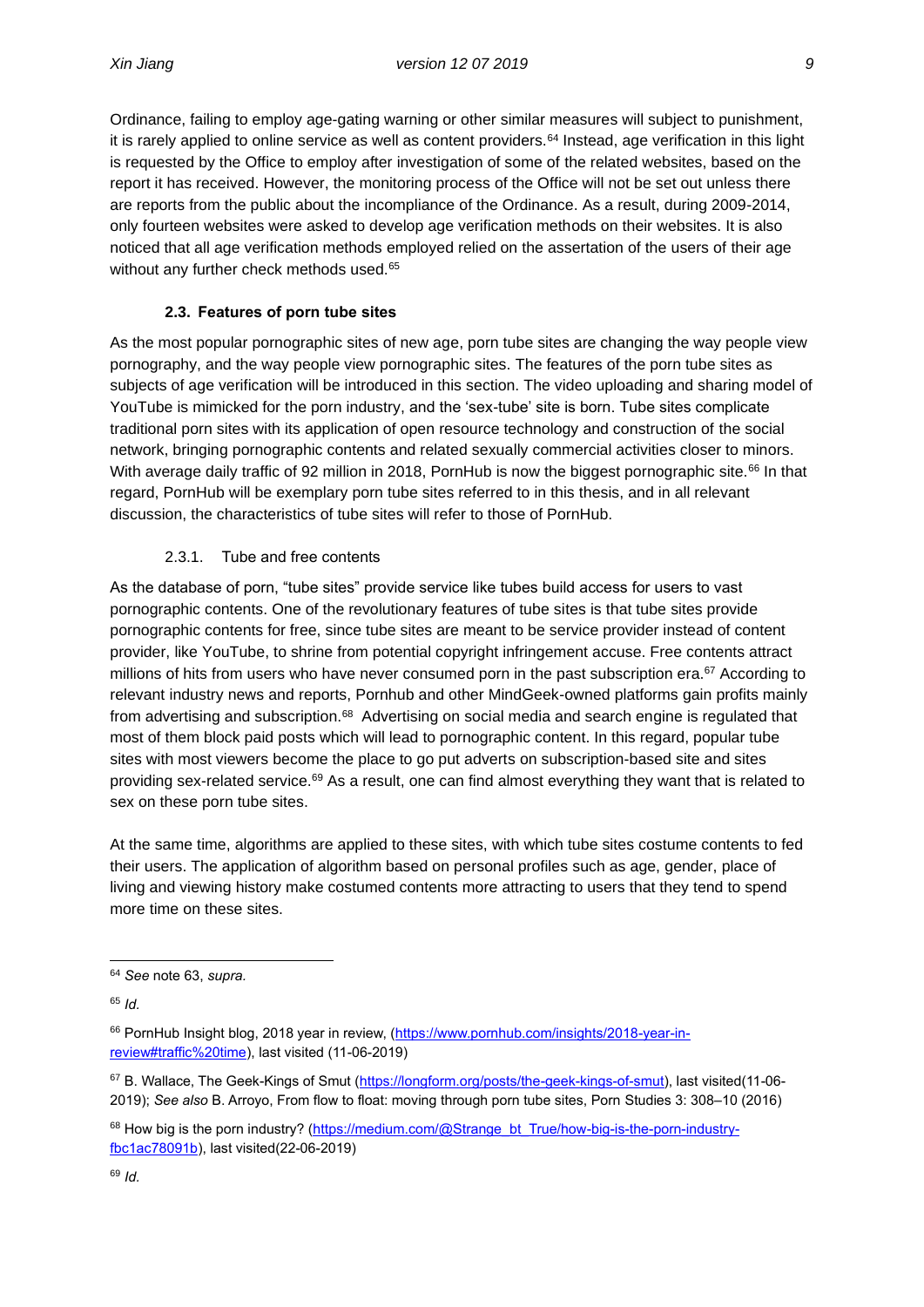### 2.3.2. Amateurs

<span id="page-18-0"></span>The prevalence of the culture of sharing online and the affordability of audio-video recording facilities have changed not only the way people network, but also the way people view their private or even sexual life.<sup>70</sup> In this context, the answer to the question that by whom porn is made, and how and to whom porn is distributed is drastically different from that in the past. Many contents on tube sites are produced and uploaded by individuals, which are called "amateurs". As amateur pornography goes viral, PornHub launched a "Model payment programme" as one of the projects which enable individuals to become content generators on Pornhub in various ways, getting verified as "models" and paid for porn contents they are in by PornHub.<sup>71</sup>

### 2.3.3. Social media

<span id="page-18-1"></span>Just like YouTube, tube sites which have users who register and actively interact with each other are also part of the social media. They provide people with platforms to make connections, building up networks.<sup>72</sup> Users on these sites post videos on their profiles and get subscribers and favourites for high-quality contents. They comment under videos or images or respond to comments made by others. Much like Facebook and Twitter, users can also send out requests on tube sites to make friends in their field. According to the statistics generated by Insight blog, in 2018, every minute there is 20 new comments under videos, 133 messages sent, and 167 friends request accepted on PornHub.<sup>73</sup>

### **2.4. Concluding remarks**

<span id="page-18-2"></span>The advent of porn tube sites has drastically changed the way people view pornography. Tube sites like PornHub have provided people seeking sexual relationship online, both children and adults with the online community. However, the regulatory framework of online pornography, in general, has done little to protect children in terms of these new features of tube sites. Age verification as a traditional regulatory tool developed offline is now being employed online in some jurisdictions with an attempt to prevent children's access to pornographic sites as their contents are deemed inappropriate for children. The following chapter will discuss the relevant legal standards regarding children's rights in this context to assess the proportionality of age verification in terms of porn tubes sites.

# <span id="page-18-3"></span>**3. Children's rights framework**

### **3.1. Introduction**

<span id="page-18-4"></span>The features of porn tube sites in Chapter Two have changed the implication of relevant children's rights in terms of online pornography. This chapter will unfold how these new features of porn tube sites place new challenges for safeguarding children's rights under international children's rights

<sup>70</sup> B. Ruberg, Doing it for free: digital labour and the fantasy of amateur online pornography, 3 Porn Studies 2 (2016)

<sup>71</sup> PornHub Model Payment Program, [\(https://www.pornhub.com/partners/mpp\)](https://www.pornhub.com/partners/mpp), last visited(22-06-2019); C. Silver, Pornhub's Model Program Has Paid Out Millions, Defining A New Type Of Influencer, [\(https://www.forbes.com/sites/curtissilver/2018/11/20/pornhubs-model-program-has-paid-out-millions-defining-a](https://www.forbes.com/sites/curtissilver/2018/11/20/pornhubs-model-program-has-paid-out-millions-defining-a-new-type-of-influencer/#245ea303ed6f)[new-type-of-influencer/#245ea303ed6f\)](https://www.forbes.com/sites/curtissilver/2018/11/20/pornhubs-model-program-has-paid-out-millions-defining-a-new-type-of-influencer/#245ea303ed6f), last visited(15-06-2019).

<sup>72</sup> PornHub Insight blog, 2018 year in review, [\(https://www.pornhub.com/insights/2018-year-in](https://www.pornhub.com/insights/2018-year-in-review#traffic%20time)[review#traffic%20time\)](https://www.pornhub.com/insights/2018-year-in-review#traffic%20time), last visited (11-06-2019)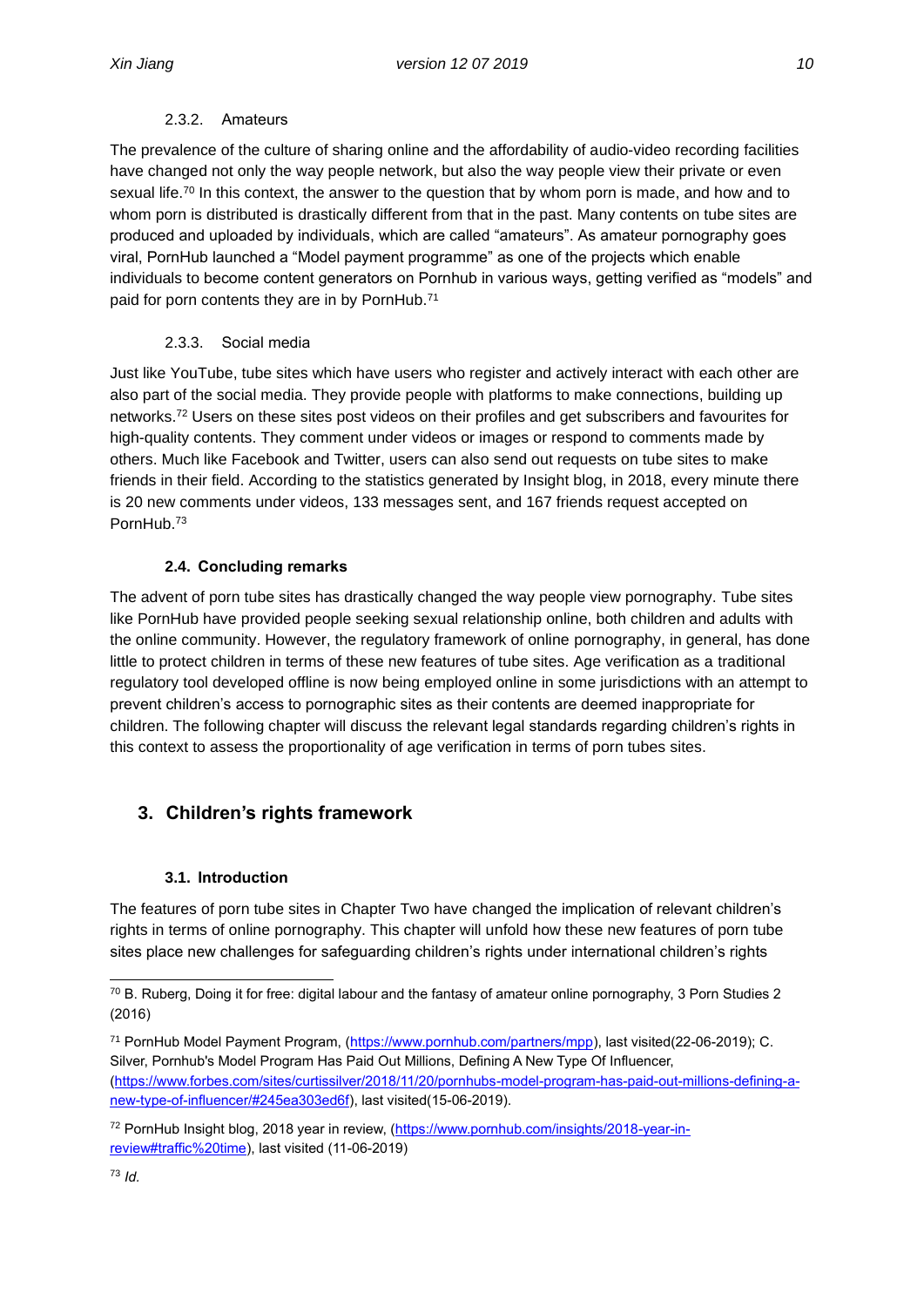framework during regulating children's access to porn tube sites as viewers. Relevant rights include the right to be protected from all forms of violence (3.2), the right to access to information (3.3.1), and sexual rights (3.3.2). Among these rights, children's right to sexuality is not recognised in express provision in children's rights realm. In this regard, this thesis will discuss relevant sexual rights of children in the event of accessing porn tube sites under the right to information as well as right to recreational activities. Moreover, sexual rights will be the primary concern of the following discussion in Chapter Four about the age of sexual consent when setting the threshold of age to be applied to age verification.

In addition, the conflict between protecting elements and empowering elements of these rights will be the key focus of the analysis in this chapter. An Oxford Internet Institute research project regarding effective age verification has confirmed that "the level of regulation developed with regard to agerestricted products or services is expected to be proportionate to the level of risks involved".<sup>74</sup> This conflict requires policymakers to strike for a balance between these two aspects of children when it comes to developing regulatory measures to restrict children's access to porn tube sites. This chapter attempts to lay the foundation for the following discussion on age verification as a regulatory tool in Chapter Four by answering the question that to what extent online technologies related to porn tube sites challenge the order of childhood. In other words, to what extent children are in need of protection in terms of sex tube sites from a children's rights perspective?

Discussion in this chapter will mainly focus on the side of children as viewers on porn tubes sites, as stated in Chapter One. However, in this chapter, the hypothetical risk of children has been transformed to performers of pornographic contents will also be touched upon when discussing their right to be protected from potential harms when exposed to porn tube sites.

### **3.2. Right to be free from violence**

<span id="page-19-0"></span>The CRC Committee makes clear in Optional Protocol on the Sale of Children, Child Prostitution and Child Pornography (OPSC) as well as relevant General Comments <sup>75</sup> the right of children to be protected from violence, regulating that children should be protected from all forms of child exploitation, abuse and assault.<sup>76</sup> Specifically, this includes any sexual activities which could be mentally traumatic for the child.<sup>77</sup>

#### 3.2.1. Children's unwilling exposure

<span id="page-19-1"></span>Notably, according to the CRC Committee, information is one of the sources of violence ascribed in article 19 of the CRC.<sup>78</sup> Children are regarded as recipients of information in situations which information can be the source of violence:

"(i) As recipients of information, children may be exposed to actually or potentially harmful advertisements, spam, sponsorship, personal information and content

<sup>74</sup> *See* note 20, *supra,* V. Nash.

<sup>75</sup> General Comment No. 13, GC No. 4, GC No.20

<sup>76</sup> UN General Assembly, The Convention on the Rights of the Child, UN Doc A/RES/44/25(1989), arts. 19, 34-36; UN General Assembly, Optional Protocol to the Convention on the Rights of the Child on the sale of children, child prostitution and child pornography, UN Doc. A/RES/54/263 (2000), arts. 1-3.

<sup>77</sup> UN Committee on the Rights of the Child, General comment No. 13 The right of the child to freedom from all forms of violence, UN Doc. CRC/C/GC/13(2011), para. 25.

<sup>78</sup> *Id*, para. 31; *See* note 76, *supra,* art. 19.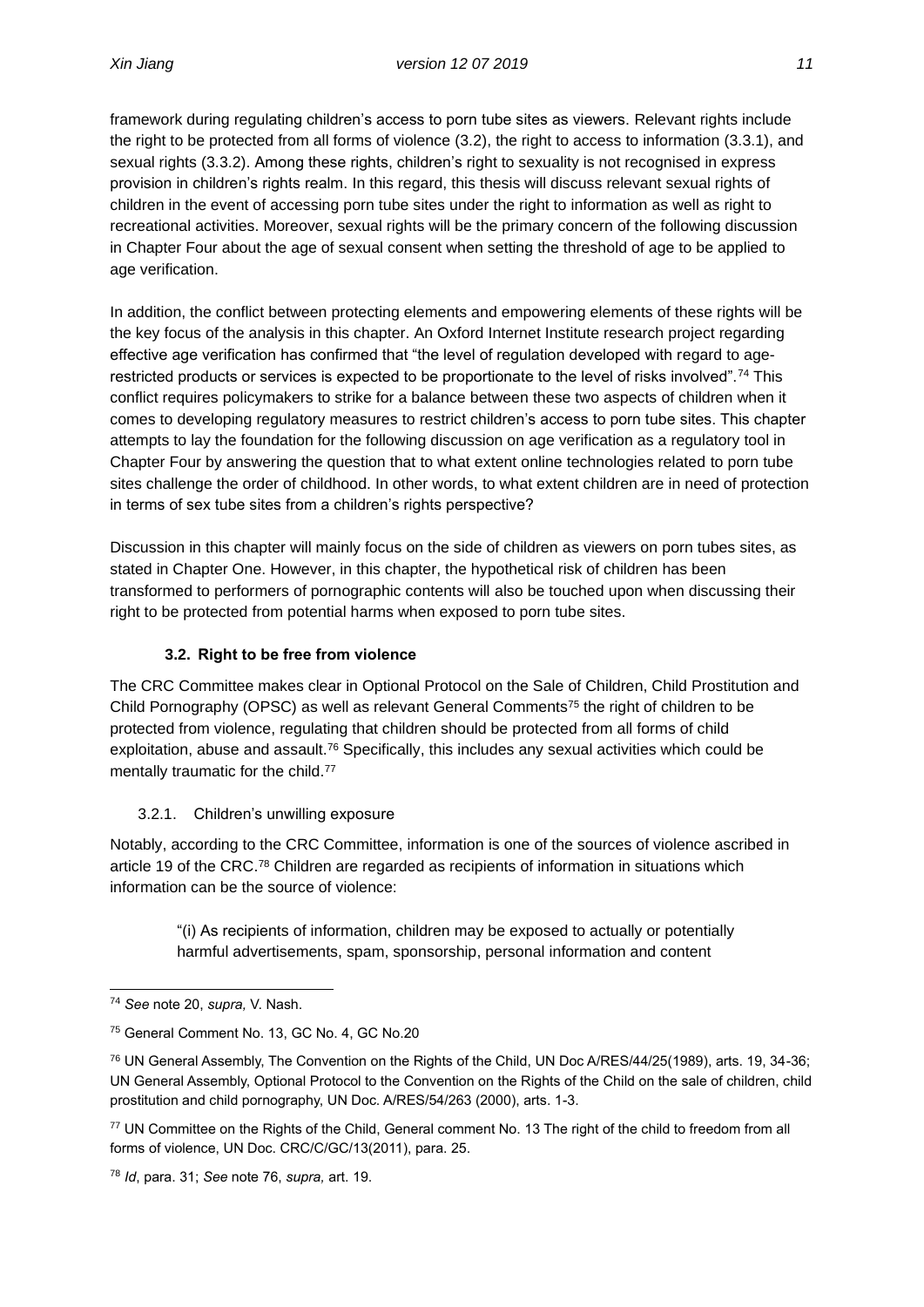which is aggressive, violent, hateful, biased, racist, pornographic, unwelcome and/or misleading;"<sup>79</sup>

The harmful information children receive online can be categorised as a type of violence. *Inter alia,*  pornographic contents are listed by the CRC Committee as harmful information.<sup>80</sup> However, such attitudes towards harmful information are not the same as those towards offline mental violence by the Committee. From the text of General Comment no. 13, it can be implicated that the important role information technology plays in children's access to information has been noticed whereas the attitude of the CRC Committee towards potential online risks for children is still sceptical and negative. In this light, the scope of violence children should be protected from online is extended to "information children received which is potentially harmful to them". This perception provides a normative foundation for regulation against online pornography as it falls under the scope of "harmful information".

While academics, as well as the public, has long criticised children's unwilling exposure to sexually explicit contents, <sup>81</sup> the situation of children in general is even more age-ignored on porn tube sites, where all kinds of porn can be accessed freely without any registration or subscription requirement. There are hashtags, making it easier to find without any age-gating measures employed.<sup>82</sup> Ethic porn and other hardcore pornography can also be accessed on these tube sites, especially those pirated from Asian countries, in which adolescents sometimes are involved. Having regard to the standards set up by the CRC Committee, closer attention on young children's exposure to porn tube sites should be subject to regulation as they could be regarded as harmful information violent for them.

#### 3.2.2. Protect children from sexual exploitation and abuse

<span id="page-20-0"></span>Apart from the need of protecting young children from exposure to pornographic contents on porn tube sites, there are two potential ways of porn tube sites affecting children under the age of 18 years old, and therefore constitute violence under the CRC: 1) Encouragement of creation of [amateur porn](https://fightthenewdrug.org/hot-girls-wanted-netflixs-raw-amateur-porn-documentary/)  [videos](https://fightthenewdrug.org/hot-girls-wanted-netflixs-raw-amateur-porn-documentary/) and 2) networks of porn.

There is a possibility that easy access to sexual videos of others on tube sites can lead to reckless decisions made by adolescents to take part in the production of pornographic contents themselves. Apart from the proactive participation of adolescents in becoming amateurs out of their innovative attitude towards intimate relationship, children can also be directed to participate because of financial needs.<sup>83</sup> Since amateur videos have become an important part of products provided on tube sites, these sites have incentive strategies to encourage the creation of amateur porn videos or images. Usually, popular amateurs' video can receive millions of hits, which can bring considerable profit to these producers as well as tube sites they cooperate with. The strategies used by tube sites to boost the supply of pornographic contents on their platform is to some extent like Enjo Kosai in Japan, in which adolescents get involved in sex industry stemmed from a very developed and accepted sex industry where adolescents involved.<sup>84</sup> The self-promotional culture created by social media also

<sup>79</sup> *See* note 78, *supra.*

<sup>80</sup> *Id.*

<sup>81</sup> K. Mitchell, D. Finkelhor & J. Wolak, the Exposure of Youth to Unwanted Sexual Material on the Internet, 34 Youth & Society 3: 330-358(2003).

<sup>82</sup> On PornHub, under regulation and terms, it is stated that people under age of 18 is not allowed to register.

<sup>83</sup> J.C.M. Li, Adolescent Compensated Dating in Hong Kong: Choice, Script, and Dynamics, 59 International Journal of Offender Therapy and Comparative Criminology 597 (2015).

<sup>&</sup>lt;sup>84</sup> Report of the Special Rapporteur on the sale of children, child prostitution and child pornography on her visit to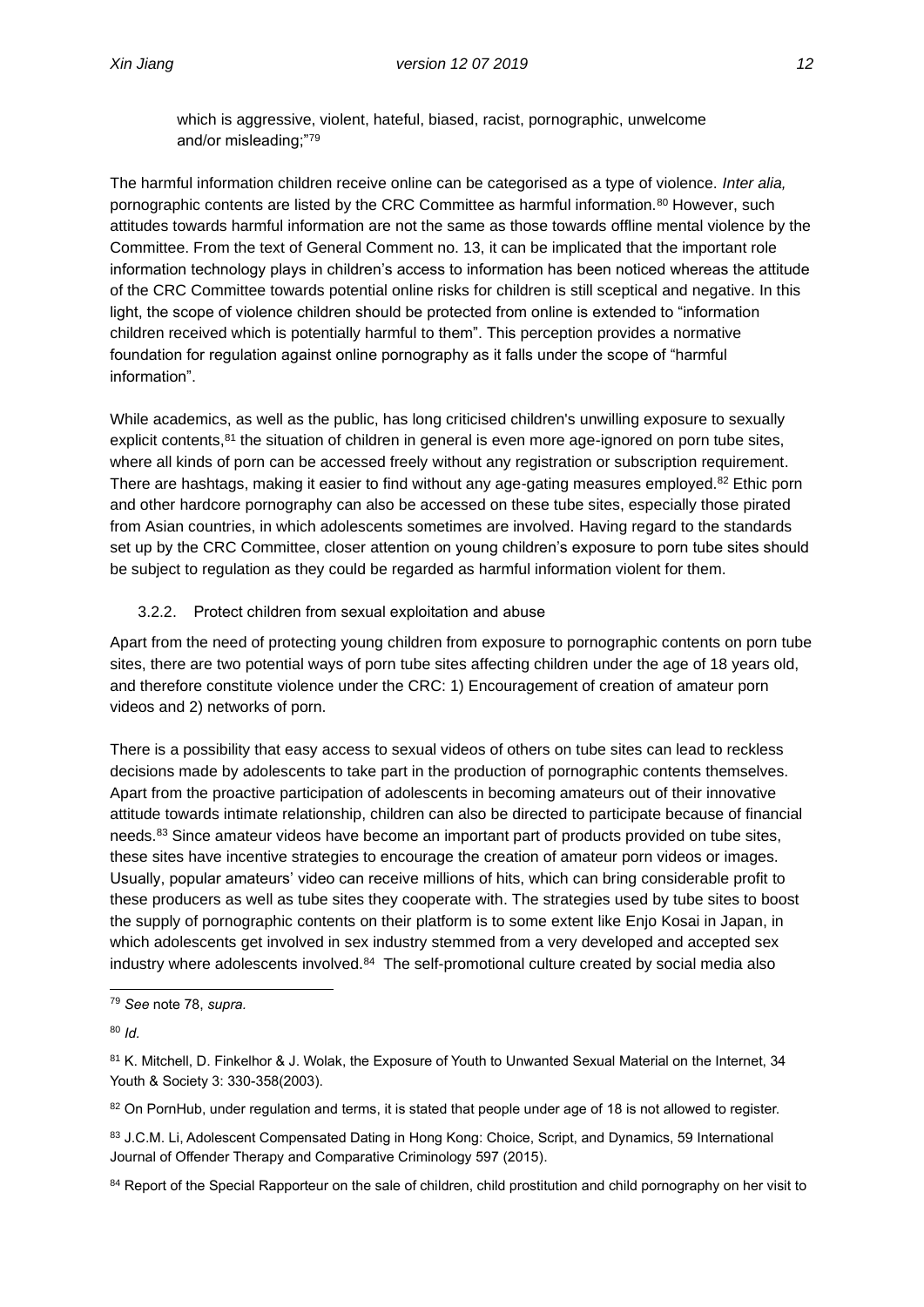means that producing sexually explicated contents on tube sites has a possibility for people to gain sensational attention in their online community, just like on Facebook or Instagram.<sup>85</sup> This attention is exactly what networked public, including teenagers longing for.<sup>86</sup> Besides, there are also cases where amateur videos have been proved to the result of drugging, sexual assault and revenge porn.

Although Pornhub is required by relevant authorities to work on the prevention of such crimes on their platform, it is still a warning for what could happen on these tube sites and also what if children are involved in these incidents. By involving in porn tube sites as amateurs transferring from viewers, children are subject to child pornography under relevant children's rights legal standards in the way of producing pornography. Definitions of child pornography under the OPSC or other instruments leave no space for exceptions, even if it is self-made child pornography or it is out of the will of the child.<sup>87</sup> At the same time, getting paid with a commission as a minor amateur could also lead to the commitment of child sexual or economic exploitation, according to CRC, OPSC and ILO Convention no 182 on the Elimination of the worst forms of child labour.<sup>88</sup> Moreover, it could also fall within the scope of "solicitation of children for sexual purposes" defined by the Lanzarote Convention.<sup>89</sup>

Another concern of children's safety on tube sites is the existence of networks of porn. As the social media for porn, one can easily find anything relevant to pornography and sexual service on sex tube sites. Children, as users of these sites, can easily build up relationships with others through public comment as well as private chat. In this regard, even if there is strict screening mechanism for amateur uploading pornographic videos established by tube sites, children can get in touch with people for sexual purposes, which is circumvented from relevant regulations in place. In this regard, comment area and private messaging on tube sites have provided potential predators looking for vulnerable minors an ideal place to contact vulnerable while sexually curious adolescents.<sup>90</sup> Children who are in touch with these people thus are under the risks of being subject to sexual exploitation or abuse.<sup>91</sup> Moreover, some tube sites also to have links with prostitution, which is part of the traditional business model of online pornography. They pick up a user's geolocation information when he or she enters into the sites and offer customised commercial sexual services based on his or her viewing preferences. The way pornography industry operates thus put children to become a consumer as well as a potential performer of pornography.

Children involved in sexual communities or sexual activities described above are under the risks of having their right to be protected from all forms of sexual exploitation and abuse violated. According to

<sup>85</sup> See also How young women are suckered into making "amateur" porn, [\(https://boingboing.net/2015/05/29/how](https://boingboing.net/2015/05/29/how-young-women-are-suckered-i.html)[young-women-are-suckered-i.html\)](https://boingboing.net/2015/05/29/how-young-women-are-suckered-i.html), last visited (01-07-2019):

86 d. boyd, It's complicated.

<sup>87</sup> *See* note 76, *supra,* OPSC, art. 2(c).

<sup>88</sup> *See* note 76, *supra*, OPSC, art. 3[i(a)] and CRC art. 34(a)(b); ILO Convention No. 182. Convention concerning the Prohibition and Immediate Action for the Elimination of the Worst Forms of Child Labour (Entry into force: 19 Nov 2000.

89 The Lanzarote Convention (2007), art. 23.

 $90$  M. Wells & K. Mitchell, How do high-risk youth use the Internet? Characteristics and implications for prevention, Child Maltreatment 13:227–234 (2008).

91 S.E. Baumgartner, Adolescent sexual risk behavior on the internet, Faculty of Social and Behavioural Sciences (FMG)(2013); UNICEF, Handbook on the Optional Protocol on the Sale of Children, Child Prostitution and Child Pornography (2009).

Japan, UN.Doc. A/HRC/31/58/Add.1, 8 §27-28 (2016)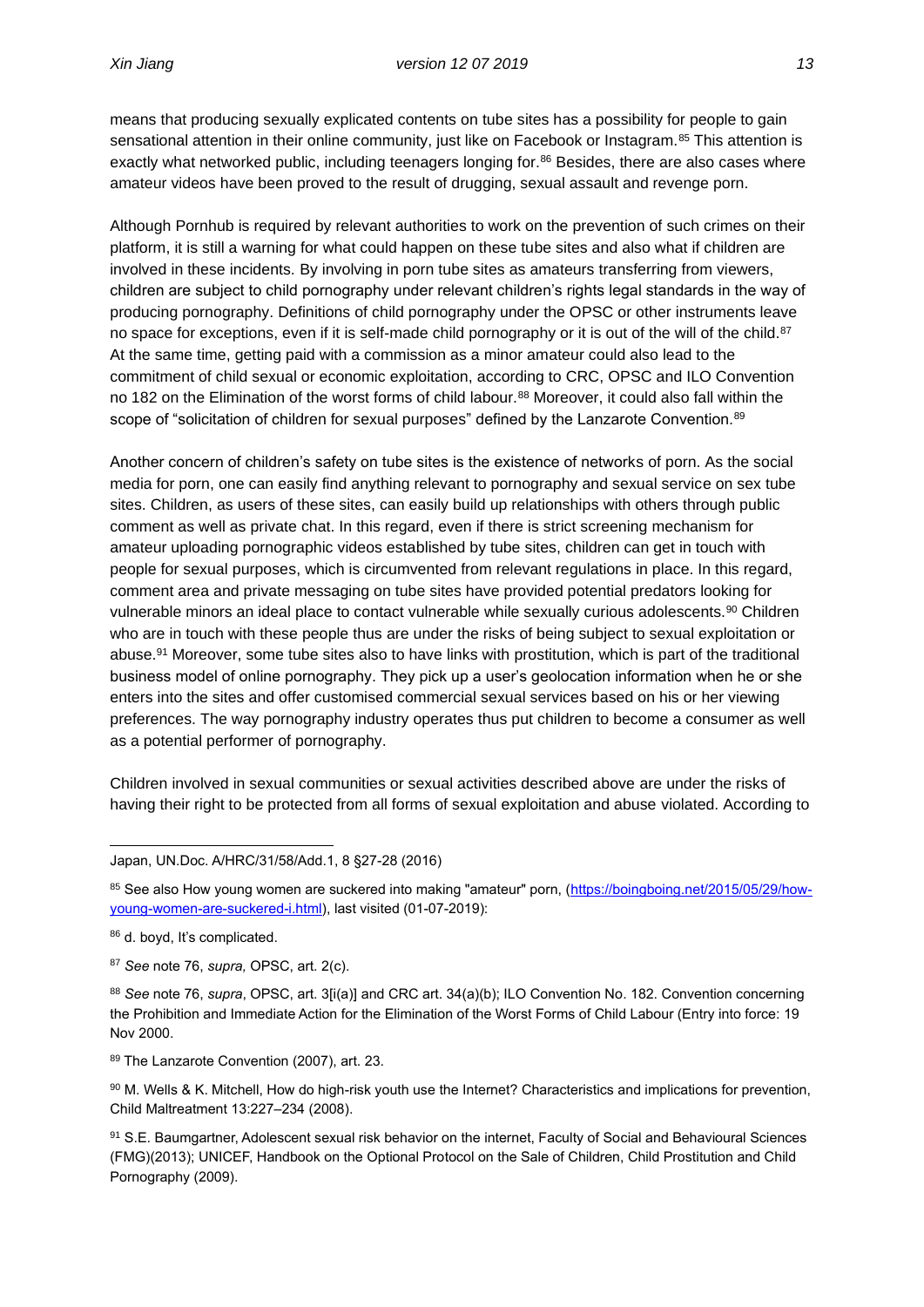the CRC, states should prevent "the inducement or coercion of a child to engage in any unlawful sexual activity".<sup>92</sup> Their right to life could also be under risks as offline contact could lead to sexual exploitation, abuse, human trafficking or even life-threatening activities. In this regard, children should be protected from child pornography, sexual exploitation or abuse as they participate in the online sexual community built intentionally by porn tube sites.

### **3.3. Children in their adolescence**

<span id="page-22-0"></span>People usually do not doubt about the necessity of protecting young children from pornographic sites, which is backed by numerous academic research in different fields.<sup>93</sup>The CRC Committee also requires special protection on young children on the Internet as they are "especially at risk if they are exposed to inappropriate or offensive material".<sup>94</sup> However, as stated in relevant researches on children's exposure to harmful contents, children who proactively search for porn tube sites are mostly adolescents.<sup>95</sup> From the international children's rights perspective, one of the features of the CRC is that children are regarded as rights holders instead of objects of rights.<sup>96</sup> In light of this, it is recognised that children have a cluster of rights conducive of exercising their rights as adults do. <sup>97</sup> The CRC Committee further emphasises that the measures taken to "ensure the rights of adolescents are significantly different from those taken for younger children". <sup>98</sup> As children grow up with their capacity evolving, the CRC Committee emphasis on the shift of attitudes States should take from negatively "problem-focused" intervention to positively capacity-building approaches for adolescents to develop in experiments.<sup>99</sup> With regard to protecting children from violence, the evolving capacity of adolescents should be taken into account when developing protection programmes.<sup>100</sup> For this aspect, Article 5 of the CRC about evolving capacities is combined with general principles including, children's right to development, children's rights to be heard as well as children's best interest principle by the CRC Committee in General Comments as well as Concluding Observations regarding specific states.<sup>101</sup>

<span id="page-22-1"></span>3.3.1. Children and sexual rights

<sup>95</sup> *Id.*

96 K. Hanson, Schools of Thought in Children's Rights, Children's Rights Unit, University Institute Kurt Bosch 1-19 (2008).

97 J. Tobin, Understanding Children's Rights: A Vision beyond Vulnerability, Nordic Journal of International Law 84: 155-182 (2015).

98 UN Committee on the Rights of the Child, General comment No. 20 on the implementation of the rights of the child during adolescenct, UN Doc. CRC/C/GC/20(2016) para. 1; *See also* UN Committee on the Rights of the Child, General comment No. 4: Adolescent health and development in the context of the Convention on the Rights of the Child, UN Doc. CRC/GC/2003/4 (2003) para. 1.

<sup>99</sup> *Id, GC no. 20,* para. 15.

<sup>100</sup> *Id,* GC No. 4, para. 9.

<sup>101</sup> Cf. GC No. 20 para. 5; UN Committee on the Rights of the Child, General Comment No. 12, The right of the child to be heard, UN Doc. CRC/C/GC/12(2009), para. 13; *See also* note 97, *supra.* J. Tobin.

<sup>92</sup> *See* note 76, *supra*, CRC, art. 34 (a).

<sup>93</sup> *See* note 2, *supra,* S. Livingstone; J. De Haan Maximising opportunities and minimising risks for children online, S. Livingstone & L. Haddon (Eds.), Kids Online 187–198 (2009).

<sup>94</sup> UN Committee on the Rights of the Child, General comment No. 7 (2005): Implementing child rights in early childhood, UN Doc. CRC/C/GC/7/Rev.1 (2006), para. 35.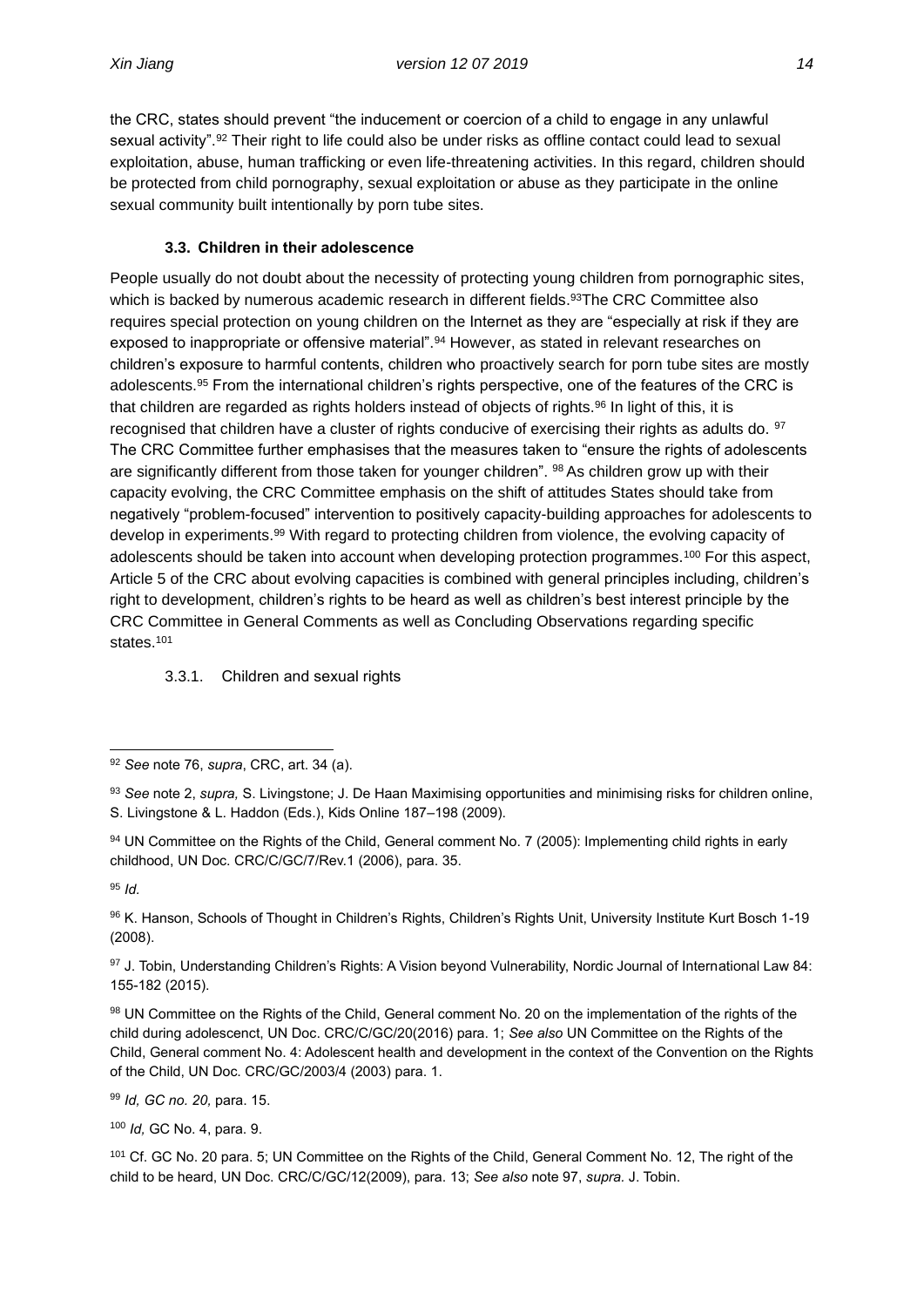Under the CRC Framework, sexuality is usually raised in situations where there is sexually related violence and exploitation that children should be protected from. Recognising adolescents' right to sexuality is not expressed in the CRC. Instead, the CRC Committee recognised the sexuality of adolescents by stressing the importance of "changing cultural or other taboo about adolescents' sexuality" in improving adolescents sexual and reproductive health.<sup>102</sup> Moreover, the focus of the Committee is on promoting safe sexual relationship for adolescents. In this regard, there are responsibilities for parents and caregivers to provide appropriate guidance and advise to adolescents on safe sexual relationship. States have complementary responsibilities in this process under Article 27 paragraph 3 to mitigate negative effect environments could have on children with regard to decisions on getting into sexual relationships.<sup>103</sup>

The underlying consideration of this situation of sexuality under the children's rights legal framework is the dominant conception of sexual innocence of children. Sexual innocence of children has long been accepted, which can be demonstrated through the expression of provisions in the legislation system in many jurisdictions as well as international instruments, where pornography is deemed to be inappropriate materials for children and for their wellbeing to maintain their intact innocence, producing, transmitting and distributing pornographic contents is illegal and subject to different level of punishments.<sup>104</sup> As one of the features of children being "human becoming" instead of "human being", the innocence of childhood derives from their ongoing mental and physical development, even though most children in their 14 years of age or so have reached puberty.<sup>105</sup> In this regard, sexual activeness is never something suitable for children, as their sexual expression easily break their image of innocence in the eyes of policymakers, school staffs and parents. <sup>106</sup> Innocence is embedded in our culture that sexuality in childhood is suppressed to the extent that sexting between teens can be considered as the production of children's pornography. Likewise, governments are trying to keep children away from pornography, given that the harm exposure can do to their holistic development. The most common underlying consideration is that children are incapable of making rational decisions independently and exposure to pornography equals exposure to online predators.<sup>107</sup>

Importantly, like sexting, access to pornography cannot merely be generalised as a problem that should keep children away completely to prevent any possible harms. Unmarried, sexually active adolescents still face stigma in many developing countries. "The subordination of the rights of young people…can limit access to information…services and the capacity to act."<sup>108</sup> Normally, children are interested in developing sexuality, and to legitimate their right to sexuality under the abovementioned international children's rights legal framework is of fundamental importance during their passage to adulthood. In light of this, children's exploring behaviours in terms of sexual materials online should not be rejected arbitrarily. Instead, a critical approach should be adopted.<sup>109</sup>

<sup>104</sup> *See* note 53, *supra,* K. Robinson; E. Merghati-Khoei, N. Abolghasemi & T. Smith, ''Children are Sexually Innocent'': Iranian Parents' Understanding of Children's Sexuality, Arch Sex Behav 43:587–595 (2014).

105 K. Walsh, The Sexual Rights of Children and the Age of Consent, 2nd Global Conference on Good Sex, Bad Sex: Sex Law, Crime and Ethics 9 (2010)

<sup>106</sup> *Id.*

<sup>107</sup> Calvert, Sex, Cell Phones, Privacy and the First Amendment: When Children become Child Pornographers and the Lolita Effect Undermines the Law, Commlaw Conspectus 1: 13 (2009).

<sup>108</sup> UNFPA, State of the World Population:2012 (2012); UNFPA, Adolescent Sexual and Reproductive Health Programs in Humanitarian Settings: An In-depth Look at Family Planning Services (2012)

<sup>109</sup> J. Ringrose, R. Gill, A Qualitative Study of Children, Young People and 'Sexting': A Report Prepared for the

<sup>102</sup> *See* note 98, *supra,* GC no.4, para. 30.

<sup>103</sup> *Id, para. 34*.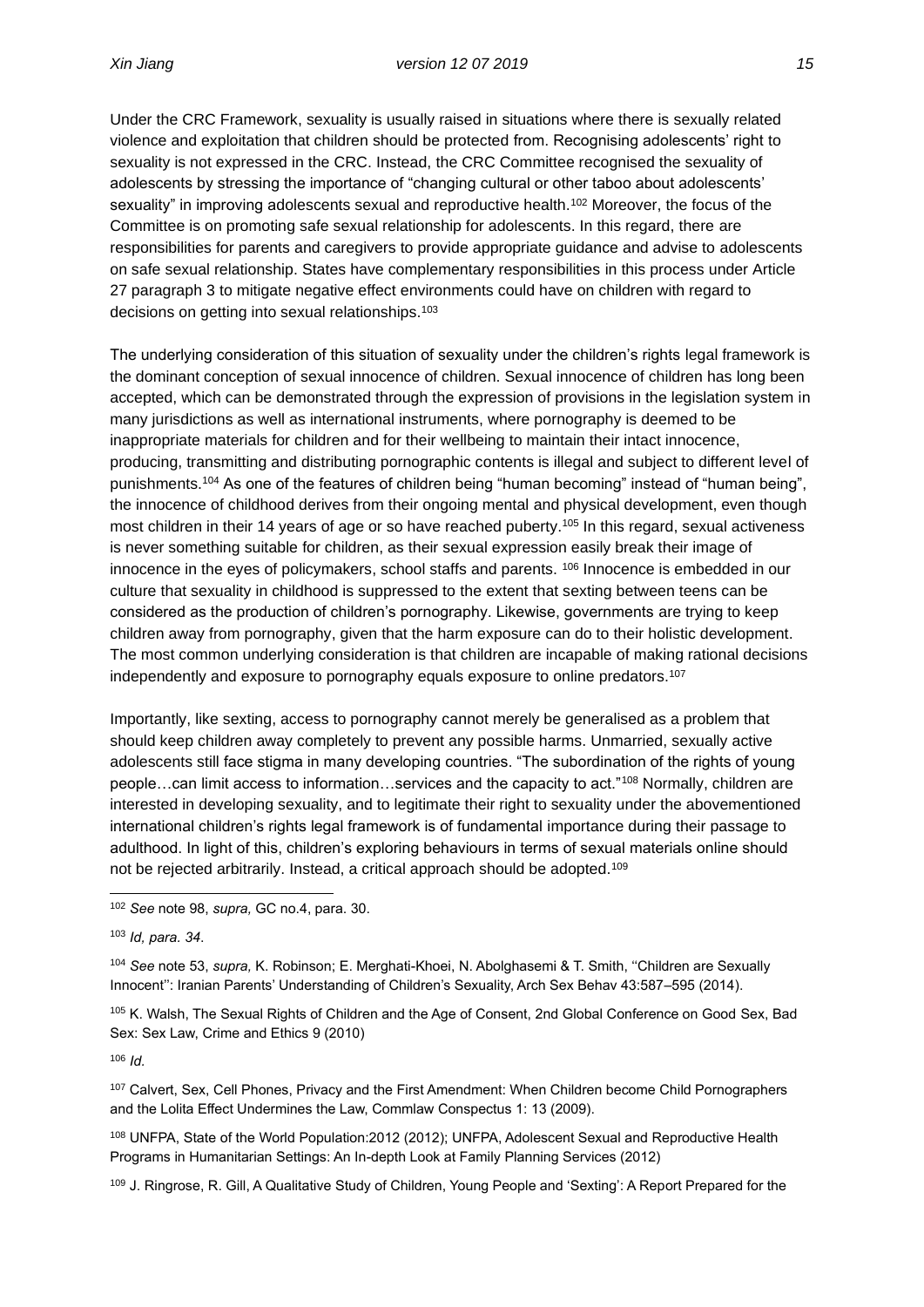Pornography has been criticised for its degrading contents and prejudiced description of an intimate relationship, which have negative effects on people's attitudes towards social as well as intimate relationships.<sup>110</sup> Forgoing analysis on impact tube sites have on which contribute to the creation of more violent and hardcore pornography also implicates that some contents on these tube sites are not appropriate for adolescents' normal sexual need.<sup>111</sup> In this regard, these hardcore contents are the real source of potential adverse effect pornography could have on children's physical, mental and social development, which is far beyond the conception of children's right to sexuality.<sup>112</sup> As pointed out by the CRC Committee, states in this regard take measures to identify and address these risks on adolescents' online exploration of sexuality while respecting adolescents' rights and supporting families' direction and quidance on them.<sup>113</sup> In this light, UNESCO's Guidelines on sexuality education pointed out the crucial role good quality sex education plays in counteract the negative effect pornography could have on children.<sup>114</sup>

The discussion about children's sexual rights has been increased during recent years. As described by Ringrose, the sexualisation of our culture provided the backdrop for children to explore and present themselves to the world, against which they inevitably encounter sexual contents created by themselves or others and sometimes interact with others sexually out of curiosity.<sup>115</sup> Although the sexual right of human being has not explicitly been recognised under human rights legal framework for a long time, the notion of the right to sexuality is scattered and can be found in different human right instruments.<sup>116</sup> As children are recognised as rights holders in the CRC, children should enjoy the same rights as adults do, which include the sexuality right. While sexting is more about whether children have control of their own body, which is entailed in the right to sexuality, having access to pornographic contents is more about the freedom to have access to information relevant to sexuality, the right to enjoy sexual leisure under the right to play and leisure umbrellaed under the right to development.<sup>117</sup>

### 3.3.2. Right to information as a fundamental right to exercise civil rights

<span id="page-24-0"></span>The CRC Committee in its General Comment No. 4 and No.20 on adolescence stresses the importance of sexual and reproductive health for adolescents' development, promoting that children must be provided with all the necessary information and service to grow up and "enable them to deal positively and responsibly with their sexuality".<sup>118</sup> Adolescents are also more likely to engage in risky

<sup>110</sup> R. Collins, S. Martino & R. Shawrand, Influence of New Media on Adolescent Sexual Health: Evidence and Opportunities: Working Paper (2011), [\(http://aspe.hhs.gov/hsp/11/AdolescentSexualActivity/NewMediaLitRev/\)](http://aspe.hhs.gov/hsp/11/AdolescentSexualActivity/NewMediaLitRev/)

<sup>111</sup> *Id.*

<sup>112</sup> *Id.*

<sup>113</sup> *See* note 98, *supra*, GC no.4, paras. 16, 34.

<sup>114</sup> UN Educational, Scientific and Cultural Organisation (UNESCO), International Guidelines on Sexuality Education: An evidence informed approach to effective sex, relationships and HIV/STI education, June 2009

<sup>115</sup> *See* note 109, *supra,* J. Ringrose et al.

<sup>116</sup> IPPF, Sexual rights: an IPPF declaration Pocket guide, [\(https://www.ippf.org/sites/default/files/ippf\\_sexual\\_rights\\_declaration\\_pocket\\_guide.pdf](https://www.ippf.org/sites/default/files/ippf_sexual_rights_declaration_pocket_guide.pdf)

<sup>117</sup> *See* note 93, *supra,* S. Livingstone*.*

<sup>118</sup> *See* note 98, *supra,* GC no. 4, para. 15; United Nations, Report of the Fourth World Conference on Women, UN. Doc. A/CONF.177/20/Rev.1, 111 §267 (1995); United Nations, Report of the International Conference on

NSPCC. London: National Society for the Prevention of Cruelty to Children (2012)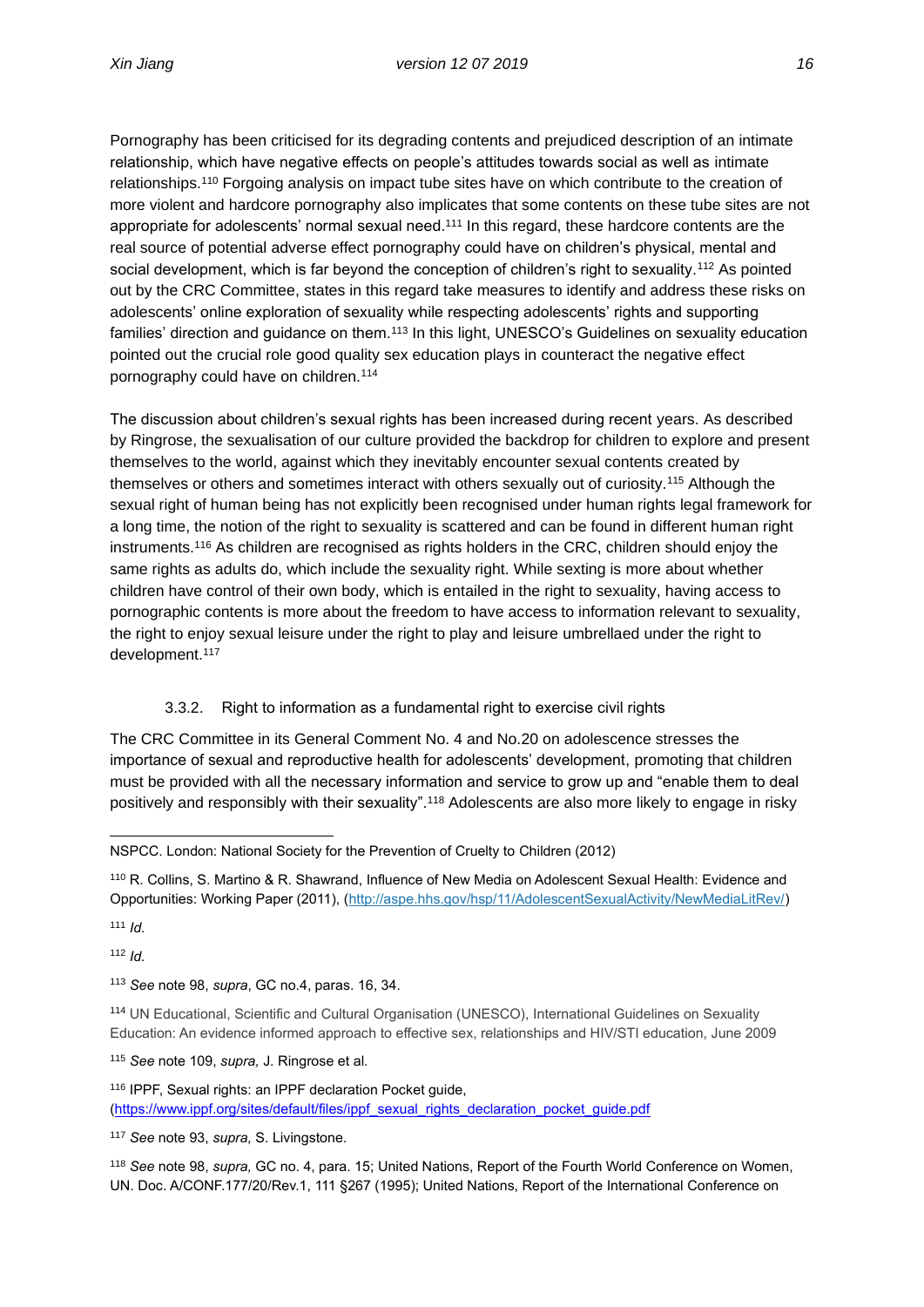behaviours as they seek out to explore the world proactively and show independence.<sup>119</sup> Moreover, General Comment no.4 points out the significance of the right to information as one of the fundamental civil rights to ensure adolescents' rights to health and development. Inter alia, ensuring adolescents have appropriate access to information regarding any measures taken by States to address issues that threaten the rights of adolescents is of crucial importance.<sup>120</sup> From this perspective, necessary protection and guidance in the process of exploration should be provided by caregivers with states' assistance.<sup>121</sup> More and more children nowadays are exposed to the Internet at an early age and increasingly rely on the Internet for realising their basic needs and rights.<sup>122</sup> This need for access to information regarding sexuality and reproductive health has also evolved as new conceptions emerging in the online context.

Although in an offline context, pornography is regulated as age-restricted products and providers are obliged to make sure it only accessible to adults, when it comes to the online context, the age gate of pornographic contents is not as hard as it is offline.<sup>123</sup> This situation is different from other traditional age-restricted services like gambling, where age verification and check is enforced effectively both offline and online in many jurisdictions.<sup>124</sup> Carr has pointed out the dilemma in a discussion regarding online risk behaviour, proposing that certain services or goods are harmful to minors. Regulations in this field should be developed to prevent children when it comes to the online environment.<sup>125</sup> The thesis argues that this is justifiable in the sense that digital technology has changed the environment we live in. Meanwhile, it is necessary to re-evaluate the pros and cons of specific issues before applying offline regulations online. More specifically, the way people receive and create information is drastically different from that of the past.<sup>126</sup> Developments in the range of commercial content and services are available online now in the technological devices and platforms being used.<sup>127</sup> The trend towards networked use of the Internet by children "means that the most basic assumptions about the nature and extent of risk may now be outdated".<sup>128</sup>

Notably, the implication of the right to information has been extended in the era of information explosion. Internet is an important channel where children receive knowledge regarding sexuality and reproductive health, especially in areas where access to sexual and reproductive health education and service for adolescents is insufficient or even restricted.<sup>129</sup> To some extent, pornographic websites have contributed to this process. Porn tube sites make porn affordable to these adolescents.

Population and Development, UN. Doc. A/CONF.171/13, 44 §7.3 (1994)

- <sup>120</sup> *See* note 98, *supra,* GC no.4 para. 33.
- <sup>121</sup> *Id.*

<sup>122</sup> *See* note 32, *supra,* S. Livingstone.

- <sup>123</sup> *See* note 20, *supra,* V. Nash.
- <sup>124</sup> *Id.*

<sup>125</sup> *Id.*

<sup>126</sup> S. Livingstone & J. Mason, Sexual rights and sexual risks among youth online: a review of existing knowledge regarding children and young people's developing sexuality in relation to new media environments. European NGO Alliance for Child Safety Online(2015)

<sup>127</sup> *See* note 55, *supra,* S. Livingstone et al.

<sup>128</sup> G. Alisdair, Adolescents, Sexting and Human Rights, Human Rights Law Review13:4 (2013).

<sup>129</sup> H. Robinson, 'Difficult citizenship': The precarious relationships between childhood, sexuality and access to knowledge, 15 Sexualities,3-4: 257–276(2012)

<sup>119</sup> *See* note 98, *supra,* GC no.4.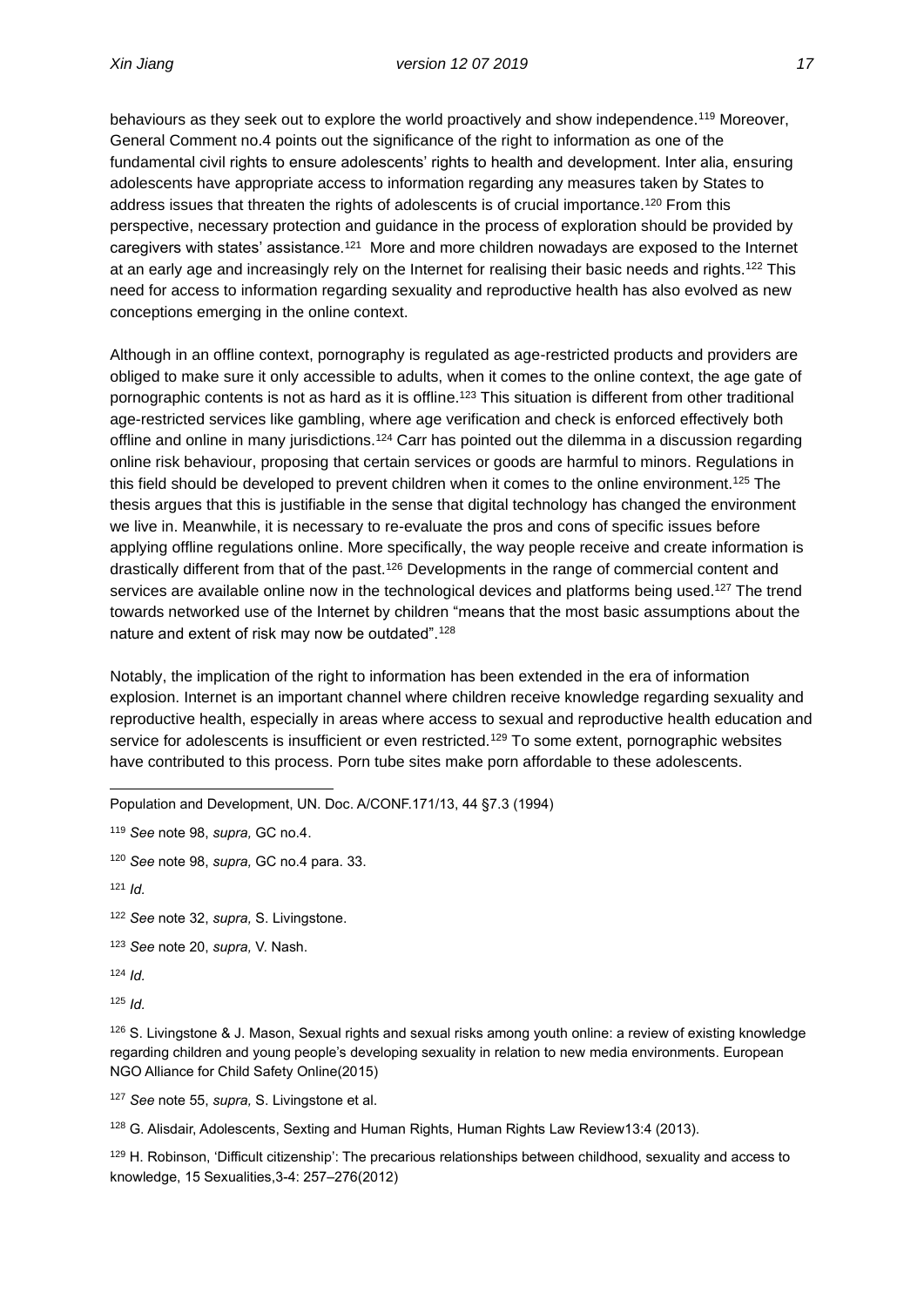Consequently, they have gradually become the hub for not only leisure for adults but also online sexual and reproductive health information platforms for children, who are conscious of their sexuality and also have obtained basic level of digital literacy.<sup>130</sup> Although voices are criticizing that porn brings harmful effect to children as a source of sex education,  $131$  it is found that where sex education is absent and porn is an important source of sex education for curious adolescents who are eager for knowledge on their body their teachers never talk about.<sup>132</sup>

### 3.3.3. Protect children from information injurious to their well-being

<span id="page-26-0"></span>Although ensuring children's right to access to information is essential to children's all-rounded development, pornography as a source of information is subject to criticism from academics in different fields. According to Article 17 of the CRC, states are obliged to protect children from information injurious to their well-being, while promoting their access to information from vast and varied sources.<sup>133</sup> When it comes to porn tube sites, features tube sites have could bring out new challenges for states to decide on whether information on tube sites is injurious to children's wellbeing.<sup>134</sup> In this light, this thesis notices that children's access to porn tube sites as viewers could be related to two aspects of concerns regarding repercussions of material on these sites have on children's "social, spiritual well-being and physical, mental health": (1) harmful hardcore contents and (2) negative attitudes towards gender and sexuality.

#### *More and more hardcore content*

Porn consumers tend to regard inappropriate or ethical contents more normal than they really are. The algorithm technology applied in porn industry makes this situation even worse.<sup>135</sup> Porn that was once intense, increasing audiences start to accept it and some of them are even craving for it.<sup>136</sup> At the same time, free contents provided by tube sites push traditional porn producer to create extreme works with higher quality to attract consumers whose appetite are growing after watching hundreds and thousands of free porn. In this context, children get into these tube sites are likely to encounter the same contents as they did years ago. The contents are extreme rather than be harmful.

#### *Gender and sexuality stereotype*

Consuming porn is also found to have potential effects on the attitudes about sex and relationships. The imbalance of power between male and female displayed in most porn has to do with this negative impact. Porn has been criticized for long because of reinforcing gender and sexuality stereotype. This is also the case when it comes to tube sites. It has been found by researches that porn consumers are more likely to express attitudes supporting sexual aggression. <sup>137</sup>As mentioned above, more and more

<sup>132</sup> *Id.*

- <sup>133</sup> *See* note 76, *supra,* CRC arts. 13(2)(b), 17(e).
- <sup>134</sup> *See* note 32, S. Livingstone et al.
- <sup>135</sup> *See* note 9, *supra*.

136 M. Weinberg, J. Williams & S. Kleiner et al., Pornography, normalization and empowerment. Archives of Sexual Behavior, 39 (6):1389-1401(2010).

137 M. Doring, The Internet's impact on sexuality: A critical review of 15 years of research, Computers in Human Behavior, 25(5):1089-1101 (2009); G. Hald, M. Malamuth & C. Yuen, Pornography and Attitudes Supporting

<sup>130</sup> Is porn the new sex education? Institute of Development Studies (2016), (https://www.ids.ac.uk/publications/isporn-the-new-sex-education/), last visited (11-05-2019); A. Crawshaw, W. Glaser, A. Pacey, The use of pornographic materials by adolescent male cancer patients when banking sperm in the UK: legal and ethical dilemmas, Hum Fertil 10(3):159-63 (2007)

<sup>131</sup> *See* note 104, *supra*.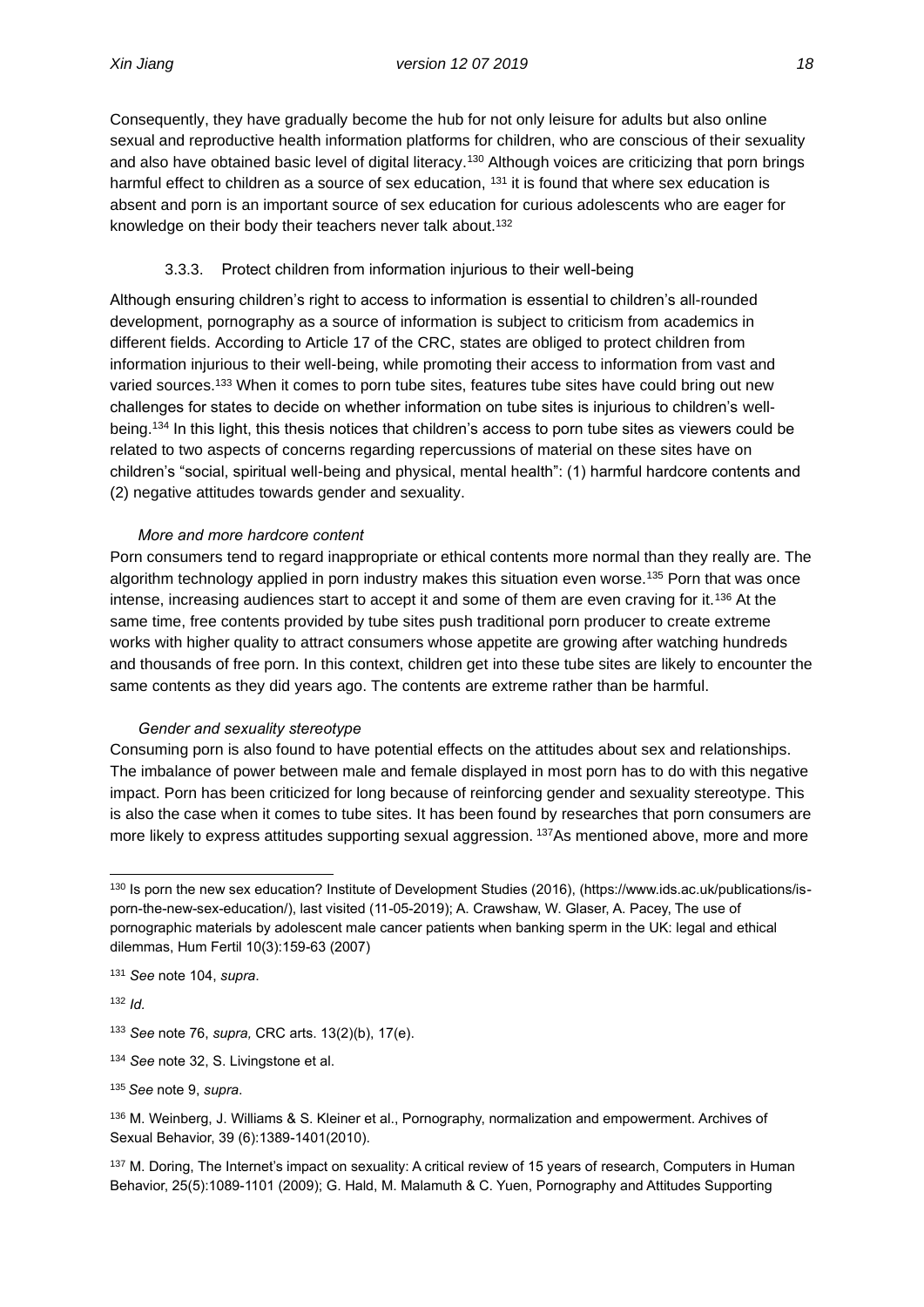fierce competition in porn industry owing to the proliferation of tube sites is forcing the production of porn which has more violent, more unethical contents. In this regard, there is a risk that children might be exposed to pornographic contents that are more hardcore, darker than they have ever been.

### 3.3.4. Right to engage in recreational activities

<span id="page-27-0"></span>As enshrined in Article 30 of the CRC, taking part in recreational activities is a fundamental right of children for their all-rounded development.<sup>138</sup> According to the CRC Committee, recreation is an "umbrella term" which entails a broad range of activities.<sup>139</sup> At the same time, there are limitations for this right to play. Recreational activities should be age-appropriate for children who engage in.<sup>140</sup> In this regard, the CRC Committee further reiterates the evolving capacity of children that for adolescents, the scope of recreation is extended to the extent that it should not be restricted arbitrarily by caregivers or states even if it is risk-taking.<sup>141</sup> The only standard of their right to recreation is that recreation should be progressively conducive to full-rounded development. For adolescents, pornographic contents are perceived as entertaining products, which is reaffirmed in several qualitative and quantitative research on the positive influence of pornography on different groups of young people and their relevant experiences, such as university students, patients.<sup>142</sup> In most parts of the developing world, the initiation of sexual relations is increasingly occurring outside of marriage for adolescents.<sup>143</sup> Studies conducted in global North about adolescent's exposure to pornography online also found that pornographic contents online or offline are frequently used by teenagers to sexual arousal or to masturbate.<sup>144</sup> At the same time, some access is out of curiosity.<sup>145</sup> Pornographic contents online could also be part of the interpersonal relationship of adolescents as peer influence play an important role in promoting children's seeking these contents online.<sup>146</sup>

### **3.4. Concluding remarks**

<span id="page-27-1"></span>This chapter has described the international legal standards in relation to children's access to porn tube sites. Children are entitled to a set of rights aimed at ensuring their holistic development.

Violence Against Women: Revisiting the Relationship in Nonexperimental Studies. Aggression and Behavior 36, 1: 14–20 (2010)

<sup>138</sup> *See* note 76, *supra*, art. 31(1).

139 UN Committee on the Rights of the Child, General comment No. 17 on the right of the child to rest, leisure, play, recreational activities, cultural life and the arts, UN Doc. CRC/C/GC/17 (2013) para. 14

<sup>140</sup> *See* note 138, *supra.*

<sup>141</sup> *See* note 139, *supra.*

142 M. Kanuga & W. Rosenfeld, Adolescent sexuality and the internet: the good, the bad, and the URL, 14 Journal of Pediatric and Adolescent Gynecology 2:117-124 (2004); J. Peter & P. Valkenburg, Adolescents and Pornography: A Review of 20 Years of Research, The Journal of Sex Research (2016);G. Wallmyr, C. Welin, Young People, Pornography, And Sexuality: Sources And Attitudes, 22 Journal of School Nursing 5: 290-295 (2005)

<sup>143</sup> McQuetion, Silverman and Glassman, 2012; UNFPA, State of the World Population:2012 (2012);

<sup>144</sup> See note 134, supra. J. Peter & P. Valkenburg, Adolescents and Pornography: A Review of 20 Years of Research, The Journal of Sex Research (2016); W. Driemeyer, E. Janssen & J. Wiltfang et al., Masturbation Experiences of Swedish Senior High School Students: Gender Differences and Similarities, The Journal of Sex Research, 54:4-5, 631-641 (2017); M. Lim, P. Agius & E. Carrotte et al., Young Australians' use of pornography and associations with sexual risk behaviours, 41 Australian and New Zealand Journal of Public Health 4 (2017).

<sup>145</sup> *Id.* J. Peter.

<sup>146</sup> *Id.*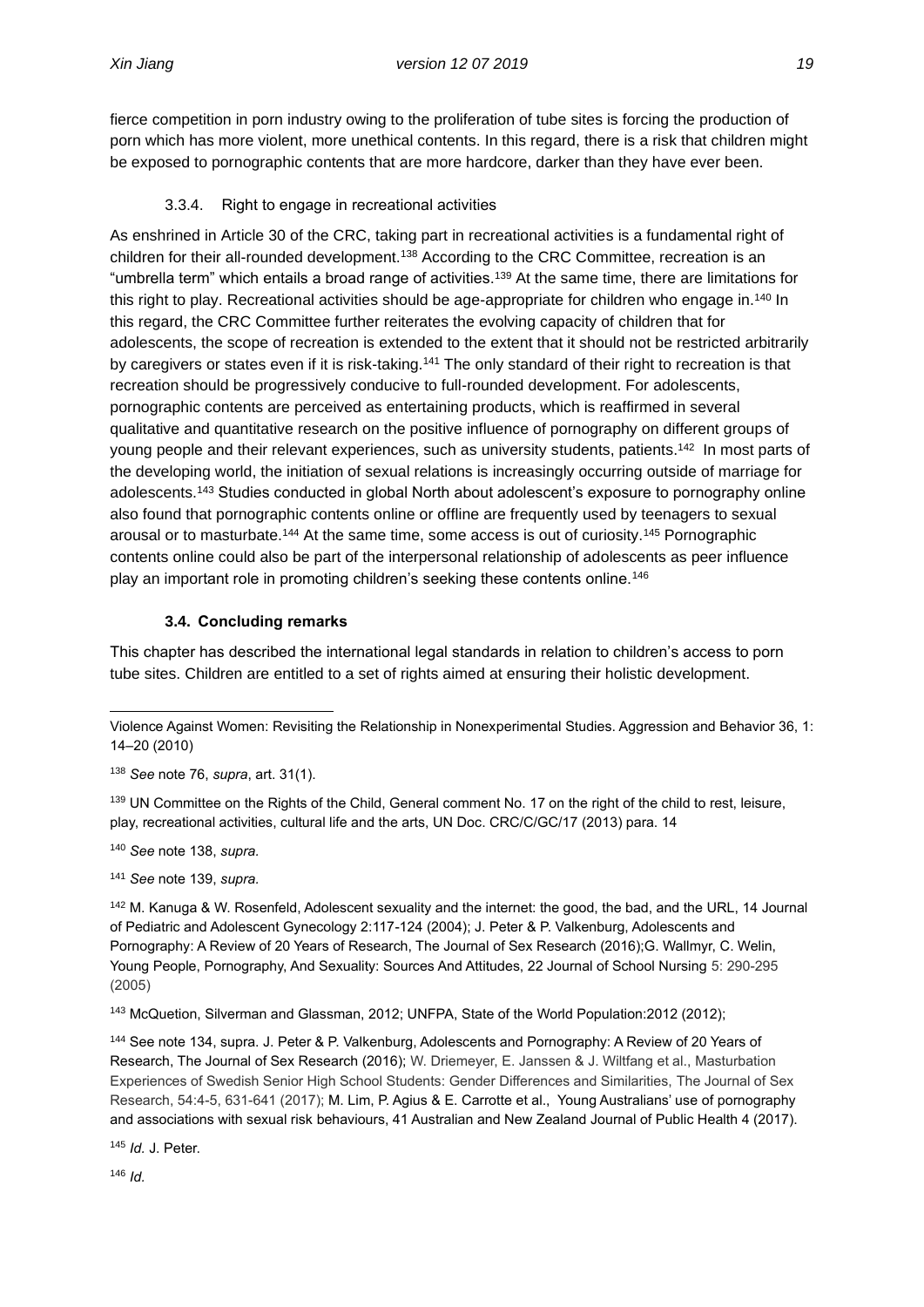Protecting children from all forms of violence, especially sexual abuse and exploitation in this process must be guaranteed, taking into account the CRC together with other relevant legal instruments. The conflict between protecting elements and empowering elements of these rights in terms of children in their adolescence is the key focus of this chapter. By analysing the features of porn tube sites under the international children's rights legal framework, the thesis argues that there is need to protect children from potential risks of sexual abuse and exploitation on porn tube sites in general. *Inter alia,* young children should be protected from pornographic contents for they are in a crucial status of development and are not educated with appropriate sexual and reproductive health knowledge. Considering adolescents' right to explore their sexuality, although not recognised explicitly by the CRC, it suggests a critical attitude towards the impact pornographic contents on these tube sites have on children prior to developing regulation to restrict or prevent access. However, the divergent cultures and attitudes towards adolescents and sexuality implicate an inharmonious attitude on respecting adolescents' sexuality as part of their full-rounded development.

# **4. The compliance of age verification with International children's rights legal framework**

### **4.1. Introduction**

<span id="page-28-0"></span>As introduced in Chapter Two, age verification turns out to be poorly enforced in many jurisdictions in preventing children's access to online pornography.<sup>147</sup> However, the discussion on international legal standards in Chapter Three revealed the need to protect children from potential violence, sexual abuse and exploitation in terms of porn tube sites. At the same time, children's evolving capacity should be taken account of by regulators, to ensure children's right to access information and to engage in recreational activities. This chapter aims to answer the question to what extent age verification as a regulatory tool fulfils the requirement brought out in Chapter Three to safeguard children's rights regarding their access to porn tube sites as viewers.

The thesis argues that age verification is not compliant with international children's rights legal framework as it is not able to safeguard children's right to be protected from violence nor ensure children's right to access information and right to engage in recreational activities as required by their evolving capacity. Discussion on moral panic laying the foundation for age verification illustrates the conflict between children's real need and distracting perception of their situation (4.2). Besides, the conflict between protecting children and ensuring the enjoyment of civil rights, in general, contributes to the backlash in society against implementing age verification on porn tube sites (4.3). These two conflicts of interests contribute to the ineffectiveness of age verification in practice and thus unable to safeguard children's right to be protected from violence and harmful information on porn tube sites. Discussion on the age of sexual consent in section 4.4. reveals the lack of consideration of children's different needs at different stages of their development. It also paves the way for preliminary insights on the possibility of setting different thresholds of age when developing age verification, to contribute to the normative framework on children's right compliant age verification (4.5). By figuring out a proper approach to balance protecting children and empowering children, discussion on stakeholders' responsibility under international children's rights framework for a better protection strategy in the context of porn tube sites will make more sense.

#### <span id="page-28-1"></span>**4.2. Moral panic**

<sup>147</sup> *See* note 20, *supra,* V. Nash*.*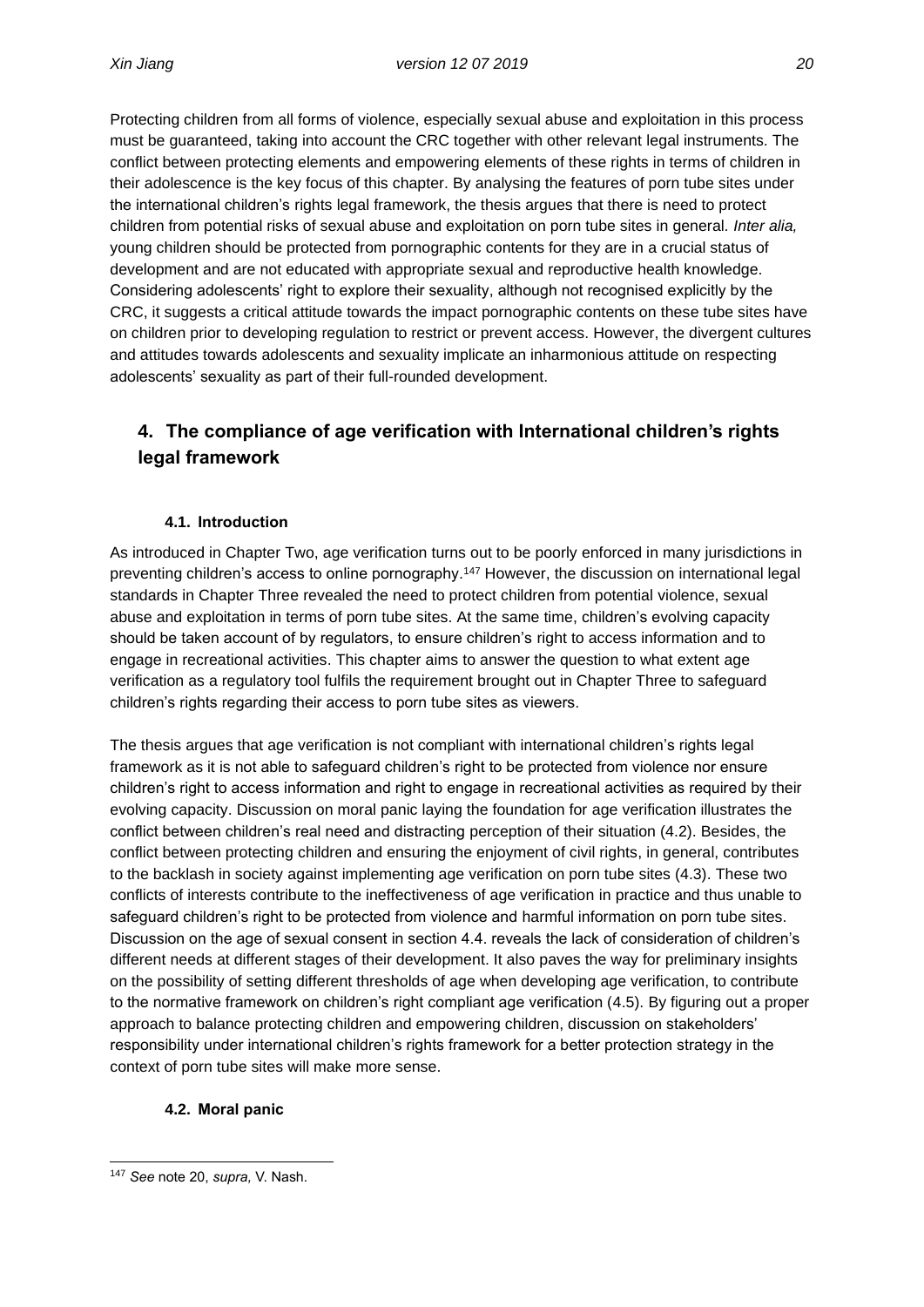Danah boyd has pointed out that moral panic, which parents tend to have against new and rapidly evolving technology they are not familiar with, underlies protective attitudes towards children online.<sup>148</sup> The advent of social media in the early 2000s had brought about discussions on online safety surrounding children access to platforms like Myspace and Facebook.<sup>149</sup> In this regard, a response from the authority to ensure children's rights could result in overly rigorous regulations which do not serve the aim of protecting children but infringe the fundamental rights of others instead.<sup>150</sup> For example, it is questionable that whether criminalising children involved in sexting for producing child pornography increases the protection of children instead of adopting targeted policies on children who are most vulnerable to or have been traumatised from sexting.<sup>151</sup> When it comes to pornography online, in which porn tube sites are the main players, the moral panic surrounding children centres not only on the application of new technologies like algorithm on these tube sites, but also the sexuality entails in all kinds of activities related to it.<sup>152</sup> However, the sexual innocence of childhood has been challenged, putting under scepticism. Time and studies have provided evidence that pornography exposure is not always associated with risky sexual behaviours.<sup>153</sup> However, it is rather easy for age verification as a corresponding regulatory tool to base on prevailing and long-existing moral panic instead of harmful outcome backed by empirical evidence.<sup>154</sup> As policymakers have limited knowledge and information regarding porn tube sites and its influence on children, fear of potential harm could thus obscure the real risks some or certain groups of children do face.<sup>155</sup> As pointed out by boyd, development of risky relationship online is correlated with offline problems, for example, problematic family environment and mental situation.<sup>156</sup> In this regard, adopting measures addressing risky behaviours children have makes more sense than just adopting age verification which is based on and reinforces moral panic. According to the CRC Committee, when it comes to implementing children's rights in practice through adopting regulatory measures, viewing the subject of regulation from the perspective of children is essential to ensure "[duty bearers'] actions on behalf of children [is] more sensitive to the implementation of children's rights".<sup>157</sup> In this light, the participation of children in the process of information-gathering, as well as decision-making, could also be a solution to mitigate the repercussion moral panic has on protecting children from online violence and harmful information.

#### **4.3. Protecting children vs civil rights of the public**

<span id="page-29-0"></span>The recent submissions from the UNICEF to the CRC Committee brought out one of the main concerns of the public regarding online protection measures taken by the States on how to balance

<sup>149</sup> *Id.*

<sup>151</sup> *Id.*

<sup>152</sup> *See* note 33, *supra*, d. boyd.

<sup>153</sup> M. Thérèse Luder, I. Pittet & A. Berchtold, Associations Between Online Pornography and Sexual Behavior Among Adolescents: Myth or Reality? 40 Archives of Sexual Behavior 5:1027–1035(2011)

<sup>154</sup> *Id.* 

<sup>155</sup> d. boyd, Social Network Sites as Networked Publics: Affordances, Dynamics, and Implications, Networked Self: Identity, Community, and Culture on Social Network Sites 39-58(2010)

<sup>156</sup> *See* note 153, *supra.*

<sup>157</sup> UN Committee on the Rights of the Child, General Comment No. 5 on general measures of implementation of the Convention on the Rights of the Child. UN Doc. CRC/GC/2003/5 d(2003), para. 12.

<sup>148</sup> *See* note 33, *supra*, danah boyd,

<sup>150</sup> S. van der Hof & B. Koops, Adolescents and Cybercrime - Navigating between freedom and control, Policy & Internet (2011)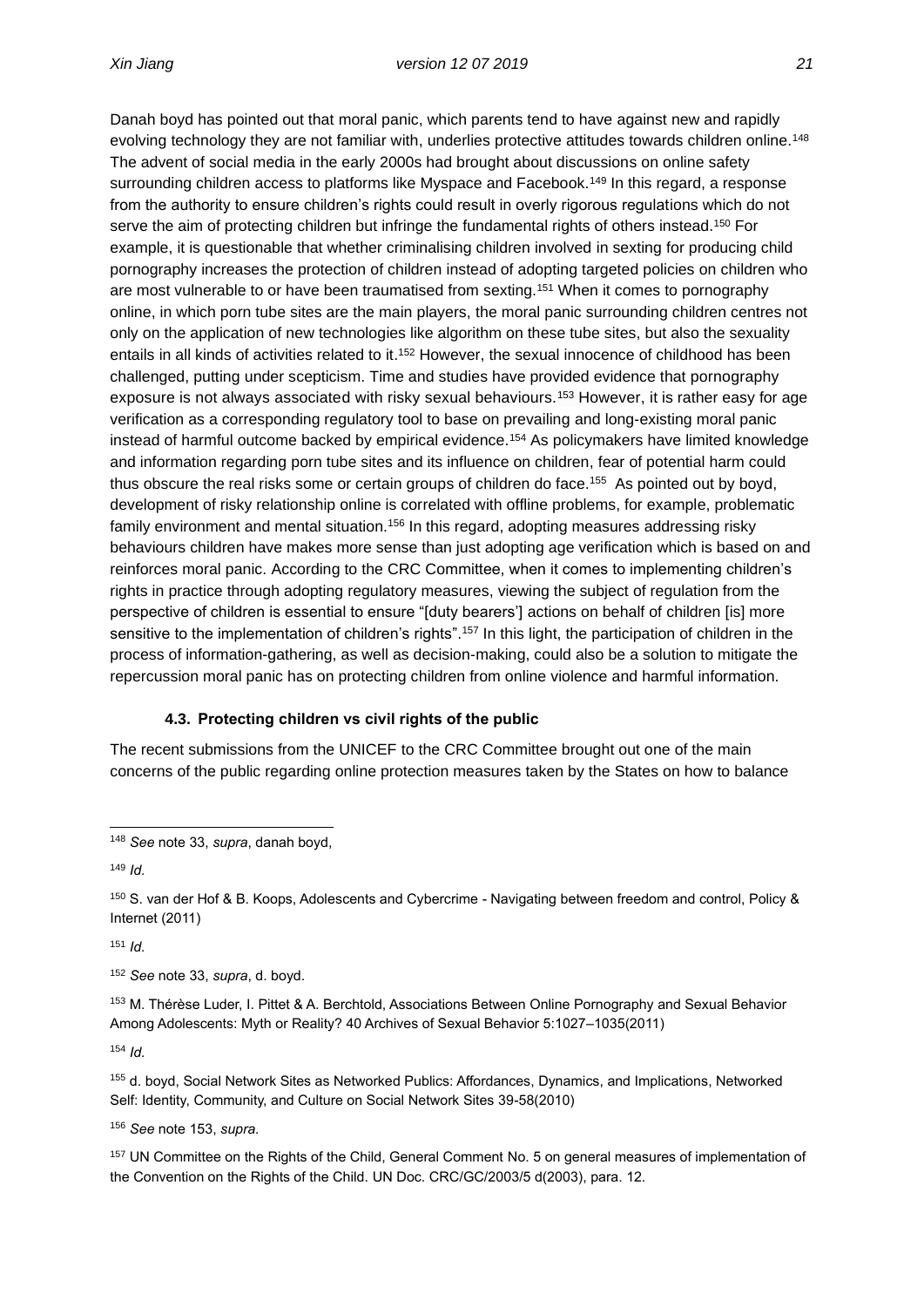protection of children and civil rights of the public.<sup>158</sup> It pointed out, apart from condemning disruption on access to and dissemination of information to an extent which threatens fundamental human rights, private sectors should ensure any surveillance and censorship aimed to serve the protection of children do not cause the abuse of human rights.<sup>159</sup> Although age verification does not touch upon speech censorship in this light, the panic about age verification stems from similar concern about civil rights in general.

As described by Livingstone, panic among the public against age verification has emanated from the fear of governments making use of child welfare online with speech control as the aim.<sup>160</sup> This fear entails two different aspects of impact implementing age verification at a universal level could have on human rights in general, namely: 1) reconstructing internet environment as well as 2) leak of privacy.

Anonymity is one of the fundamental features of networked online society. Individuals can decide whether or not to break this status of anonymity totally on their own behalves. Anonymity in online society promotes the creation of contexts different from those of offline and enables extended freedom online. However, at the same time, anonymity causes problems for online regulation on responsibility attribution. Who is responsible for particular conduct online?<sup>161</sup> To address this issue in terms of protecting children, age verification is introduced to identify the target group of protection online. However, there is no doubt on the importance of anonymity in the online context, especially when it comes to online activities like accessing and watching porn online. The prevalence of blackmail threatening to spread one's history of viewing adult sites online reflects this serious concern of Internet users on privacy regarding access to online porn further. As most age verification measures are based on individual identification, accessing porn tube sites with one's age verified will lead to the break of one's status of anonymity. Considering the 2015 Ashley Madison hack,<sup>162</sup> leak of users' personal information from these porn tube sites is not something beyond one's imagination. In this regard, employing age verification on porn tube sites could be disastrous for people who want to hide their sexual preference in online context from offline context.

#### **4.4. Age of sexual consent**

<span id="page-30-0"></span>The age of consent is the age below which a person is considered to be incompetent to consent to sexual activities, even if they agree.<sup>163</sup> After teens reach the age of consent, their sexual activity is not typically criminal conduct as their commitment to the consensual sexual activities are deemed to be valid. In most jurisdictions, the age of sexual consent is between 14-16.<sup>164</sup> There are different views regarding the purpose of setting the age of consent. Historically, setting the

<sup>158</sup> UNICEF East Asia and the Pacific Regional Office, Draft Concept note on the CRC General Comment on Child Rights in the Digital Environment, (2019),

[<sup>\(</sup>https://www.ohchr.org/EN/HRBodies/CRC/Pages/GCChildrensRightsRelationDigitalEnvironment.aspx\)](https://www.ohchr.org/EN/HRBodies/CRC/Pages/GCChildrensRightsRelationDigitalEnvironment.aspx), last visited(22-06-2019).

<sup>159</sup> Human Rights Council resolution 32/13; Special Rapporteur's 2017 report to the UN Human Rights Council.

<sup>160</sup> *See* note 32, *supra,* S. Livingstone.

<sup>161</sup> *See* note 32, *supra,* S. Livingstone.

<sup>162</sup> P. Anand, Hundreds of email addresses in Ashley Madison data dump are in big banks' domains. MarketWatch (2015), (www.marketwatch.com/story/these-bankers-used-their-work-emails-on-ashley-madison-2015–08-[19?siteid=rss&rss=1\)](http://www.marketwatch.com/story/these-bankers-used-their-work-emails-on-ashley-madison-2015–08–19?siteid=rss&rss=1), last visited(25-06-2019)

<sup>163</sup> The Lanzarote Convention, arts. 18(1)(a), 23.

<sup>&</sup>lt;sup>164</sup> R. Danielle, & G. Hawkes, The problem with protection: Or, why we need to move towards recognition and the sexual agency of children, 29 Continuum 3: 389-400 (2009)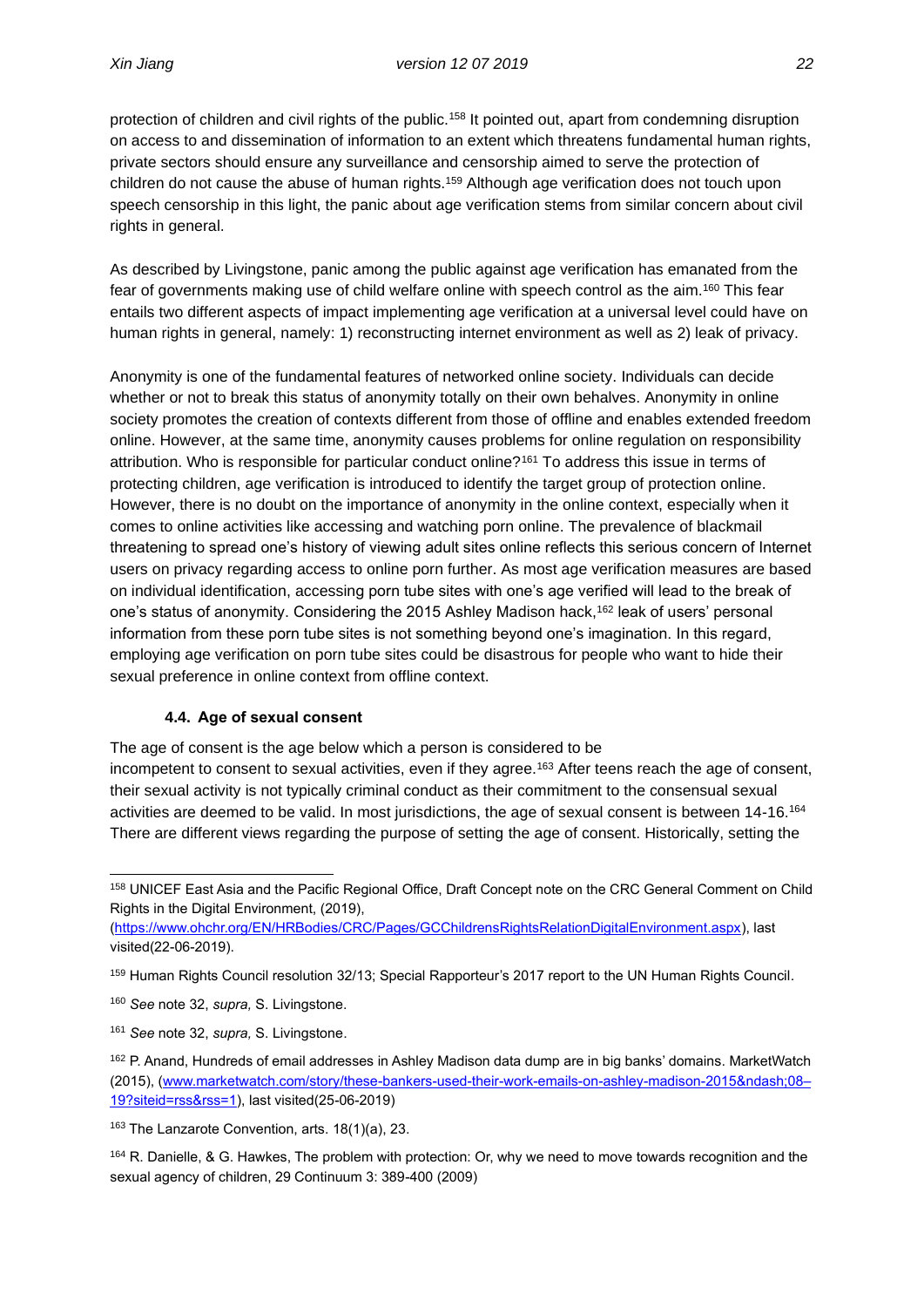age of sexual consent is concerned with sexual violence towards girls which was covered by debates over the nature of childhood. It also rooted in campaigns against prostitution and child marriage, calling for child welfare as well as gender equality.<sup>165</sup> In the context of children's sexuality, these underlying consideration of the age of sexual consent is challenged as it contradicts with provisions in criminal law about child pornography which ascribe protection of all children below the age of 18 even in terms of their self-made pornography, which is the case of teen sexting.<sup>166</sup> The incompatibility of provisions and legal interpretation, as well as ambiguous attitudes in law towards children's sexuality in the new digital era, could undermine and even hinge the development and exploration of children's sexuality.<sup>167</sup>

While considerations of consent in terms of sexual activities of adolescents including access to pornographic sites and the contents they have cannot be accounted for by law, this thesis argues that age of sexual consent should be considered as a possible age threshold when developing age verification on porn tube sites to reach harmoniousness of law. Just as pointed out by Haynes in terms of criminalising sexting, to set age threshold of accessing pornographic tube sites is subject to scepticism that it goes counter to the law with independent legislation defining children's sexuality and ability to make well-concerned decisions regarding their bodies.<sup>168</sup>

Although the age of sexual consent is not legally recognised as the foundation of children's sexuality, <sup>169</sup> the potential harms accessing to porn tubes sites have has been proved which could thus engender worries of parents and legislators. A similar situation could be found in Article 23 of the Lanzarote Convention, where solicitation of children above the age of sexual consent set in their jurisdictions for sexual purpose does not necessarily amount to a crime.<sup>170</sup> In this regard, there is a possibility that children above the age of sexual consent in the jurisdiction he or she is accessing from can consent to enter porn tube sites and have access to sexually explicit materials on them. Adolescents' maturity levels regarding sexuality and their abilities to consider the consequences of their actions as adults do could be bases for distinctions. The age of consent in this regard could represent the legislative judgment that children are mature enough to appreciate the potential consequences of their access to porn tube sites, including sexual solicitation, grooming, and potential sexual exploitation, abuse and STIs as a result.

At the same time, setting the age of sexual consent as the threshold of age when developing age verification on these porn tube sites could be impractical. The key concern is the difficulty in identifying children between a certain age and 18. As current technical solutions regarding identifying minors from adults accessing age-restricted products are mainly in the gambling industry, where there is no specific age threshold under 18. With strong regulatory regime has developed for years, online

<sup>165</sup> V. Bullough, Age of Consent, Journal of Psychology & Human Sexuality, 16:2-3, 25-42, (2005)

<sup>166</sup> K. Sutherland, From Jailbird to Jailbait: Age of Consent Law and the Construction of Teenage Sexualities, 9 William & Mary Journal of Women and the Law 3(2003)

<sup>167</sup> *See* note 128, *supra,* G. Alisdair.

<sup>168</sup> A. M. Haynes, The Age of Consent: When is Sexting No Longer Speech Integral to Criminal Conduct, 97 Cornell Law Review 2: 369-404(2012)

<sup>&</sup>lt;sup>169</sup> K. Albury and K. Crawford, Sexting, consent and young people's ethics: Beyond Megan's Story

<sup>170</sup> The Lanzarote Convention, art. 23; *See also* ECPAT International, Terminology Guidelines for the Protection of Children from Sexual Exploitation and Sexual Abuse (2016), [\(https://blackboard.leidenuniv.nl/bbcswebdav/pid-](https://blackboard.leidenuniv.nl/bbcswebdav/pid-4575925-dt-content-rid-6355866_1/courses/icr-cpcr-1819LAW/Terminology-guidelines_396922-E.pdf)[4575925-dt-content-rid-6355866\\_1/courses/icr-cpcr-1819LAW/Terminology-guidelines\\_396922-E.pdf\)](https://blackboard.leidenuniv.nl/bbcswebdav/pid-4575925-dt-content-rid-6355866_1/courses/icr-cpcr-1819LAW/Terminology-guidelines_396922-E.pdf), last visited (07-07-2019).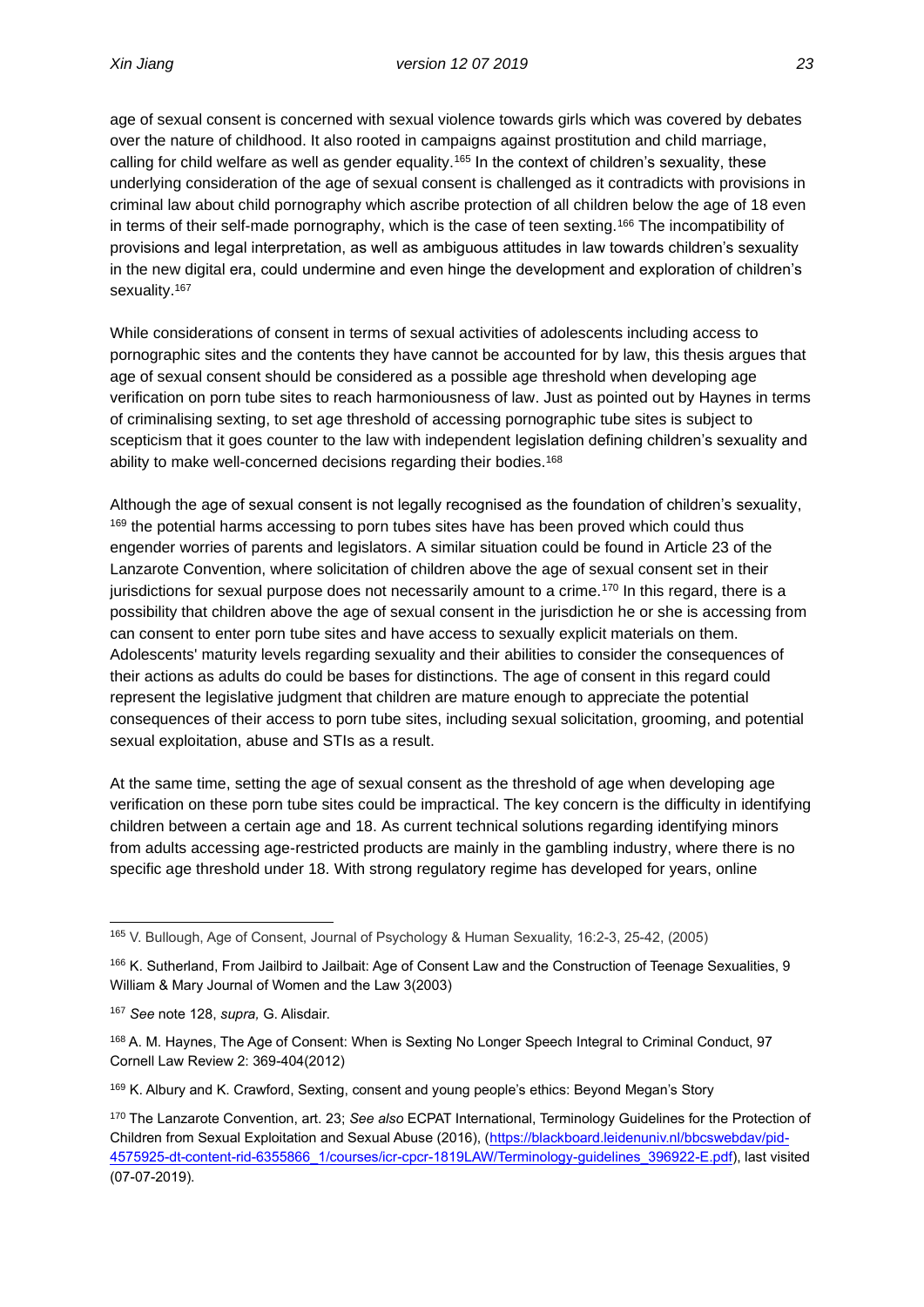gambling is effectively preventing almost all minors' access to their sites.<sup>171</sup> In this regard, considering the proliferating strategy built regulating online pornography, especially porn tube sites, it could be rather difficult technically for tube sites to identify minors under the "new" age threshold which is lower than 18 according to the analysis above. Given the difficulty in implementing age verification online discussed in Chapter 2, it is crucial to think deeper when setting the age threshold for age verification.

### **4.5. Towards a children's rights compliant age verification system**

<span id="page-32-0"></span>Age verification is developed to serve the aim to protect children from accessing porn tube sites. However, it is rather hard to enforce in practice, making it ineffective in this light and thus not in line with children's rights legal framework. *Inter alia,* moral panic as the basis of regulation and conflict of interests between protecting children and maintaining the anonymity of the public online contribute to poor enforcement. Moreover, the lack of systematic protective measures with regard to risks on social networks also leads to non-compliant age verification. As to children's evolving capacity, age verification fails to take account of the sexual need and right of adolescents to access information appropriate for their age. The single age threshold for access to porn tube sites blocks all contents & interaction children of all ages could have on tube sites, without respecting different needs of children at different ages.

CRC in its Article 3 sets out the principle that the "best interests of the child should be a primary consideration in all actions concerning children."<sup>172</sup> In this light, having regard to the research question of this thesis and the discussion of ineffectiveness of age verification regarding protecting children in terms of porn tube sites in Chapter 2 and 4, the thesis suggests a normative framework to employ age verification on porn tube sites in a way it complies with international children's rights legal standards. (Table 1) There are three fundamental considerations: 1) protecting young children from exposure to sexually explicit materials on porn tube sites 2) respecting adolescents' right to explore their sexuality which entails their right to development, right to information and right to recreational activities; and 3) protecting children who access to porn tube sites from all forms of violence, especially sexual abuse, exploitation as well as cyberbullying, etc. Having regard to these right-based considerations, the thesis argues that age verification in compliance with children's rights should be based on an age classification system. With classification, the access to pornographic contents on tube sites is able to be regulated to within certain groups of people. In this regard, the employment of age verification blocks the access to pornographic contents of certain groups of children who are vulnerable in a targeted way. Children below a certain age are deemed to be too young to have access to porn tube sites and thus will be prevented from access with age verification. Children who reach a certain age can have access to porn tube sites but are not allowed to register for accounts and send messages or receive friend requests on them. Hardcore or pornography with heavy violent contents should not be made available to people who do not purchase to be primer members. To register as a member, one needs to have his or her age verified with adequate identification provided. One is not allowed to purchase primer member unless registered as an adult. In the process illustrated in Figure 1, the need for children at different ages regarding exposure to pornographic contents could be served through applying different levels of age verification.

Chapter 5 will put this normative framework under the responsibilities relevant stakeholders have to have an idea on the stakeholders' compliance with international children's rights legal framework as

<sup>171</sup> M.K. Sparrow, Can Internet Gambling be effectively regulated? Managing the risks (2008)

<sup>172</sup> *See* note 95, *supra,* para. 13; Committee on the Rights of the Child, General comment No. 14 on the right of the child to have his or her best interests taken as a primary consideration (art. 3, para. 1), UN Doc. CRC/C/GC/14 (2013), para. 10.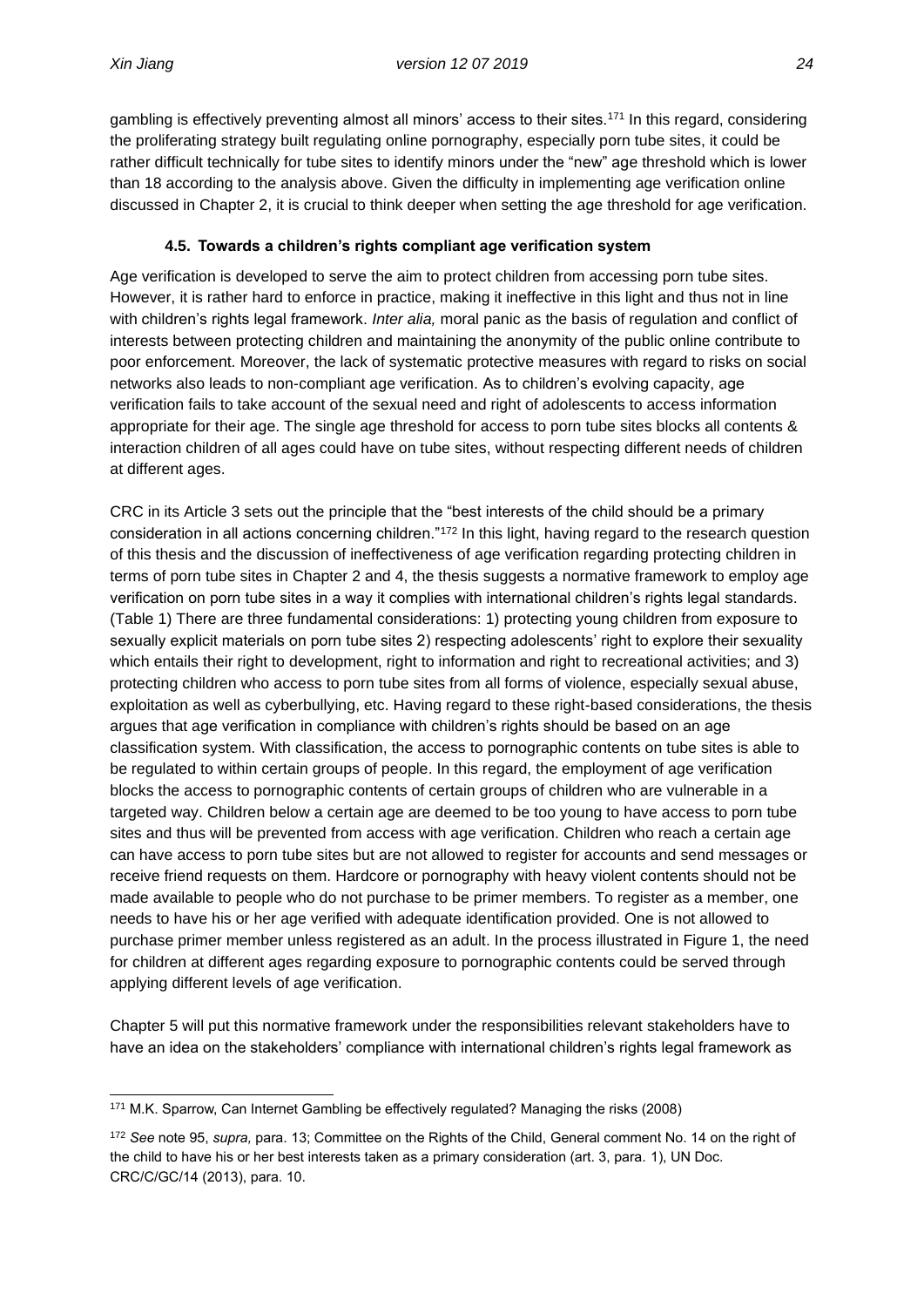well as a detailed idea about the enforcement of this normative framework put forwarded in the present chapter.

#### Table 1 Normative framework

| Age group of<br>children                                                     | Children age 0-11                                                                                                                                             | <b>Children aged 12-15</b>                                                                                                                                | <b>Children aged 16-17</b>                                                                                                                                                               |
|------------------------------------------------------------------------------|---------------------------------------------------------------------------------------------------------------------------------------------------------------|-----------------------------------------------------------------------------------------------------------------------------------------------------------|------------------------------------------------------------------------------------------------------------------------------------------------------------------------------------------|
| <b>Rights of children in</b><br>relation to access to<br>porn tube sites     | Protection rights                                                                                                                                             | Protection & participation<br>rights                                                                                                                      | Participation & Protection<br>rights                                                                                                                                                     |
| Children's<br>developmental stage<br>in relation to sexual<br>matters online | Young children are in<br>an important phase of<br>development of their<br>physical, mental<br>health, motional<br>security, cultural and<br>personal identity | Children have reached puberty<br>but not matured enough to<br>deal with sexual matters and<br>risky social networking online                              | Children reached puberty,<br>well-educated with SRHR<br>knowledge and are matured<br>enough to deal with sexual<br>risks online                                                          |
| <b>Features of</b><br>children's<br>experiences on porn<br>tube sites        | Unwilling exposure;<br>occasional positive<br>exploration                                                                                                     | Positive exploration; while<br>need to be protected from<br>potential exploitation and<br>abuse through the social<br>network built on porn tube<br>sites | Pornography is a normal part<br>of their life; still are under the<br>risk of being subject to<br>exploitation, abuse, through<br>both social networking and<br>performing in sex videos |
| AV as a regulatory<br>tool should                                            | Prevent their access                                                                                                                                          | Prevent them from access to<br>social networks on porn tube<br>sites and hardcore<br>pornography                                                          | Prevent them from preforming<br>in pornography on porn tube<br>sites                                                                                                                     |

Figure 1 Different levels of age verification system

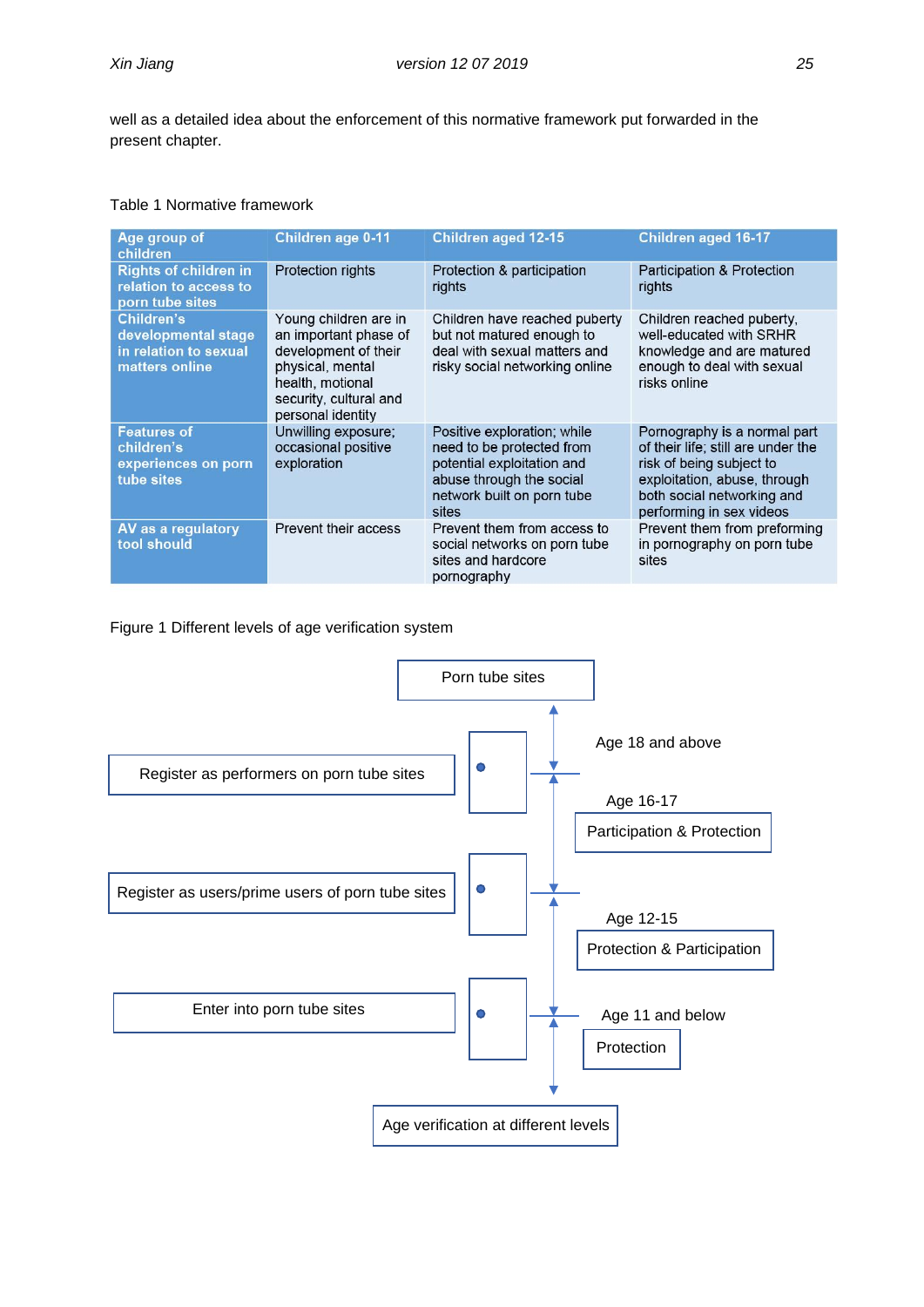## <span id="page-34-0"></span>**5. Stakeholder's responsibility**

#### **5.1. Introduction**

<span id="page-34-1"></span>Under the children's rights framework, there are no specific norms and guidance regarding children's rights in the digital environment, as the General Comment is still under its formation. As of 19th June 2019, the Committee has released all submissions from states as well as civil society as responses to the Committee's concept note for the new General Comment which will give substantive guidance on children's rights in the future digital age.<sup>173</sup> This chapter takes into account these submissions and builds on the legal standards discussed in Chapter Three and practical issues identified in Chapter Four, attempting to explore the responsibilities of relevant stakeholders other than children to safeguard children's rights regarding porn tube sites.

### **5.2. Identify stakeholders**

<span id="page-34-2"></span>Regulation on porn tube sites is captured under the heading of Internet governance. In this process, not only regulation takes effect at the policy level of cyberspace, many other actors also play different but essential roles in shaping the digital environment in which the Internet users are.<sup>174</sup> Actors at different levels interact and make decisions for a "collective issue" which is out of and vis a vis "leads to the creation or confirmation of social standards".<sup>175</sup> Nye describes this relationship as a "regime complex".<sup>176</sup> As pointed out by Lessig, social norms, law, market, code as architecture are the four forces regulating in the context of Internet governance.<sup>177</sup> Internet governance is thus a system with shared principles and norms involving governments, private sectors, civil society as well as individuals. 178

Under the international children's rights framework, there are duty bearers regarding children's rights. According to Article 5 and 18 of the CRC, parents bear the primary responsibility, while states are imposed responsibility to support parents in taking up their responsibilities to provide children with guidance on exercising their rights enshrined in the CRC.<sup>179</sup> However, in this process, states are the

<sup>177</sup> L. Lessig, The law of the horse: What Cyberlaw Might Teach, Harvard Law Review (1999).

<sup>178</sup> J. Kurbalija, An Introduction to Internet Governance (2012).

<sup>173</sup> OHCHR. Committee on the rights of the child,

[<sup>\(</sup>https://www.ohchr.org/EN/HRBodies/CRC/Pages/GCChildrensRightsRelationDigitalEnvironment.aspx\)](https://www.ohchr.org/EN/HRBodies/CRC/Pages/GCChildrensRightsRelationDigitalEnvironment.aspx) , last visited (24-06-2019)

<sup>174</sup> B.W. Schermer & A.R. Lodder, Internet governance: an introduction, Handbook on ICT Law (Recht en Computer, Deventer: Kluwer): 1-23 (2014)

<sup>175</sup> M. Hufty, Investigating Policy Processes: The Governance Analytical Framework (GAF), Research for Sustainable Development: Foundations, Experiences and Perspectives 403-424 (2013)

<sup>&</sup>lt;sup>176</sup> Nye argues that Internet governance consists of multiple actors who are complexly interlinked in an ecosystem or "regime complex": "While there is no single regime for the governance of cyberspace, there is a set of loosely coupled norms and institutions that ranks somewhere between an integrated institution that imposes regulation through hierarchical rules, and highly fragmented practices and institutions with no identifiable core and nonexistent linkages."

<sup>179</sup> *See* note 32, *supra,* S. Livingstone: "In terms of responsibility for children, the UNCRC (and common sense) accords parents the primary responsibility (Article 18 and 3), but states are required to support parents both by managing the wider environment of risks and opportunities in which they bring up their children and by intervening when necessary (for example, when parents are absent or unable) (Article 4)."; CRC arts. 5, 18.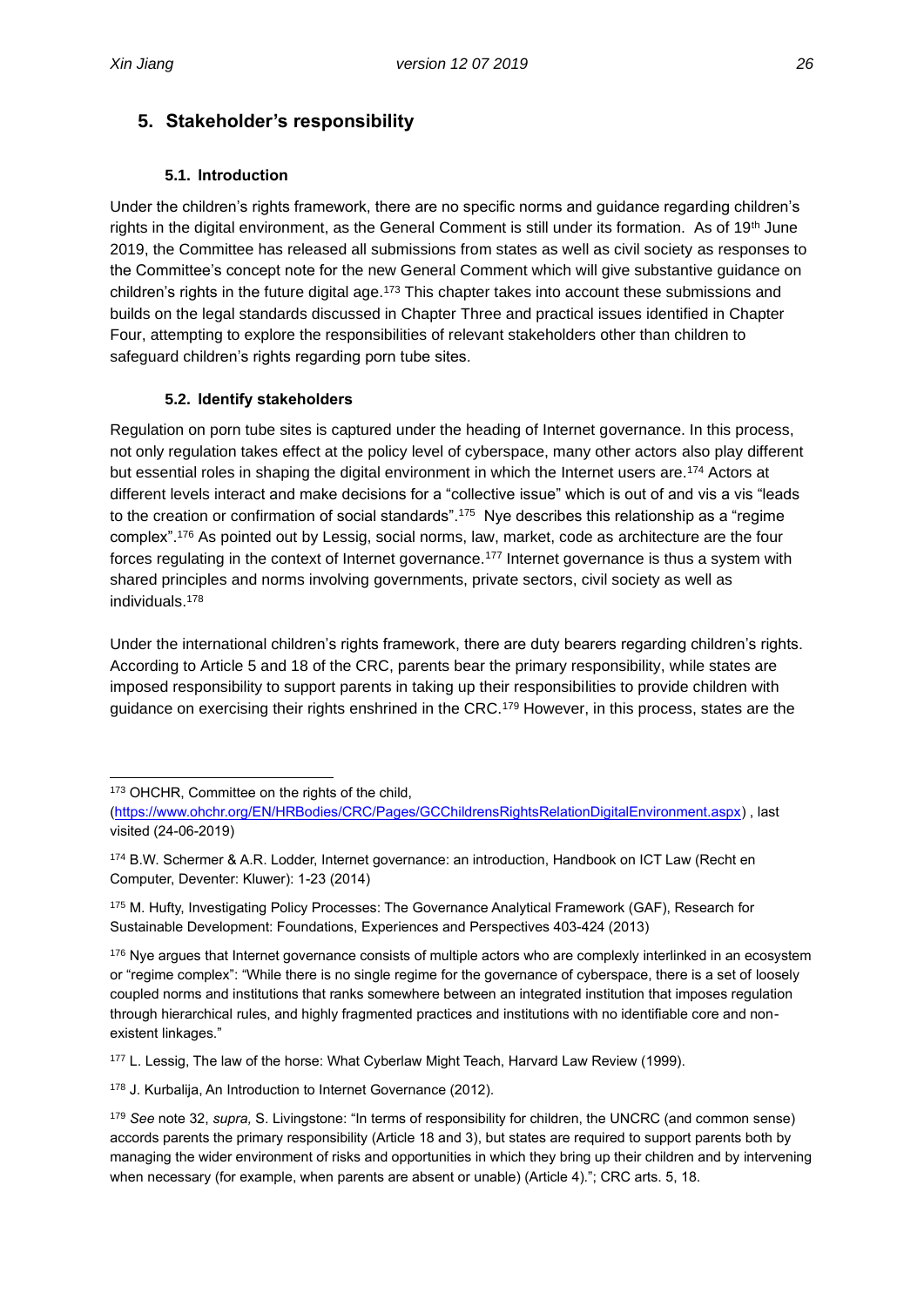*de facto* bearers of these duties as they are burdened with legally binding obligations from the CRC they have ratified and the CRC Committee is in place to monitor their compliance.<sup>180</sup>

In addition, the private sector is also duty bearer under the CRC and other human rights instruments like ICESCR.<sup>181</sup> When it comes to online child protection, recommendations have been made by the CRC Committee to states regarding the adoption of legislation on the obligations of service providers as well as content providers.<sup>182</sup> In this regard, although not the direct bearer of duty, the private sector is subject to states' regulations which are in line with these human rights instruments.<sup>183</sup> As states are responsible for their compliance, private sector thus should take up its corresponding responsibilities. Besides, soft laws including UN Guiding principles on business and human rights, ILO Tripartite Declaration of Principles concerning multinational enterprises and social policy and Children's Rights and Business Principles also require active compliance with human rights standards of these companies.<sup>184</sup>

As Livingstone has noticed in her articles about internet governance and children's rights, to ensure children's enjoyment of rights under the CRC in the digital environment in which they grow up, this "multi-stakeholder approach" face particular and new challenges.<sup>185</sup> How states and companies should interact with each other to comply with the normative framework raised in Chapter 4 in the controversial context of children's exposure to sexually explicit materials will be discussed in this chapter.

#### **5.3. Responsibility of states**

<span id="page-35-0"></span>Article 4 of the CRC stipulates that States have obligations to ensure appropriate legal and administrative measures that enable the realisation of the rights of the child.<sup>186</sup> Since there are no specific obligations of states regarding children's rights in the digital environment, discussion on state responsibility will be built on in Chapter Three, looking into obligations states have with regard to legal standards analysed earlier in this chapter. As for the responsibility of states to assist parents or caregiver of children, it is usually the case in situations where children lack adequate parenting required by the CRC in its Article 5, 18,  $27(2)$ .<sup>187</sup> States are also obliged to ensure companies' operation is in line with international children's rights legal framework, which will discuss further in the next subsection. According to Article 4 and relevant General Comments, necessary international

<sup>180</sup> J. Doek, The Human Rights of Children: an Introduction, in T. Liefaard & U. Kikelly (eds), International Human Rights of Children (2018).

<sup>181</sup> *See,* for example, Committee on Economic, Social and Cultural Rights, General Comments No. 21 on the right of everyone to take part in cultural life, E/C.12/GC/21(2009), para. 74.

<sup>182</sup> *See*, for example, United Nations Committee on the Rights of the Child, Consideration of Reports submitted by States Parties under the OPSC, Concluding Observations on Turkey, CRC/C/OPSC/TUR/CO/1, 9 June 2006, paras. 17-19; on Viet Nam, op. cit., paras. 10-11; on Costa Rica, op. cit., paras. 14-15; on Sudan, op. cit., paras. 23-24; on France, op. cit., paras. 16-17; and on Chile, paras. 22-23.

<sup>&</sup>lt;sup>183</sup> Committee on the Rights of the Child, General comment No. 16 on State obligations regarding the impact of the business sector on children's rights, UN Doc. CRC/C/GC/16 (2013).

<sup>184</sup> The Guiding Principles on Business and Human Rights: Implementing the United Nations S"Protect, Respect and Remedy" Framework (2011)

<sup>185</sup> *See* note 32, *supra,* S. Livingstone.

<sup>186</sup> *See* note 75, *supra, a*rt. 4.

<sup>187</sup> *See* note 75, *supra*, arts. 5, 18, 27(2).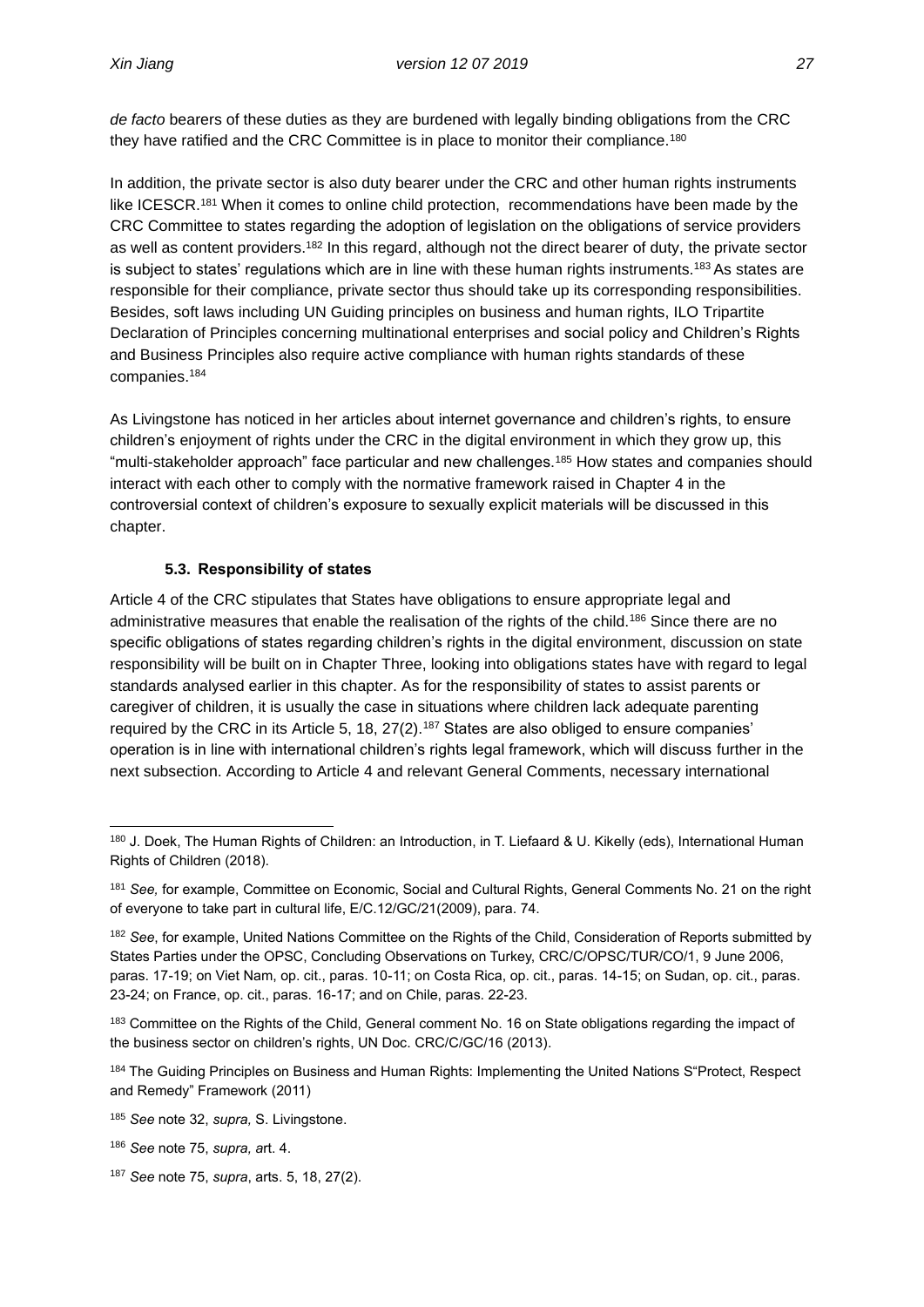cooperation is instrumental for states to ensure the realisation of children's rights at both national and international level.<sup>188</sup>

#### 5.3.1. Holistic system

<span id="page-36-0"></span>With regard to regulation to protect children online, the Committee in General Comments No.13 outline specific obligations of states under the general framework of implementation ascribed in the GC No. 5.<sup>189</sup> It makes clear that "policies, programmes, monitoring and oversight systems employed to online context" is part of the "integrated, cohesive, interdisciplinary and coordinated" system to ensure children's protection from violence. This protection system should be appropriate with "a broad range of measures cutting across all sectors of government and effective to prevent all forms of violence under the Article 19".<sup>190</sup> Intervention listed in Article 19, paragraph 3 should be incorporated in this process.

According to the CRC Committee, the general attitude towards programmes isolated from government policy and infrastructures is that they will have limited effects while with more resources allocated.<sup>191</sup> States should find ways to integrate programme aiming at protecting children from the potential harm porn tube sites could bring into existing online child protection system. A further step should be the interaction between online and offline child protection system.

As for social measures, they can be initiated or implemented by both State and civil society under the responsibility of the State.<sup>192</sup> States should provide assistance and appropriate collaboration which "reflect the governmental commitment to fulfilling child protection rights"<sup>193</sup> in this process. This aspect of state responsibility lays the foundation for both regulating and cooperating with third parties in, ICT industry, for example, to ensure the protection of children from the potential harm of porn tube sites.

States, as the direct duty bearers under the international children's rights framework, should be held accountable for other stakeholders regarding protect children from porn tube sites.<sup>194</sup> In this regard, programmes serving to raise awareness campaigns which involve and target different stakeholders at different levels working on children's issues are fundamental. Specifically, states should provide education programmes in the context of information technologies to all stakeholders to enable more informed decisions made regarding children's online activities.<sup>195</sup> Besides, while there is the responsibility for parents and caregivers to provide appropriate guidance and advise to adolescents on safe sexual relationships, states have complementary responsibilities under Article 27 paragraph 3 to mitigate negative effect environments could have on children when it comes to making decisions on getting into sexual relationships.

<sup>190</sup> *See* note 75, *supra*, GC no. 13, para. 7.

- <sup>192</sup> *See* note 75, *supra*, GC no. 13, para. 43.
- <sup>193</sup> *Id*.

<sup>188</sup> *See* note 155, *supra; See* note 75, *supra,* paras. 7, 76.

<sup>189</sup>*See* note 157, *supra.*

<sup>191</sup> *See* note159, *supra.*

<sup>194</sup> General comment No. 16 on State obligations regarding the impact of the business sector on children's rights, UN Doc. CRC/C/GC/16 (2013), para. 9.

<sup>195</sup> *See* note 75, *supra*, GC no. 13, para. 63.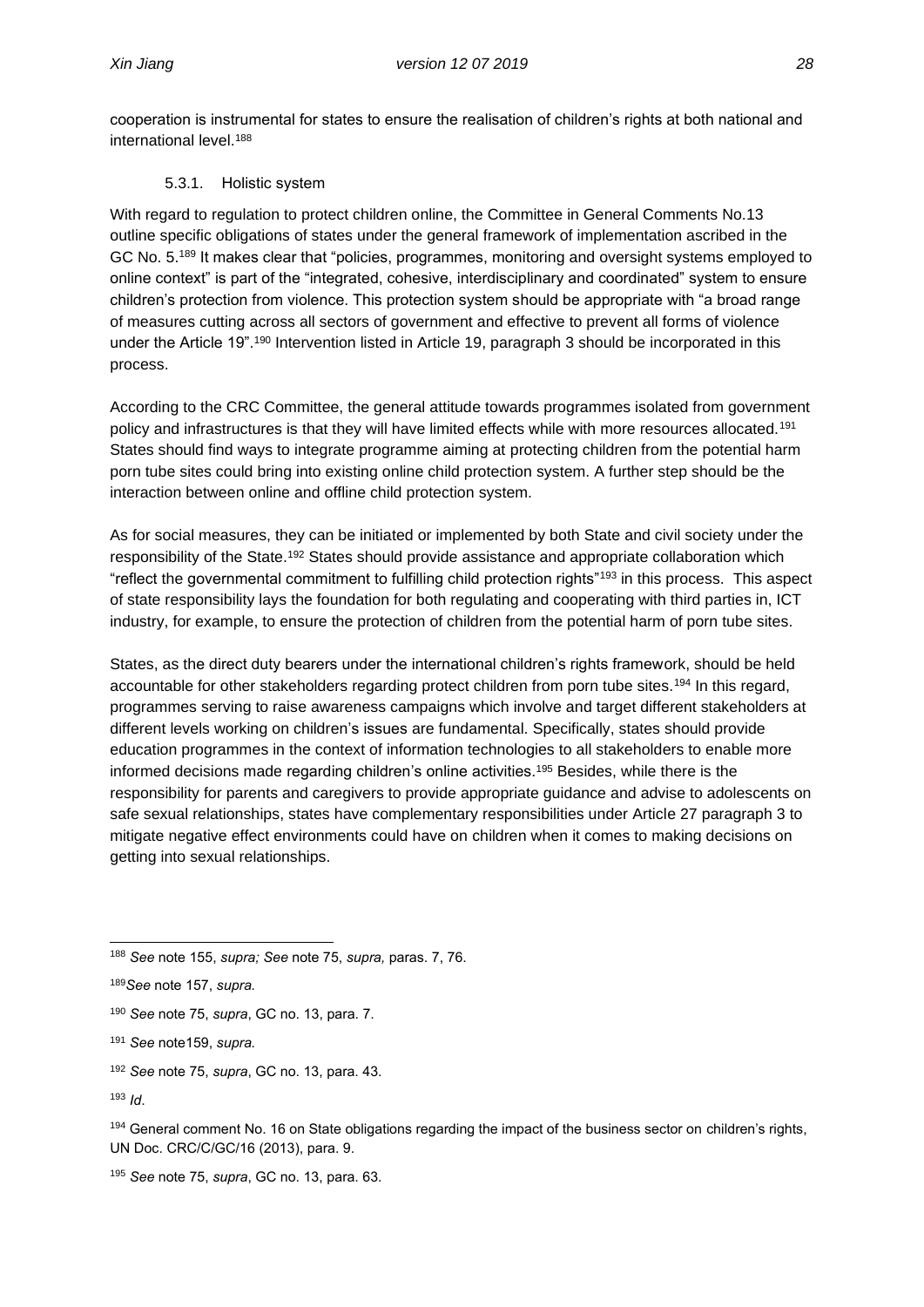As porn tube sites provide users with social networking platform apart from database of pornographic contents, sexual communities which stretches across porn tube sites and comprehensive social media platforms like Instagram and Snapchat are born. Forgoing discussion on the existence of online sexual community and how it could push children under risks of being sexually exploited or abused while circumventing intended regulation on tube sites calls for the application of the holistic system. A scheme which could monitor and response to imperative cross-platform cases of child abuse and exploitation should be developed apart from applying age verification.

### 5.3.2. Accountability

<span id="page-37-0"></span>Under the framework of the multi-stakeholder approach in child protection system, the Committee requires defining the roles and responsibilities of stakeholders in this process, which includes those of inter-agency committees. In this light, the accountability in the process of ensuring children's rights by enforcing states legislative as well as administrative measures can be identified with a view to better monitor and oversight the implementation.<sup>196</sup>

The backlash in the UK against age verification imposed on online pornography sites is partly out of the concern from the public that the British Board of Film Classification (BBFC) as the authority who has power in monitoring age verification.<sup>197</sup> Since BBFC is not experienced in age verification at all, the power of technical monitoring will shift to private companies, which could bring pornography industry drastic changes in market share and even reinforce monopoly in this industry led by MindGeek.<sup>198</sup>

### 5.3.3. Participation of children

<span id="page-37-1"></span>Child participation is essential in developing, monitoring and evaluation of the measures taken by states.<sup>199</sup> The CRC Committee noticed that child protection interventions are possible to disempower children.<sup>200</sup> In this regard, positive measures that are conducive to their all-rounded development, for example, the participation of children in this process should be ensured with scrutiny. Programmes focusing on strengthening children's capacities to address violence should also be supported.<sup>201</sup> States should consider children's views and give due weight to their opinions in establishing regulatory measures like age verification as a mandatory step. Moreover, children should have opportunities to have their voices regarding the porn tube sites as well as corresponding age verification measures been heard to ensure policies do not intervene in their appropriate participation in the transmission of information. To ensure children's participation in affairs regarding pornography might be deemed to be revolutionary. However, the situation of pornography nowadays is quite different from that of the time when child protection is out of child welfare instead of child's rights.<sup>202</sup> Involving in the production and

<sup>196</sup> *See* note 75, *supra*.

<sup>&</sup>lt;sup>197</sup> Department for media and sports, Child Safety Online: Age Verification for Pornography Consultation Response (2016),

[<sup>\(</sup>https://assets.publishing.service.gov.uk/government/uploads/system/uploads/attachment\\_data/file/534965/20160](https://assets.publishing.service.gov.uk/government/uploads/system/uploads/attachment_data/file/534965/20160705_AVConsultationResponseFINAL__2_.pdf) [705\\_AVConsultationResponseFINAL\\_\\_2\\_.pdf\)](https://assets.publishing.service.gov.uk/government/uploads/system/uploads/attachment_data/file/534965/20160705_AVConsultationResponseFINAL__2_.pdf) available at (01-02-2019).

<sup>198</sup> *See* note 40, *supra,* J. Herrman,

<sup>199</sup> *See* note 75, *supra*, GC no. 13, para. 7; See also *See* note 89, *supra*, para.118.

<sup>200</sup> *Id.*

<sup>201</sup> *See* note 164, *supra*.

<sup>202</sup> *See* note 96, *supra*, K. Hanson.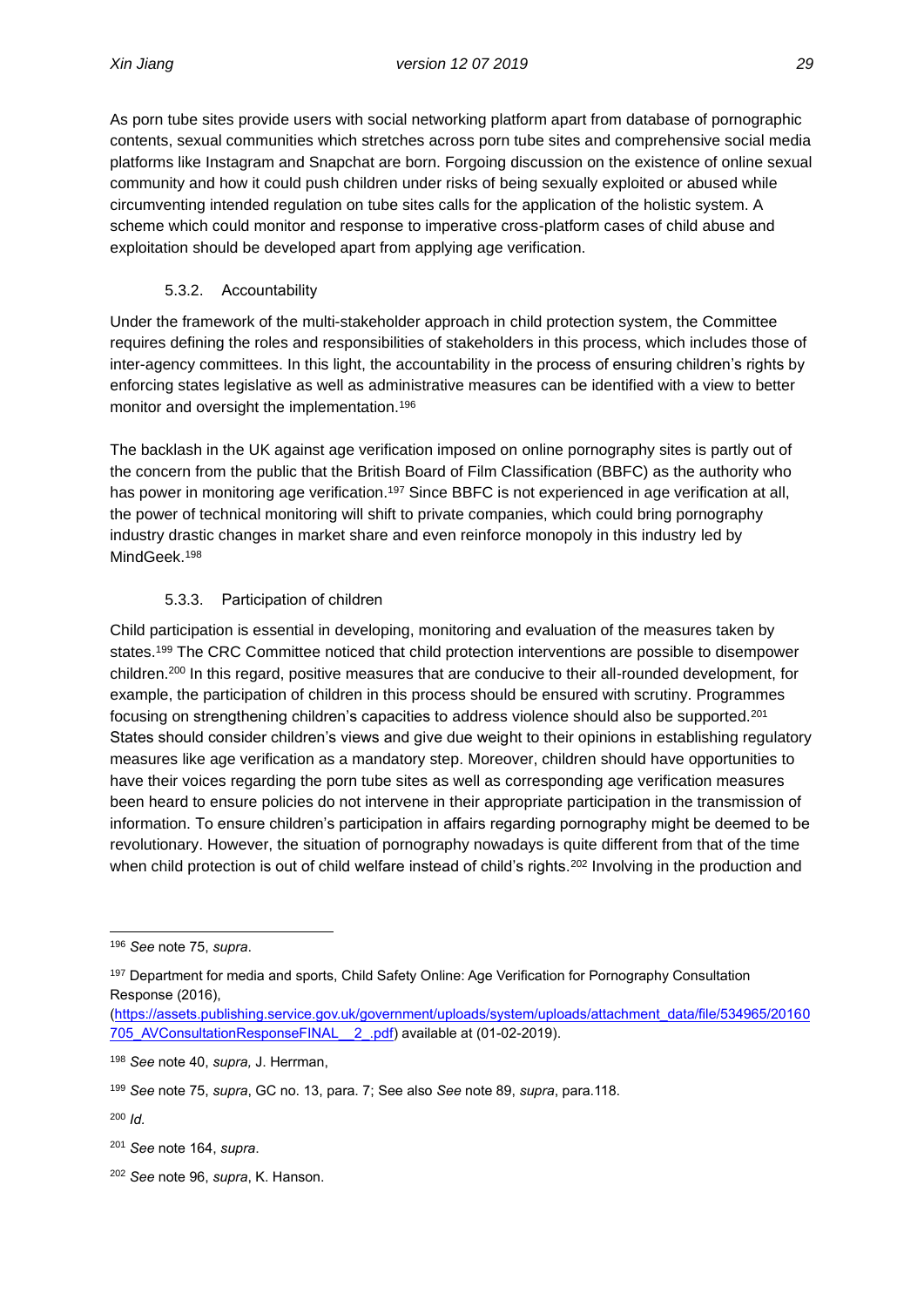transmission of information means children are representing themselves and bring out the image of children and childhood to the public in their own way.<sup>203</sup>

Notably, as states are obliged to develop a mechanism to ensure children's participation in the process of protecting children online, Article 12 of the CRC should be a key consideration. Under the overarching principle set out in Article 12, when it comes to hearing children, due weight "in accordance with their age and maturity" is required to be given to children's views when designing and implementing online regulation affecting children. The CRC Committee makes it clear that in this process age alone is not enough to determine the significance of the view of the child. It is without any doubts that children's capabilities of understanding and forming a view are influenced by the information as well as experience the child has in the online environment.<sup>204</sup>

In this regard, states are obliged to provide children with assistance and opportunities to express their views about their online experience and corresponding regulations. According to the CRC Committee, age-appropriate and accessible information and empowerment on self-protection and specific risks and how to deal with them should be provided to children.<sup>205</sup> When it comes to regulating porn tube sites to protect children online, states should engage children, especially adolescents and groups of children who are most affected in this process in discussions about the consumption of the material online and promotion of sexual and reproductive health.<sup>206</sup>

### <span id="page-38-0"></span>**5.4. Responsibility of companies**

### 5.4.1. Relationship between States and third parties

<span id="page-38-1"></span>As the outsourcing of State functions is apparent in the online context, $207$  implementing child protection legislations requires the cooperation of the government and the relevant business sectors. Under the CRC, states should take measures to ensure the compliance of websites' operation with CRC. Responsibilities of websites run by multinational companies towards children are under the general "protect, respect and fulfil" framework.<sup>208</sup> Due diligence applies to companies to identify, prevent, mitigate and account for negative human rights impact their websites have on children.**<sup>209</sup>** Since

<sup>203</sup> *See* note 75, *supra*, GC no. 13, para. 43.

<sup>204</sup> *See* note 101, *supra*, GC no. 12, para. 29.

<sup>205</sup> *See* note 164, *supra.*

 $206$  L. Ybarra & J. Mitchell, "Sexting" and its relation to sexual activity and sexual risk behavior in a national survey of adolescents, 55 the Society for Adolescent Medicine 6: 757–764(2014).

<sup>207</sup> *See* note 194, *supra,* para. 1; *See also* note 32, *supra*, S. Livingstone.

<sup>&</sup>lt;sup>208</sup> The responsibility of corporation towards human rights in general is set out in the UN Guiding principles on business and human rights and ILO Tripartite Declaration of Principles concerning multinational enterprises and social policy. As for children's rights, CRC committee reiterates state obligations regarding the impact of the business sector on children's rights in its General Comments No. 16. Children's Rights and Business Principles provide rights standard for businesses to take up with in protecting children's rights in business activities. The COP Guidelines for Industry issued by UNICEF and ITU specifies the responsibility technology industry has in protecting children online: "Businesses must put protecting children at the heart of their work, paying special attention to protecting the privacy of young users' personal data, preserving their right to freedom of expression, and putting systems in place to address violations of children's rights when they occur. Where domestic laws have not yet caught up with international law, business has an opportunity – and the responsibility – to bring their business practices in line with those standards."

<sup>&</sup>lt;sup>209</sup> The Guiding Principles on Business and Human Rights: Implementing the United Nations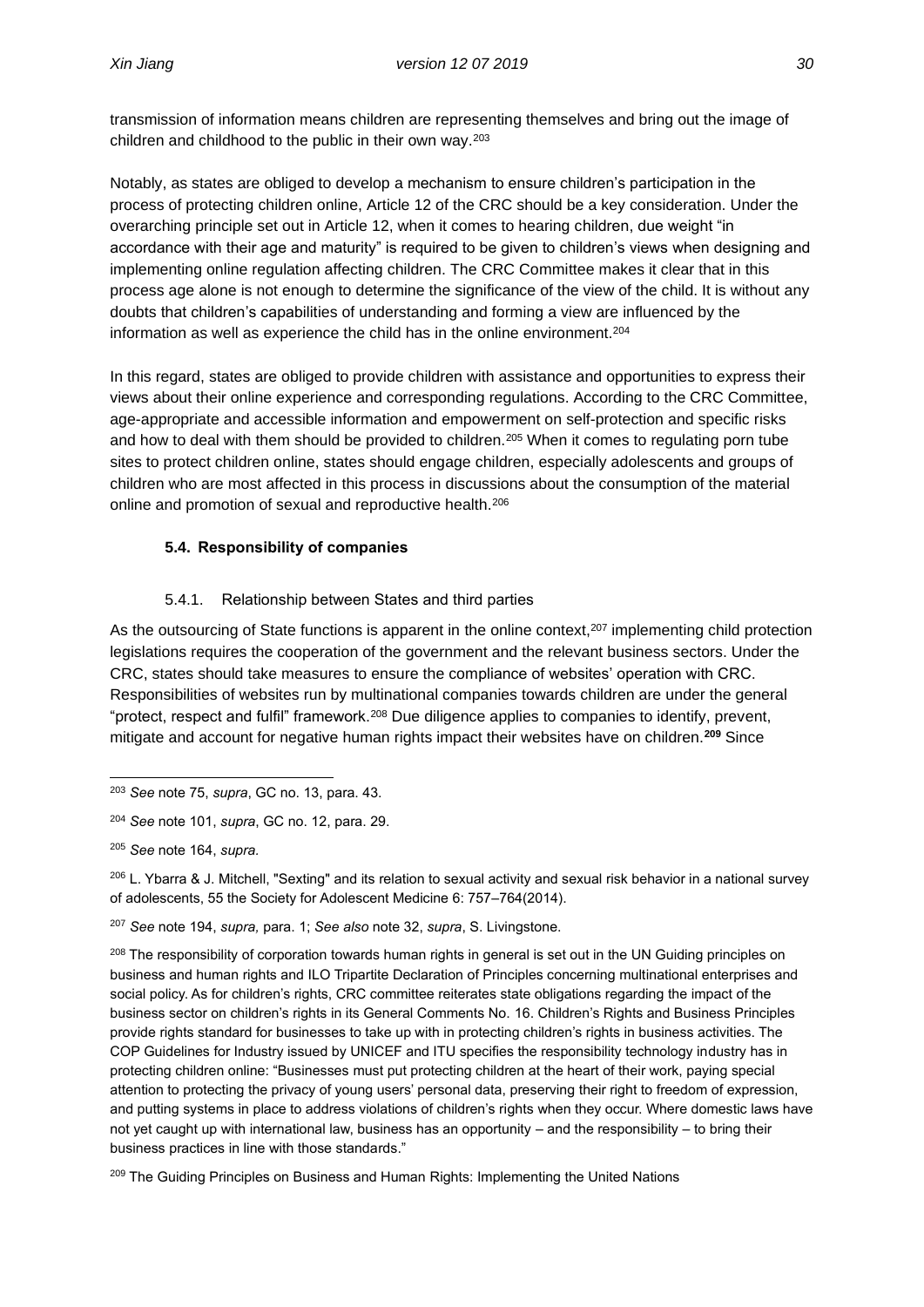companies' responsibilities are applicable when "the impacts are directly linked to their operations, even if they have not contributed to those impacts",<sup>210</sup> tube sites and its operating company are responsible for certain cases of violence or abuse against children making use of the social media function they have developed on their websites.

Backed by evidence of the past years, parents on the Internet tend to lack the awareness as well as competence to protect children online, let alone to guide their online behaviours.<sup>211</sup> At the same time, the transnational and evolving nature of the online environment and technology makes it difficult to enforce the law in practice for states. There is also a lack of harmoniousness in internet governance at present.<sup>212</sup> Considering the obligations and challenges mentioned above, UNICEF and other national stakeholders have taken actions to provide companies with assistance to take up crucial responsibilities in ensuring children's rights regarding porn tube sites.<sup>213</sup>

As pointed out by UNICEF, it is challenging for companies to comply with the CRC as well as the Children's Rights and Business Principles in all aspect of their operations affecting children. Moreover, the two aspects of children's rights- protection as well as provision- require that to protect children's rights online, companies have to strike a careful balance between children's right to protection and their right to access to information, freedom of expression and right to development. Therefore, measures taken to protect children online should be "targeted and are not unduly restrictive" for children.<sup>214</sup>

#### 5.4.2. Porn tube sites

<span id="page-39-0"></span>There is no age verification developed on PornHub regarding all users access to it from the jurisdiction where it is not prohibited to access to sexually explicit contents to date. Instead, requirements about age are only mentioned in term of service by saying that "any person under 18 or the applicable age of majority [in the jurisdiction he or she is accessing from] is not permitted to submit personal information or use the [w]ebsite".<sup>215</sup> In this regard, PornHub does not take any measures to prevent minors' access to its websites. The adoption of an approach which ensures the largest extent of freedom of users is one of the reasons why PornHub is welcomed all over the world. However, this freedom leaves considerable space for children to make use. In addition, no identification is required on PornHub to access any contents except for Model Payment program. Performer under this program needs to provide a scan of ID in order to be eligible for payments.<sup>216</sup>

<sup>&</sup>quot;Protect, Respect and Remedy" Framework (2011); ILO Tripartite Declaration of Principles concerning multinational enterprises and social policy.

<sup>&</sup>lt;sup>210</sup> The Guiding Principles on Business and Human Rights: Implementing the United Nations

<sup>&</sup>quot;Protect, Respect and Remedy" Framework (2011), para. 19

<sup>211</sup> *See* note 32, *supra*, S. Livingstone; *See* note 12, *supra.*

<sup>212</sup> *See* note 20, *supra*, V. Nash; *See also* note 150, *supra*.

<sup>213</sup> UNICEF, Guidelines for Industry on Child Online Protection, 2015,

<sup>(</sup>https://www.unicef.org/csr/files/COP\_Guidelines\_English.pdf) last visited (24-06-2019)

<sup>214</sup> *Id.*

<sup>&</sup>lt;sup>215</sup> PornHub, Ability to Accept Terms of Service[, https://www.pornhub.com/information#terms](https://www.pornhub.com/information#terms)

<sup>&</sup>lt;sup>216</sup> PornHub, What type of IDs are accepted, [https://help.pornhub.com/hc/en-us/articles/227125927-What-type-of-](https://help.pornhub.com/hc/en-us/articles/227125927-What-type-of-IDs-are-accepted-)[IDs-are-accepted-](https://help.pornhub.com/hc/en-us/articles/227125927-What-type-of-IDs-are-accepted-)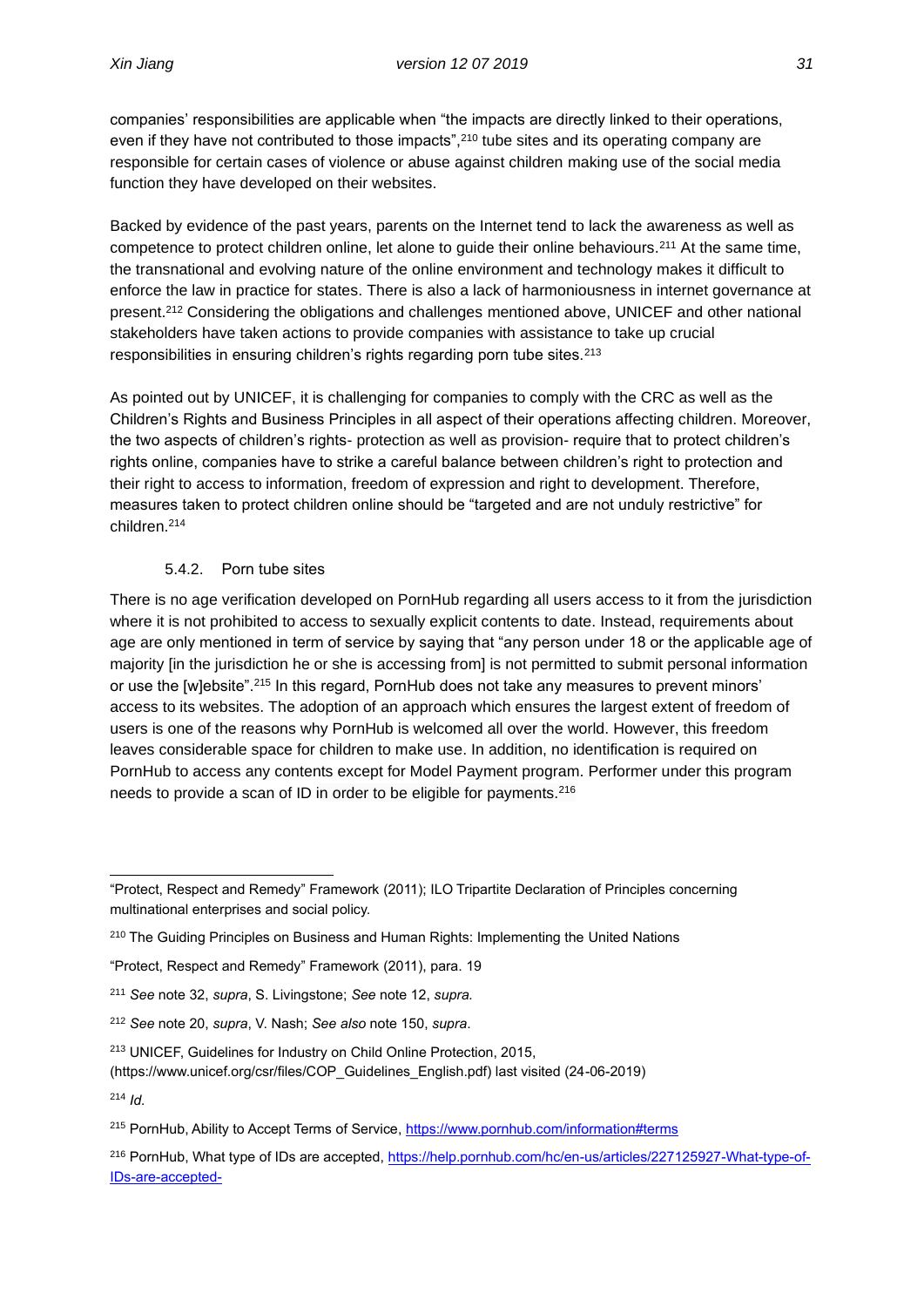The national regulatory system in this regard should be held responsible. The monitoring and enforcement system should be effective regarding pornographic sites in contexts where provisions are prohibiting the provision of pornography to children below a certain age.<sup>217</sup> The difficult situation for companies to comply with regulation asking for age verification online is similar to that to comply with any other regulations offline, in which the cost of compliance will be the primary consideration, in most situations it is a barrier of compliance.<sup>218</sup> The cost includes the potential dropped market share as a result of employing age verification, and the financial cost of installing age verification technology as well as following update and maintenance cost. Besides, the forced shut down by the authority as punishment following any cases in which successful access from minor is caught by the enforcement or supervisor could be a drastic disaster for any start-up porn tube sites. As mentioned at the beginning of this chapter, implementing regulation online is against the backdrop of a whole complicatedly physical as well as virtual system involving actors at different levels.<sup>219</sup> In this regard, regulation asking for effective age verification will lead to the development of tube sites which are of small scale, with servers based overseas and hard to be detected and monitored by enforcement as a result.<sup>220</sup> The complicated Internet governance thus calls for an evolving approach adopted by relevant regulating actors which allows effective and reasonable response regarding regulatees' incapability, or even unwillingness.

In jurisdictions where it is up to companies to comply with their due diligence under the international legal framework voluntarily, porn tube sites and their operating company should keep in mind these business principles and the forming consensus of companies taking up social responsibilities. Considering the positive effect good public image could have on a company's income, tech giants including social media giants tend to place keeping a positive public image on the agenda. In this light, compliance with business principles as one step forward in complying international human rights norms should be advised by states to these game-changers. Sustainable development with care for children's welfare as well as rights should be promoted to be one of their primary considerations in decision-making, while freedom of speech will be the everlasting rationale for porn tube sites.<sup>221</sup>

The non-binding nature of these international business principles regarding human rights somehow limits their influence on regulating porn tube sites. In this regard, the phenomenon of underage minor access to porn tube sites is now de facto unregulated in practice with ineffective age verification.

### 5.4.3. Age verification provider

<span id="page-40-0"></span>In cases where age asserted by the user will undergo verification process, checks on age will be carried out by age verification providers using certain programmes connected to the national database of personal information, which is usually controlled by governments. This is somewhat similar to the identification verification system, which has long been developed in the industry since the advent of open-source community initiative. An example of this could be identity verification check banks have employed. In this regard, personal importation acquired by financial organisations is promised by them to be used only in occasions listed in their terms of service. In some jurisdictions, the government will also cooperate with the banking sector on identity management.<sup>222</sup> In this regard, identity verification is

<sup>217</sup> *See* note 20, *supra*, V. Nash; *See* note 23, *supra*, V. Nash

<sup>218</sup> *See* note 49, *supra*, J. Herrman.

<sup>219</sup> *See* note 150, *supra*.

<sup>220</sup> *See* note 20, *supra*, V. Nash.

<sup>221</sup>*See* note 180, *supra*, UNICEF.

<sup>222</sup> *See* note 20, *supra*, V. Nash.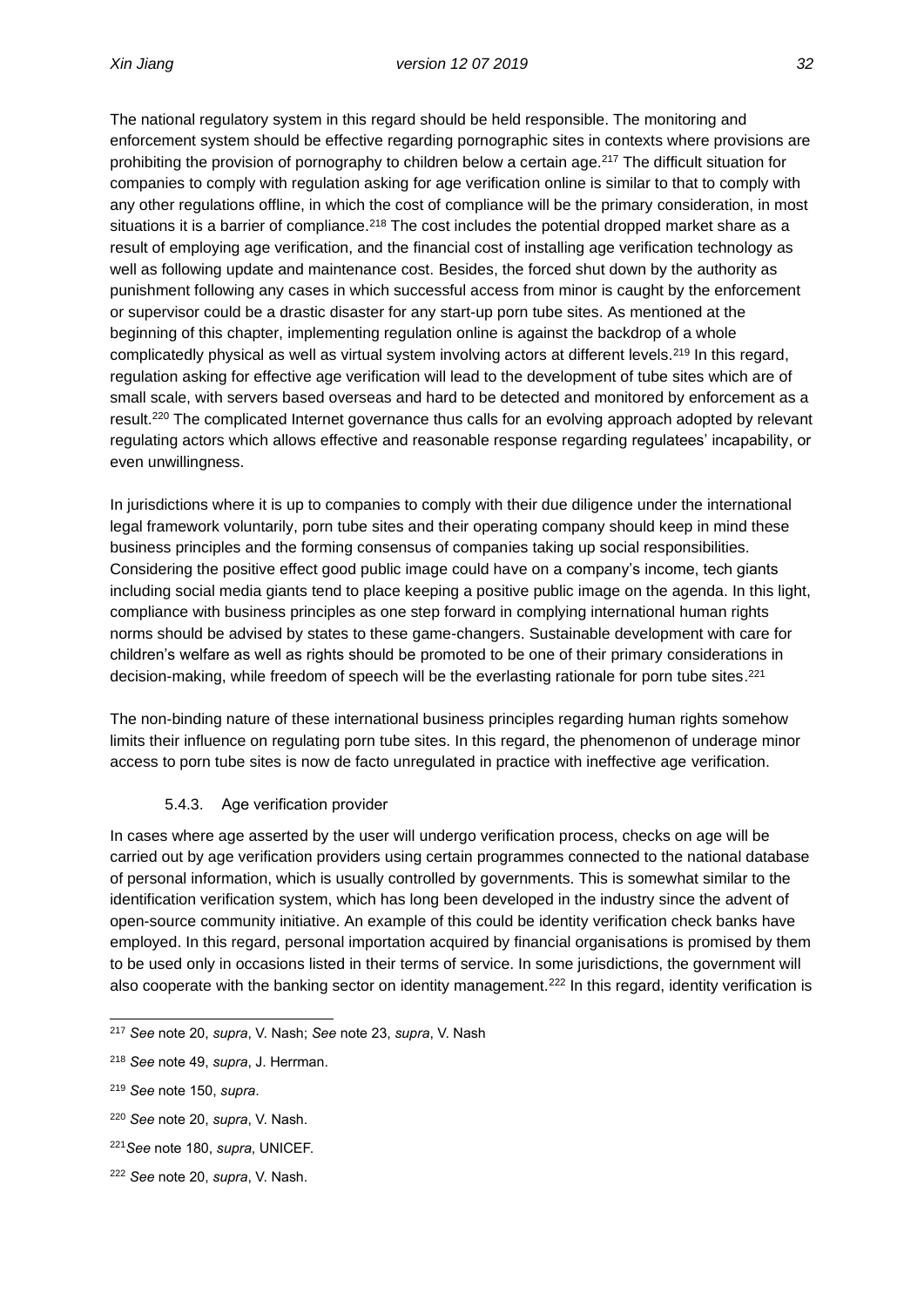life.

limited in certain areas like banking and the information it gathers is under strict management. As for age verification, in the UK, the providers of age verification are not governmental agencies, but private companies. Although BBFC is designated by the Digital Economy Act in the area of ensuring the correct process of data, it is only responsible in terms of age verification to monitor the efficiency of age verification methods used by websites, which are provided by private providers.<sup>223</sup> Given the loophole in this Act regarding personal information as well as the lack of experience of BBFC on monitoring age verification, concerns about personal information emerge. Little trust has been built between the public and start-ups operating age verification for porn tube sites on which they spend their private and intimate time. Without any notification on the security of their data, it is apparent sceptical when they are asked to fill in their detailed information directly connecting them with their real

### **5.5. Concluding remarks**

<span id="page-41-0"></span>The states' obligation to implement the CRC must not be seen from child welfare perspectives; rather, a children's rights perspective to allow the fulfilment of children's rights.<sup>224</sup> According to the CRC, states should protect children from all forms of violence without undermining the enjoyment of other rights enshrined in the CRC. All society has to meet the needs of children in this regard.<sup>225</sup> Problematic implementation of the CRC regarding online child protection contribute to ineffective age verification in practice. The thesis in this chapter adopted a new perspective towards Internet governance, which is children's rights centred, to analyse responsibilities of states and different companies to ensure the realisation and implementation of the CRC rights and provisions on addressing children's access to porn tube sites. As holders of their rights, children enjoy their rights in accordance with their evolving capacity. A children's rights compliant age verification employed to porn tube sites should take account of children's evolving capacity. Responsibilities of different actors are interdependent, with clear lines of accountability.<sup>226</sup> In this process, safequarding children's rights will be the core concern. Children's best interests should prevail in terms of conflict of interests between children and others. States in this process should be the intermediator and allocate resources strategically to alleviate conflicts by taking legislative, administrative and other measures. The thesis identifies responsibilities of porn tube sites and age verification providers to a children's rights compliant age verification. A holistic protection system respecting children's evolving capacity and child participation is suggested to implement the normative framework bought out in Chapter Five.

<sup>223</sup> *See* note 49, *supra*, J. Herrman

<sup>224</sup> *See* note 80, *supra,* J. Tobin.

<sup>225</sup> *See* note 155, *supra,* GC no.5*,* para. 56

<sup>226</sup> *See* note 75, *supra,* paras. 9, 55.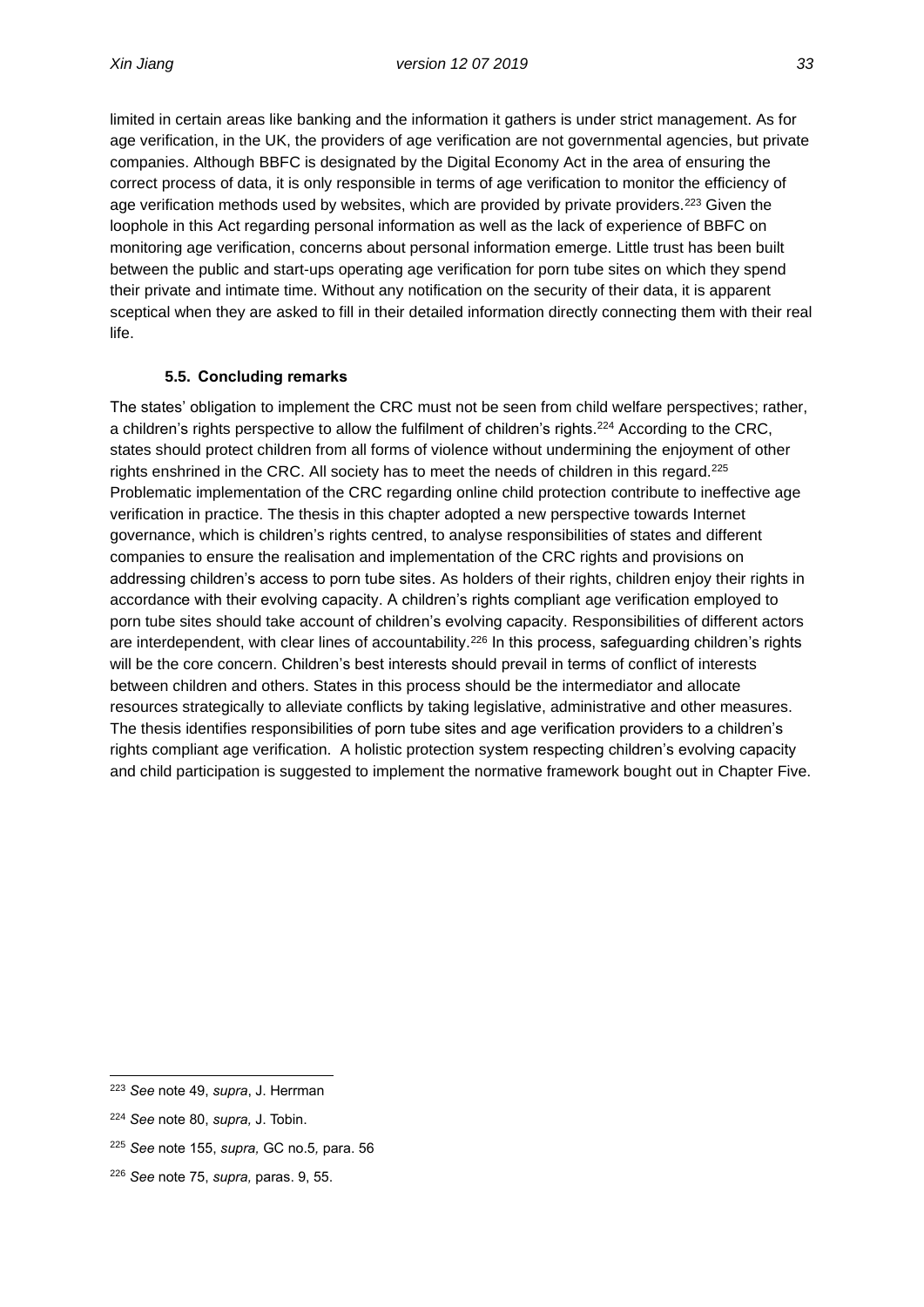## <span id="page-42-0"></span>**6. Conclusion**

There are always divergent views on what kind of online activities should fall under the information rights of children and what kind of experience should trigger protective measures, especially in the context of sexual matters.<sup>227</sup> This thesis has explored the children's rights in this regard when it comes to children access to porn tube sites as viewers. The answer to the research question of this thesis, "to what extent age verification as a regulatory tool is in compliance with international children's rights legal framework in the event of children access to porn tube sites as viewers" is illustrated in Chapter 3. From a children's rights perspective, this thesis holds that there is tension between children's protection rights and their evolving capacity when regulating porn tube sites. The features of porn tube sites even aggravate this tension further, with their free contents, vast daily traffic and unique community culture.

This thesis pursued to contribute to the critical debate around children's rights online and corresponding internet governance. By shedding light on specific implications children's access to porn tube sites as viewers have on children's rights, the thesis adopted a children's rights-based approach towards age verification as an online regulatory tool affecting children.

The first two chapters served to set up the backdrop for discussion to help better understand the relevance of porn tube sites with children's rights. These two chapters introduced the present regulatory framework of online pornographic sites and the new challenges put forward by features of porn tube sites. They illustrated an overview of potential issues regarding adopting age verification as a regulatory tool to safeguard the rights of children who access tube sites as viewers. These potential issues were elaborated in Chapter Three and Four. Chapter Three and Chapter Four set an international children's rights legal framework and further enable a holistic legal analysis around children's access to porn tubes sites as viewers. These two chapters answered the research question raised, namely the extent to which age verification is in line with international children's rights framework. Chapter Four analysed the compliance based on legal framework brought out in Chapter Three and found that age verification although is developed to serve the aim to protect children, is not in line with international children's rights framework. It analysed the challenges to build a children's rights compliant age verification in practice, which include the repercussion of moral panic, conflict of interest between protecting children and protecting civil rights of the public. The sole application of age verification could also be problematic that protecting young children from harmful information and potential sexual solicitation online needs a comprehensive solution. At the same time, the threshold of age at 18 years old to apply age verification could undermine children's online exploration as their capacity evolves. In this regard, current age verification as a regulatory tool to prevent children's from accessing porn tube sites neglects children's sexual rights, which are entailed in their rights to information, recreational activities and development. A children's rights compliant age verification which balances protection and participation rights of children in a proper way that ensure children's participation online while adequately protect them is in need.

In this regard, the thesis brought about a normative framework towards children's rights compliant age verification regulating porn tube sites which provides age verification at different levels of contact of children with porn tube sites and take into account children's needs at different ages. Responsibilities of relevant stakeholders under the normative framework is further illustrated in Chapter Five. While states bear primary responsibilities in this regard, the private sector is also crucial actor which includes

<sup>227</sup> *See* note 100, *supra,* G. Alisdair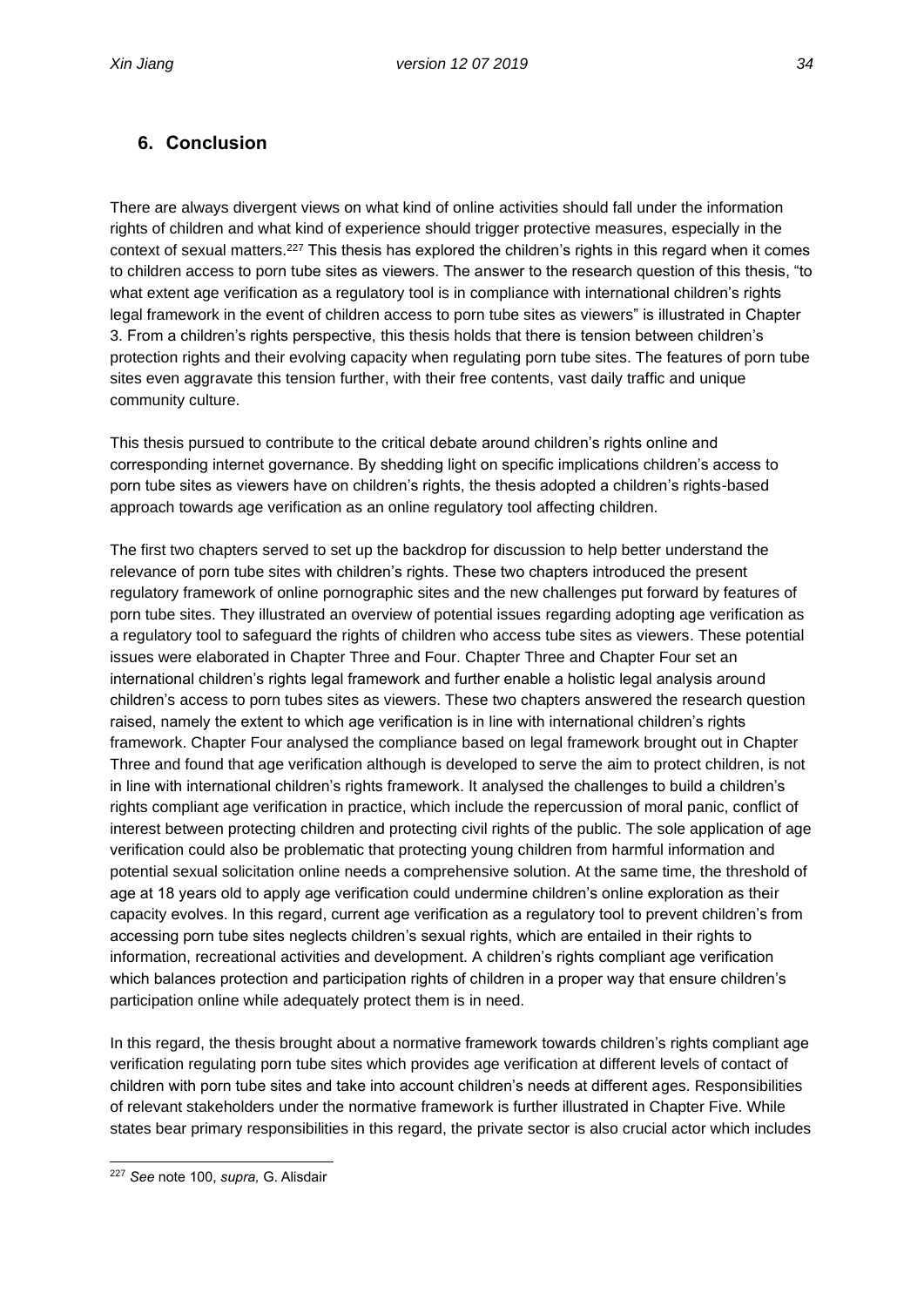porn tube sites themselves and age verification providers. This normative framework is presented in Table 2 which presents the children's rights framework and corresponding stakeholders' responsibilities.

Table 2 children's rights compliant age verification

|                                                                             | Children age 0-11                                                                                                                                                                                                                                                                                                                                                                                                                                                                                                                                                                                                                                 | <b>Children aged 12-15</b>                                                                                                                                | <b>Children aged 16-17</b>                                                                                                                                                                  |  |
|-----------------------------------------------------------------------------|---------------------------------------------------------------------------------------------------------------------------------------------------------------------------------------------------------------------------------------------------------------------------------------------------------------------------------------------------------------------------------------------------------------------------------------------------------------------------------------------------------------------------------------------------------------------------------------------------------------------------------------------------|-----------------------------------------------------------------------------------------------------------------------------------------------------------|---------------------------------------------------------------------------------------------------------------------------------------------------------------------------------------------|--|
| <b>Rights of children</b><br>in relation to<br>access to porn<br>tube sites | <b>Protection rights</b>                                                                                                                                                                                                                                                                                                                                                                                                                                                                                                                                                                                                                          | Protection & participation<br>rights                                                                                                                      | <b>Participation &amp; Protection</b><br>rights                                                                                                                                             |  |
| <b>Features of</b><br>children's<br>experiences on<br>porn tube sites       | Unwilling exposure;<br>occasional positive<br>exploration                                                                                                                                                                                                                                                                                                                                                                                                                                                                                                                                                                                         | Positive exploration; while<br>need to be protected from<br>potential exploitation and<br>abuse through the social<br>network built on porn tube<br>sites | Pornography is a normal<br>part of their life; still are<br>under the risk of being<br>subject to exploitation,<br>abuse, through both<br>social networking and<br>performing in sex videos |  |
| AV as a regulatory<br>tool should                                           | Prevent their<br>access                                                                                                                                                                                                                                                                                                                                                                                                                                                                                                                                                                                                                           | Prevent them from access to<br>social networks on porn tube<br>sites and hardcore<br>pornography                                                          | Prevent them from<br>preforming in<br>pornography on porn tube<br>sites                                                                                                                     |  |
| <b>Apply age</b><br>verification when                                       | Children enter porn<br>tube sites                                                                                                                                                                                                                                                                                                                                                                                                                                                                                                                                                                                                                 | Children register as<br>users/prime users of porn tube<br>sites                                                                                           | Children register as<br>performers on porn tube<br>sites                                                                                                                                    |  |
| <b>Responsibility of</b><br><b>states</b>                                   | Review present age limitation with children, parents as well as relevant<br>$\bullet$<br>actors in both public and private sectors<br>Establish expressly regulation on regulating age-restricted products online<br>$\bullet$<br>with transparent accountability allocation<br>Promote the establishment of a code of conduct in protecting children online<br>$\bullet$<br>Monitor the market of age verification products<br>$\bullet$<br>Monitor the enforcement of age verification with periodic reports<br>$\bullet$<br>Establish the holistic child protection system taking into account the features<br>$\bullet$<br>of porn tube sites |                                                                                                                                                           |                                                                                                                                                                                             |  |
| <b>Responsibility of</b><br>the private sector                              | Porn tube sites should identify children regarding different levels of services<br>$\bullet$<br>it provides<br>Establish self-regulatory measures alongside the application of age<br>$\bullet$<br>verification<br>Embrace blood-edge technologies to verify age like digilD and OpenID<br>$\bullet$<br>Ensure that terms of service expressly indicate its child protection policy in<br>$\bullet$<br>a child-friendly way and properly inform its users about personal information<br>Promote cross-platform cooperation to conduct age verification<br>$\bullet$                                                                               |                                                                                                                                                           |                                                                                                                                                                                             |  |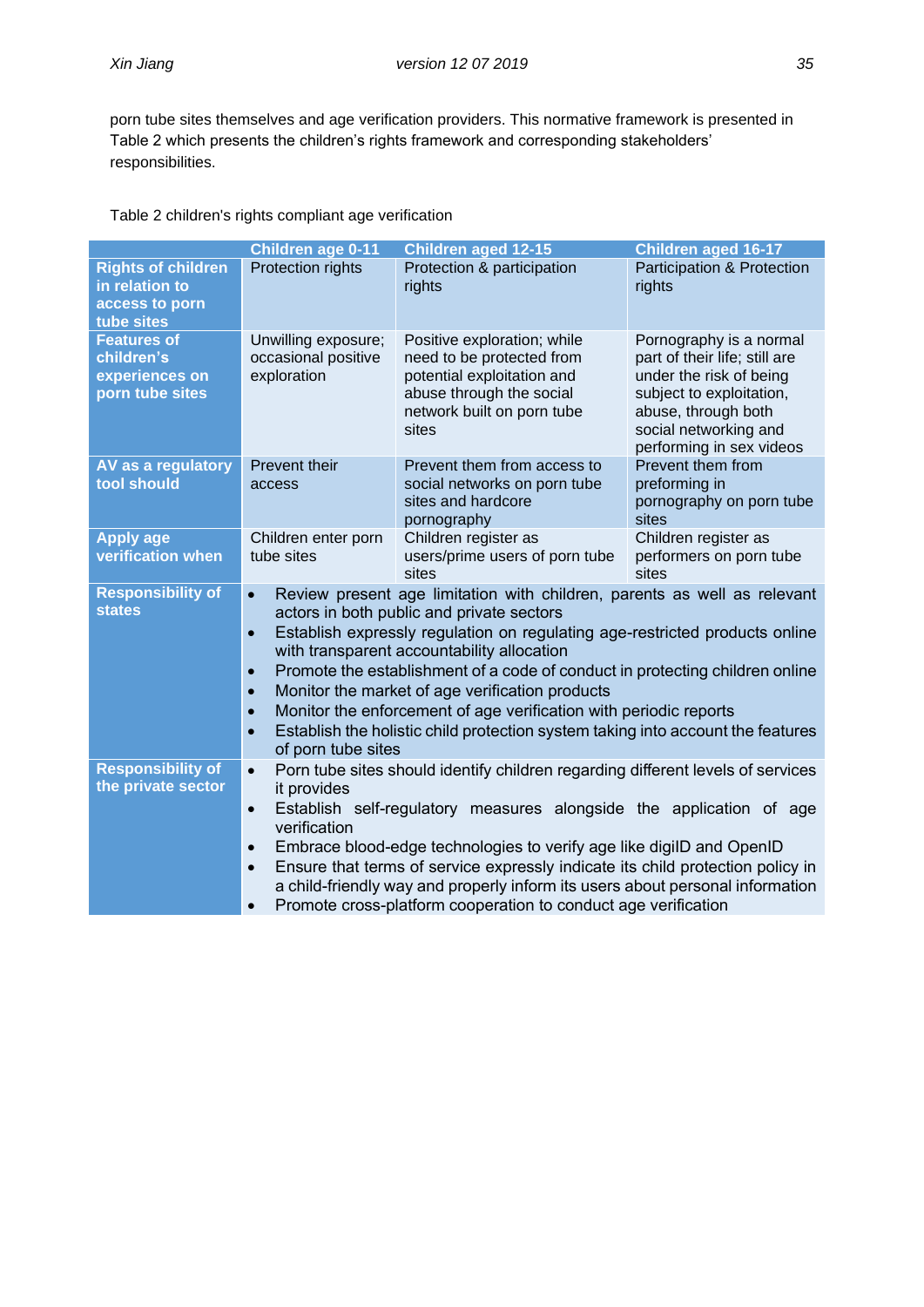### <span id="page-44-0"></span>**Bibliography**

#### **Literature**

K. Albury, *Just because it's public, doesn't mean it's any of your business: Adults' and children's sexual rights in digitally mediated spaces*, New Media & Society 1-13 (2017).

K. Albury & K. Crawford, Sexting, consent and young people's ethics: Beyond Megan's Story (2013)

G. Alisdair, *Adolescents, Sexting and Human Rights,* Human Rights Law Review13:4 (2013).

B. Arroyo, *From flow to float: moving through porn tube sites*, Porn Studies 3: 308–10 (2016)

S.E. Baumgartner, Adolescent sexual risk behavior on the internet, Faculty of Social and Behavioural Sciences (FMG)(2013)

A. Baxter, *How Pornography Harms Children: The Advocate's Role*, 33 CHILD L. PRAC.113 (2014).

J. Black, *Critical reflections on regulation.* CARR Discussion Papers (DP 4). Centre for Analysis of Risk and Regulation, LSE (2002)

d. boyd, It's complicated: the social lives of networked teens (2014).

d. boyd, *Social Network Sites as Networked Publics: Affordances, Dynamics, and Implications*, Networked Self: Identity, Community, and Culture on Social Network Sites 39-58(2010)

R. Brownsword, *The shaping of our online worlds: getting the regulatory environment right*. International Journal of Law and Technology 20(4) (2012)

V. Bullough, *Age of Consent*, Journal of Psychology & Human Sexuality, 16:2-3, 25-42, (2005)

Calvert, Sex, Cell Phones, *Privacy and the First Amendment: When Children become Child Pornographers and the Lolita Effect Undermines the Law*, Commlaw Conspectus 1: 13 (2009).

A. Crawshaw, W. Glaser, A. Pacey, *The use of pornographic materials by adolescent male cancer patients when banking sperm in the UK: legal and ethical dilemmas*, Hum Fertil 10(3):159-63 (2007)

R. Danielle, & G. Hawkes, *The problem with protection: Or, why we need to move towards recognition and the sexual agency of children*, 29 Continuum 3: 389-400 (2009)

M. Doring, *The Internet's impact on sexuality: A critical review of 15 years of research*, Computers in Human Behavior, 25(5):1089-1101 (2009)

G. Dines, *Growing Up With Porn: The Developmental and Societal Impact of Pornography on Children*, 2 Dignity: A Journal on Sexual Exploitation and Violence 3 (2017).

J. De Haan *Maximising opportunities and minimising risks for children online*, S. Livingstone & L. Haddon (Eds.), Kids Online 187–198 (2009)

G. Hald, M. Malamuth & C. Yuen, *Pornography and Attitudes Supporting Violence Against Women: Revisiting the Relationship in Nonexperimental Studies.* Aggression and Behavior 36, 1: 14–20 (2010)

K. Hanson, *Schools of Thought in Children's Rights*, Children's Rights Unit, University Institute Kurt Bosch 1-19 (2008)

A. M. Haynes, T*he Age of Consent: When is Sexting No Longer Speech Integral to Criminal Conduct*, 97 Cornell Law Review 2: 369-404(2012)

K. Hinkley, *Shielding Children from Pornography by Incentivizing Private Choice*, 95 Wash. U. L. Rev. 981 (2018).

S. van der Hof, B. Koops*, Adolescents and Cybercrime - Navigating between freedom and control*, Policy & Internet(2011)

 S. van der Hof*, I Agree or Do I…?, A rights-based analysis of the law on children's consent in the digital world,*  Wisconsin Journal of International Law (2017)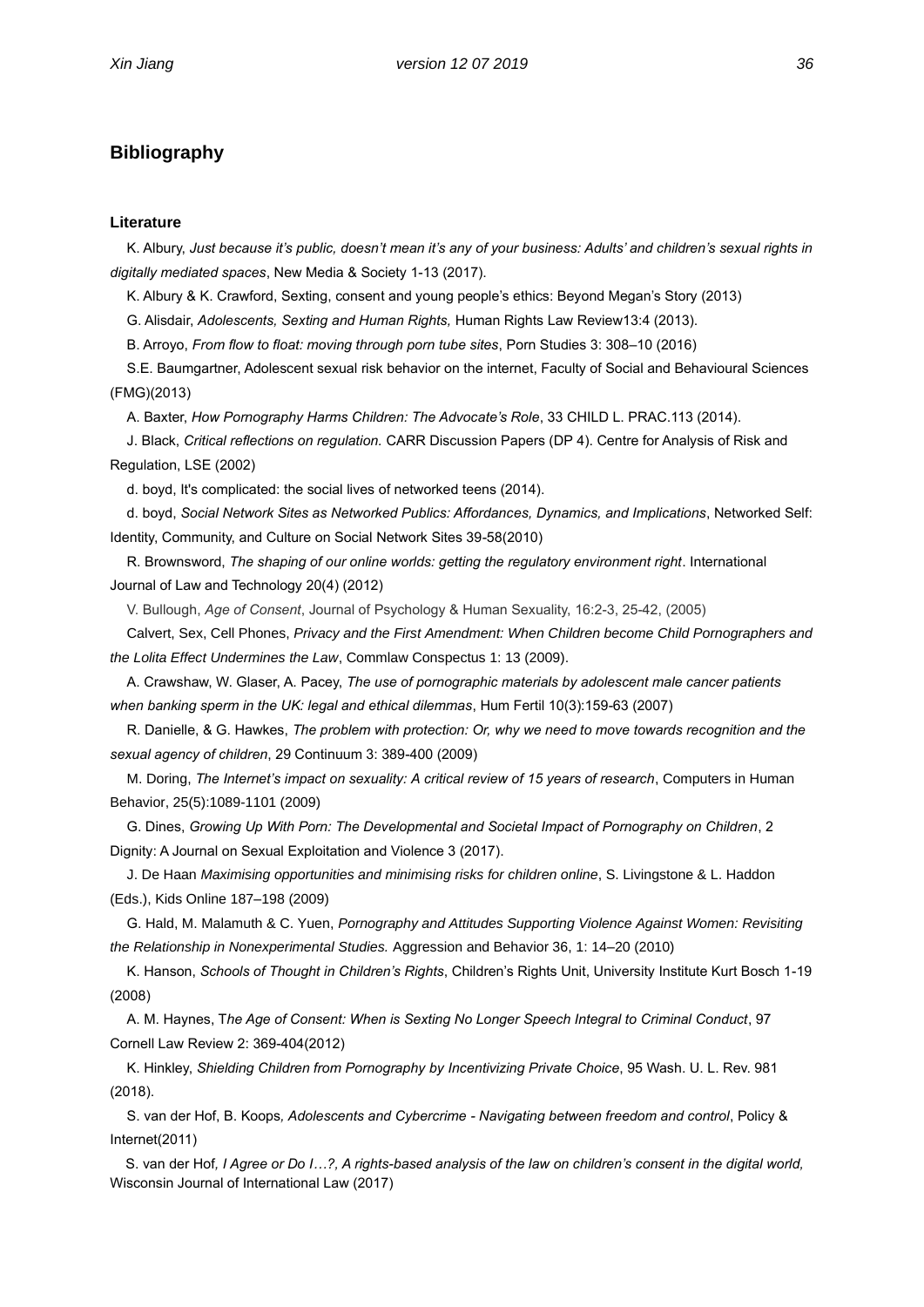M. Hufty, *Investigating Policy Processes: The Governance Analytical Framework (GAF*), Research for Sustainable Development: Foundations, Experiences and Perspectives 403-424 (2013)

P. Jochen & M. Patti, *Adolescents and Pornography: A Review of 20 Years of Research*, The Journal of Sex Research (2016)

M. Kanuga & W. Rosenfeld, *Adolescent sexuality and the internet: the good, the bad, and the URL*, 14 Journal of Pediatric and Adolescent Gynecology 2:117-124 (2004);

J. Kurbalija, An Introduction to Internet Governance (2012).

L. Lessig, *The law of the horse: What Cyberlaw Might Teach*, Harvard Law Review (1999).

J.C.M. Li, *Adolescent Compensated Dating in Hong Kong: Choice, Script, and Dynamics*, 59 International Journal of Offender Therapy and Comparative Criminology 597 (2015)

S. Livingstone & A. Third, *Children and young people's rights in the digital age: an emerging agenda,* 19 New Media and Society 5: 657-670 (2017).

S. Livingstone, *[Children: a special case for privacy?,](http://eprints.lse.ac.uk/89706/)* 46 Intermedia 2: 18-23 (2018).

S. Livingstone, J. Carr and J Byrne, One in three: Internet Governance and Children's Rights (2015)

S. Livingstone & J. Mason, Sexual rights and sexual risks among youth online: a review of existing knowledge regarding childrenand young people's developing sexuality in relationto new media environments. European NGO Alliance for Child Safety Online(2015)

S. Livingstone, L. Haddon & A. Görzig et al., Risks and safety on the internet: the perspective of European children: full findings and policy implications from the EU Kids Online survey of 9-16 year olds and their parents in 25 countries, EU Kids Online(2011)

G. Mascheroni and K. Ólafsson, Net Children Go Mobile: Risks and opportunities, Milano: Educatt (2014).

E. Merghati-Khoei, N. Abolghasemi & T. Smith, *''Children are Sexually Innocent'': Iranian Parents' Understanding of Children's Sexuality*, Arch Sex Behav 43:587–595 (2014).

A. Przybylski & V. Nash, *Internet Filtering and Adolescent Exposure to Online Sexual Material*, 21 Cyberpsychology, Behavior, and Social Networking 7 (2018);

A. Quennerstedt, *Balancing the Rights of the Child and the Rights of Parents in the Convention on the Rights of the Child,* 8 Journal of Human Rights 2:162-76 (2009).

J. Ringrose, R. Gill, A Qualitative Study of Children, Young People and 'Sexting': A Report Prepared for the NSPCC. London: National Society for the Prevention of Cruelty to Children (2012)

H. Robinson, *'Difficult citizenship': The precarious relationships between childhood, sexuality and access to knowledge,* 15 Sexualities,3-4: 257–276(2012)

K. Robinson, Innocence, knowledge and the construction of childhood, The contradictory nature of sexuality and censorship in children's contemporary lives (2013);

B. Ruberg, *Doing it for free: digital labour and the fantasy of amateur online pornography*, 3 Porn Studies 2 (2016)

B.W. Schermer & A.R. Lodder, *Internet governance: an introduction*, Handbook on ICT Law (Recht en Computer, Deventer: Kluwer): 1-23 (2014)

M. Sparrow, Can Internet Gambling be effectively regulated? Managing the risks (2008)

K. Sutherland, *From Jailbird to Jailbait: Age of Consent Law and the Construction of Teenage Sexualities*, 9 William & Mary Journal of Women and the Law 3(2003)

M. Thérèse Luder, I. Pittet & A. Berchtold, *Associations Between Online Pornography and Sexual Behavior Among Adolescents: Myth or Reality?* 40 Archives of Sexual Behavior 5:1027–1035(2011)

J. Tobin, *Understanding Children's Rights: A Vision Beyond Vulnerability*, 84 Nordic Journal of International Law, (2015)

L. Tsaliki, D. Chronaki and K. Ólafsson, *Experiences with sexual content: What we know from the research so*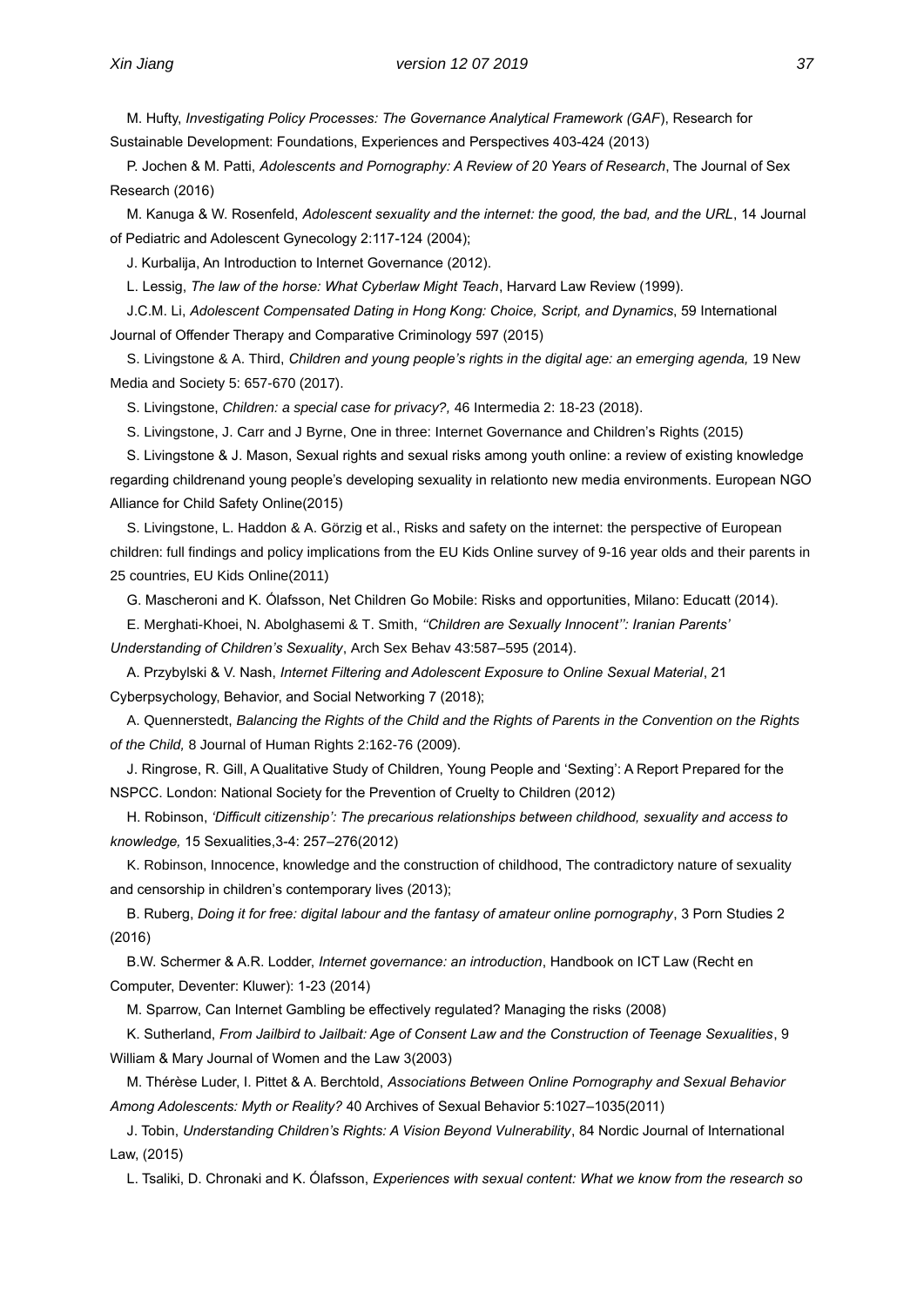*far,* EU Kids Online, LSE, London, UK (2014).

G. Wallmyr, C. Welin, *Young People, Pornography, and Sexuality: Sources and Attitudes*, 22 Journal of School Nursing 5: 290-295 (2005)

K. Walsh, *The Sexual Rights of Children and the Age of Consent*, 2nd Global Conference on Good Sex, Bad Sex: Sex Law, Crime and Ethics 9 (2010)

M. Weinberg, J. Williams & S. Kleiner et al., *Pornography, normalization and empowerment*, Archives of Sexual Behavior, 39 (6):1389-1401(2010).

Y. Xu, Regulation on pornography and purification of society (2009).

L. Ybarra & J. Mitchell, *"Sexting" and its relation to sexual activity and sexual risk behaviour in a national survey of adolescents*, 55 the Society for Adolescent Medicine 6: 757–764(2014).

B. Zaman & M. Nouwen, Parental controls: advice for parents, researchers and industry (2016).

#### **NGO report**

Department for media and sports, Child Safety Online: Age Verification for Pornography Consultation Response (2016),

[\(https://assets.publishing.service.gov.uk/government/uploads/system/uploads/attachment\\_data/file/534965/20160](https://assets.publishing.service.gov.uk/government/uploads/system/uploads/attachment_data/file/534965/20160705_AVConsultationResponseFINAL__2_.pdf) [705\\_AVConsultationResponseFINAL\\_\\_2\\_.pdf\)](https://assets.publishing.service.gov.uk/government/uploads/system/uploads/attachment_data/file/534965/20160705_AVConsultationResponseFINAL__2_.pdf) available at (01-02-2019).

IPPF, Sexual rights: an IPPF declaration Pocket guide,

[\(https://www.ippf.org/sites/default/files/ippf\\_sexual\\_rights\\_declaration\\_pocket\\_guide.pdf](https://www.ippf.org/sites/default/files/ippf_sexual_rights_declaration_pocket_guide.pdf)

S. Livingstone, L. Haddon and A. Görzig et al., EU Kids Online final report(2011),

[\(http://eprints.lse.ac.uk/39351/\)](http://eprints.lse.ac.uk/39351/) available at (08-04-2019).

V. Nash, R. O'Connell and B. Zevenbergen et al., *Effective age verification techniques: Lessons to be learnt from the online gambling industry*. Final Report (2014), [\(https://www.oii.ox.ac.uk/research/projects/effective-age](https://www.oii.ox.ac.uk/research/projects/effective-age-verification-techniques/)[verification-techniques/\)](https://www.oii.ox.ac.uk/research/projects/effective-age-verification-techniques/), available at (08-04-2019).

Ofcom, Life on the small screen: What children are watching and why (2019)[\(https://www.ofcom.org.uk/\\_\\_data/assets/pdf\\_file/0021/134832/Ofcom-childrens-content-review-](https://www.ofcom.org.uk/__data/assets/pdf_file/0021/134832/Ofcom-childrens-content-review-Publish.pdf)[Publish.pdf\)](https://www.ofcom.org.uk/__data/assets/pdf_file/0021/134832/Ofcom-childrens-content-review-Publish.pdf) available at (08-04-2019).

Report of Expert Panel for DCMS, Identifying the Routes by which Children View Pornography Online: Implications for Future Policy-makers Seeking to Limit Viewing (2015)

[\(https://assets.publishing.service.gov.uk/government/uploads/system/uploads/attachment\\_data/file/500701/Repor](https://assets.publishing.service.gov.uk/government/uploads/system/uploads/attachment_data/file/500701/Report_of_DCMS_Expert_Panel__Autumn_2015__FINAL_.pdf) [t\\_of\\_DCMS\\_Expert\\_Panel\\_\\_Autumn\\_2015\\_\\_FINAL\\_.pdf\)](https://assets.publishing.service.gov.uk/government/uploads/system/uploads/attachment_data/file/500701/Report_of_DCMS_Expert_Panel__Autumn_2015__FINAL_.pdf) available at (01-02-2019).

UN Educational, Scientific and Cultural Organisation (UNESCO), International Guidelines on Sexuality Education: An evidence informed approach to effective sex, relationships and HIV/STI education, June 2009

UNFPA, State of the World Population:2012 (2012)

UNFPA, Adolescent Sexual and Reproductive Health Programs in Humanitarian Settings: An In-depth Look at Family Planning Services (2012)

#### **Legislation**

UN Committee on Economic, Social and Cultural Rights, General Comments No. 21 on the right of everyone to take part in cultural life, UN Doc. E/C.12/GC/21(2009)

UN Committee on the Rights of the Child, General comment No. 4: Adolescent health and development in the context of the Convention on the Rights of the Child, UN Doc. CRC/GC/2003/4 (2003)

UN Committee on the Rights of the Child, General Comment No. 5 on general measures of implementation of the Convention on the Rights of the Child. UN Doc. CRC/GC/2003/5 (2003)

UN Committee on the Rights of the Child, General comment No. 7: Implementing child rights in early childhood,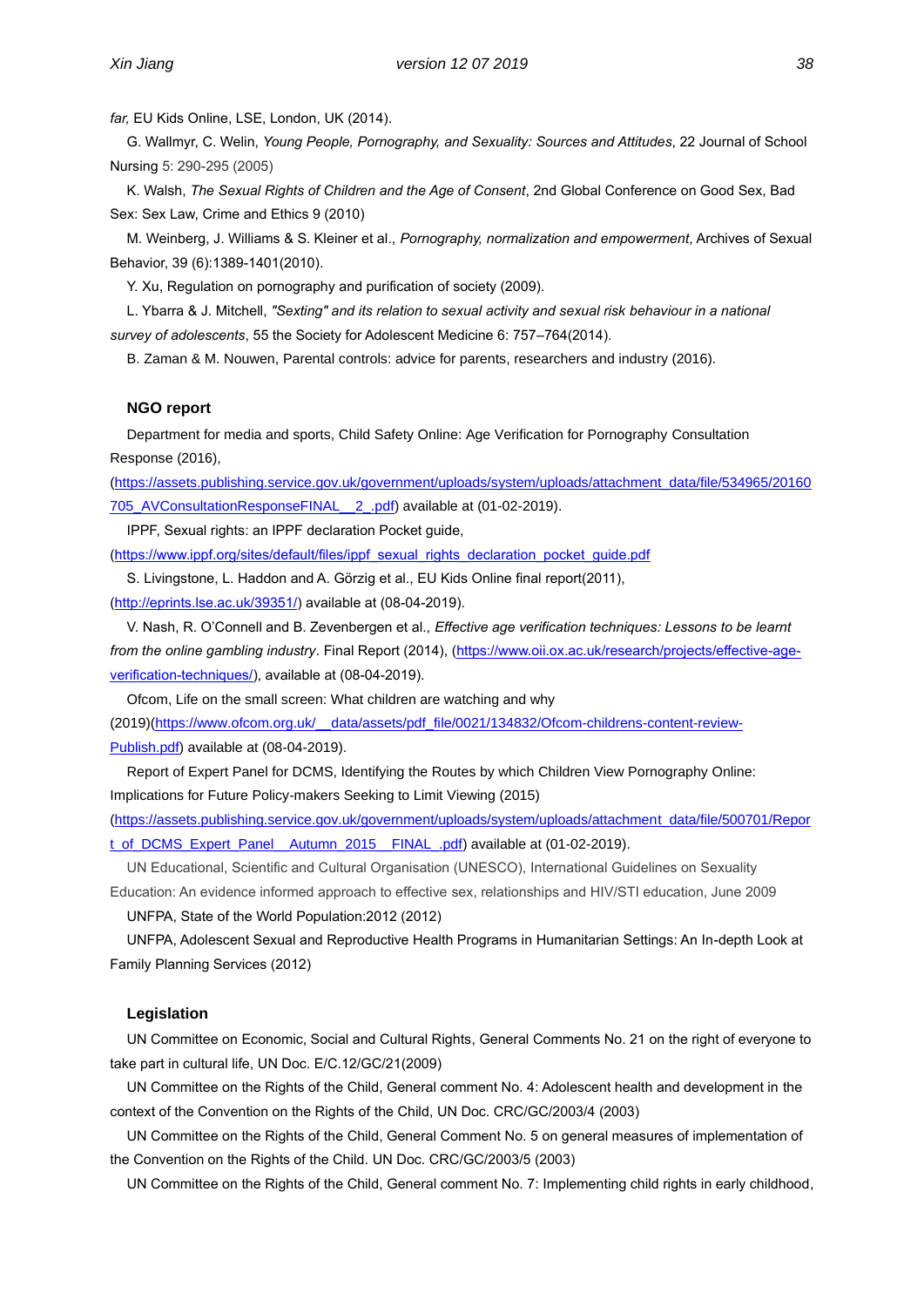UN Doc. CRC/C/GC/7/Rev.1 (2006).

UN Committee on the Rights of the Child, General Comment No. 12 The right of the child to be heard, UN Doc. CRC/C/GC/12(2009).

UN Committee on the Rights of the Child, General comment No. 13 The right of the child to freedom from all forms of violence, UN Doc. CRC/C/GC/13(2011)

UN Committee on the Rights of the Child, General comment No. 16 on State obligations regarding the impact of the business sector on children's rights, UN Doc. CRC/C/GC/16 (2013).

UN Committee on the Rights of the Child, General comment No. 17 on the right of the child to rest, leisure, play, recreational activities, cultural life and the arts, UN Doc. CRC/C/GC/17 (2013)

UN Committee on the Rights of the Child, General comment No. 20 on the implementation of the rights of the child during adolescence, UN Doc CRC/C/GC/20 (2016).

UN General Assembly, Optional Protocol to the Convention on the Rights of the Child on the sale of children, child prostitution and child pornography, UN Doc. A/RES/54/263 (2000).

Office of the High Commissioner for Human Rights, UN Guiding Business principles on human rights, UN Doc A/ HRC/17/31(2011).

Regulation (EU) 2016/679 of the European Parliament and of the Council of 27 April 2016 on the protection of natural persons with regard to the processing of personal data and on the free movement of such data, and repealing Directive 95/46/EC (General Data Protection Regulation).

The Digital Economy Act 2017.

UN General Assembly, The Convention on the Rights of the Child, UN Doc A/RES/44/25(1989).

Report on Submissions Received in the Second Round of Public Consultation on the Review of the Control of Obscene and Indecent Articles Ordinance, 2013;

Review of the Control of Obscene and Indecent Articles Ordinance (COIAO) Second Round Public Consultation, 2012

#### **News report**

P. Anand, Hundreds of email addresses in Ashley Madison data dump are in big banks' domains. MarketWatch (2015), (www.marketwatch.com/story/these-bankers-used-their-work-emails-on-ashley-madison-2015–08-[19?siteid=rss&rss=1\)](http://www.marketwatch.com/story/these-bankers-used-their-work-emails-on-ashley-madison-2015–08–19?siteid=rss&rss=1), last visited(25-06-2019)

J. Randel and A. Sánchez, *Parenting in the Digital Age of Pornography*, Huffington Post: the blog (2016), [\(https://perma.cc/RHE2-RTE8\)](https://perma.cc/RHE2-RTE8) last visited (08-04-2019)

C. Silver, Pornhub's Model Program Has Paid Out Millions, Defining A New Type Of Influencer,

[\(https://www.forbes.com/sites/curtissilver/2018/11/20/pornhubs-model-program-has-paid-out-millions-defining-a](https://www.forbes.com/sites/curtissilver/2018/11/20/pornhubs-model-program-has-paid-out-millions-defining-a-new-type-of-influencer/#245ea303ed6f)[new-type-of-influencer/#245ea303ed6f\)](https://www.forbes.com/sites/curtissilver/2018/11/20/pornhubs-model-program-has-paid-out-millions-defining-a-new-type-of-influencer/#245ea303ed6f), last visited(15-06-2019).

R. Somaiya, Nudes Are Old News at Playboy, N.Y. TIMES (2015),

[\(http://www.nytimes.com/2015/10/13/business/media/nudes-are-old-news-at-playboy.html\)](http://www.nytimes.com/2015/10/13/business/media/nudes-are-old-news-at-playboy.html), last visited (08-04- 2019)

The New York Times, How the UK won't keep porn away from teens, [\(https://www/nytimes .com/2019/05/03/style/britain-age-porn-law.html\)](https://www/nytimes%20.com/2019/05/03/style/britain-age-porn-law.html), last visited(11-06-2019)

The Guardian, UK age-verification system for porn delayed by six months,

[\(https://www.theguardian.com/technology/2019/jun/20/uks-porn-age-verification-system-to-be-delayed](https://www.theguardian.com/technology/2019/jun/20/uks-porn-age-verification-system-to-be-delayed-indefinitely)[indefinitely\)](https://www.theguardian.com/technology/2019/jun/20/uks-porn-age-verification-system-to-be-delayed-indefinitely), last visited(11-06-2019)

The issue of online literature, Oriental Daily(2014), [\(https://orientaldaily.on.cc/cnt/news/20140422/mobile/odn-](https://orientaldaily.on.cc/cnt/news/20140422/mobile/odn-20140422-0422_00176_097.html)[20140422-0422\\_00176\\_097.html\)](https://orientaldaily.on.cc/cnt/news/20140422/mobile/odn-20140422-0422_00176_097.html), last visited(17-06-2019)(in Chinese)